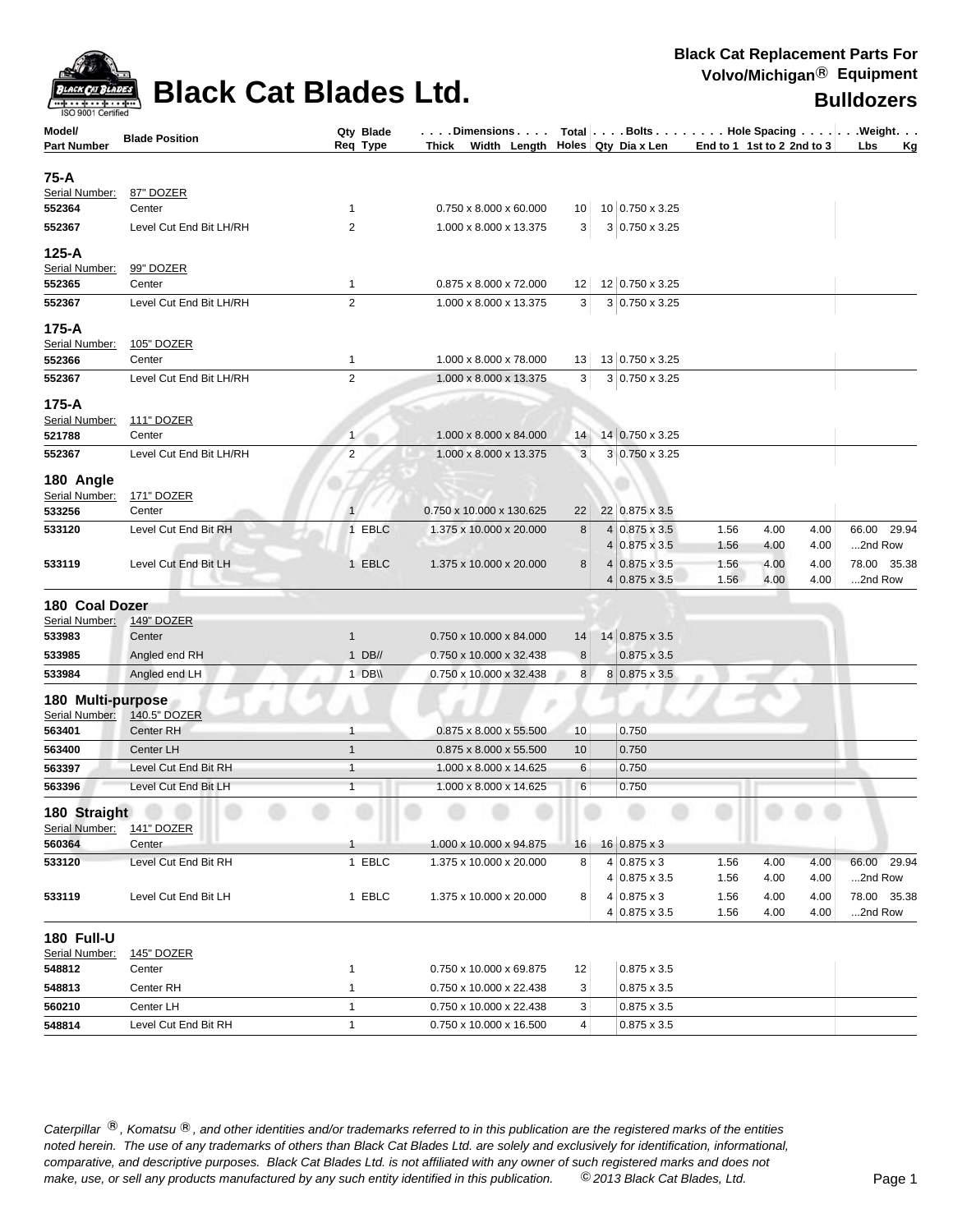

| Model/<br><b>Part Number</b>       | <b>Blade Position</b>                        | Qty Blade<br>Req Type          | $\ldots$ . Dimensions $\ldots$ .<br>Thick Width Length |                 | Holes Qty Dia x Len                          |              | Total   Bolts   Hole Spacing   Weight.<br>End to 1 1st to 2 2nd to 3 | Lbs<br><u>Kg</u>       |
|------------------------------------|----------------------------------------------|--------------------------------|--------------------------------------------------------|-----------------|----------------------------------------------|--------------|----------------------------------------------------------------------|------------------------|
| 560211                             | Level Cut End Bit LH                         | 1                              | 0.750 x 10.000 x 16.500                                | 4               | $0.875 \times 3.5$                           |              |                                                                      |                        |
| 180III Modified U                  |                                              |                                |                                                        |                 |                                              |              |                                                                      |                        |
| Serial Number:                     | <b>145" DOZER</b>                            |                                |                                                        |                 |                                              |              |                                                                      |                        |
| 548812                             | Center                                       | 1                              | 0.750 x 10.000 x 69.875                                | 12              | $0.875 \times 3.5$                           |              |                                                                      |                        |
| 560245                             | Center RH                                    | $\mathbf{1}$                   | 0.750 x 10.000 x 22.375                                | 3               | $0.875 \times 3.5$                           |              |                                                                      |                        |
| 560246                             | Center LH                                    | $\mathbf{1}$                   | 0.750 x 10.000 x 22.375                                | 3               | $0.875 \times 3.5$                           |              |                                                                      |                        |
| 560243                             | Level Cut End Bit RH                         | $\mathbf{1}$                   | 0.750 x 10.000 x 16.500                                | 4               | $0.875 \times 3.5$                           |              |                                                                      |                        |
| 560244                             | Level Cut End Bit LH                         | $\mathbf{1}$                   | 0.750 x 10.000 x 16.500                                | 4               | $0.875 \times 3.5$                           |              |                                                                      |                        |
| 180TD-1 Straight<br>Serial Number: | 138.5" DOZER                                 |                                |                                                        |                 |                                              |              |                                                                      |                        |
| 516029                             | Center                                       | 1                              | 0.750 x 8.000 x 48.500                                 | 8               | $0.875 \times 3.5$                           |              |                                                                      |                        |
| 516030                             | End                                          | $\overline{c}$                 | 0.750 x 8.000 x 22.188                                 | 4               | $0.875 \times 3.5$                           |              |                                                                      |                        |
| 516031                             | Level Cut End Bit RH                         | 1                              | 1.000 x 8.000 x 22.500                                 | 5               | $0.875 \times 3.5$                           |              |                                                                      |                        |
| 516032                             | Level Cut End Bit LH                         | $\mathbf{1}$                   | 1.000 x 8.000 x 22.500                                 | 5               | $0.875 \times 3.5$                           |              |                                                                      |                        |
| 180TD-1 Straight<br>Serial Number: | 118" DOZER                                   |                                |                                                        |                 |                                              |              |                                                                      |                        |
| 580102                             | Center                                       | $\mathbf{1}$                   | 0.750 x 8.000 x 74.875                                 | 13              | $0.875 \times 3.5$                           |              |                                                                      |                        |
| 580103                             | Level Cut End Bit LH/RH                      | $\overline{c}$                 | 1.000 x 8.000 x 20.875                                 | 5               | $0.875 \times 3.5$                           |              |                                                                      |                        |
| 513800                             | Level Cut End Bit LH/RH for Extended D       | $\overline{2}$                 | 1.000 x 8.000 x 26.875                                 | 5               | $0.875 \times 3.5$                           |              |                                                                      |                        |
| 517246                             | Center                                       | $\mathbf{1}$                   | 0.750 x 10.000 x 74.875                                | 13              | $0.875 \times 3.5$                           |              |                                                                      |                        |
| 518366                             | Level Cut End Bit RH                         | $\overline{1}$                 | 1.000 x 10.000 x 21.578                                | $\sqrt{5}$      | $0.875 \times 3.5$                           |              |                                                                      |                        |
| 518367                             | Level Cut End Bit LH                         | $\mathbf{1}$                   | 1.000 x 10.000 x 21.578                                | 5               | $0.875 \times 3.5$                           |              |                                                                      |                        |
|                                    |                                              |                                |                                                        |                 |                                              |              |                                                                      |                        |
| 180TD-1 Straight                   |                                              |                                |                                                        |                 |                                              |              |                                                                      |                        |
| Serial Number:<br>580353           | 121" DOZER<br>Center                         | $\mathbf{1}$                   | 0.750 x 8.000 x 77.875                                 | 13              | $0.875 \times 3.5$                           |              |                                                                      |                        |
| 580103                             | Level Cut End Bit LH/RH                      | $\overline{2}$                 | 1.000 x 8.000 x 20.875                                 | 5               | $0.875 \times 3.5$                           |              |                                                                      |                        |
| 513800                             | Level Cut End Bit LH/RH for Extended D       | $\overline{2}$                 | 1.000 x 8.000 x 26.875                                 | 5               | $0.875 \times 3.5$                           |              |                                                                      |                        |
|                                    |                                              |                                |                                                        |                 |                                              |              |                                                                      |                        |
| 517245                             | Center                                       | $\mathbf{1}$                   | 0.750 x 10.000 x 77.875                                | 13              | $0.875 \times 3.5$                           |              |                                                                      |                        |
| 518366                             | Level Cut End Bit RH<br>Level Cut End Bit LH | $\mathbf{1}$<br>$\overline{1}$ | 1.000 x 10.000 x 21.578                                | $\sqrt{5}$<br>5 | $0.875 \times 3.5$                           |              |                                                                      |                        |
| 518367                             |                                              |                                | 1.000 x 10.000 x 21.578                                |                 | $0.875 \times 3.5$                           |              |                                                                      |                        |
| 180TD-2 Straight                   |                                              |                                |                                                        |                 |                                              |              |                                                                      |                        |
| Serial Number:                     | 132" DOZER                                   |                                |                                                        |                 |                                              |              |                                                                      |                        |
| 535927                             | Center                                       | $\mathbf{1}$                   | 0.750 x 10.000 x 105.875                               | 18              | $0.875 \times 3.5$                           |              |                                                                      |                        |
| 521351                             | Level Cut End Bit RH                         | 1                              | 1.000 x 10.000 x 13.063                                | 4               | $0.875 \times 3.5$                           |              |                                                                      |                        |
| 521352                             | Level Cut End Bit LH                         | 1                              | 1.000 x 10.000 x 13.063                                | 4               | $0.875 \times 3.5$                           |              |                                                                      |                        |
| 526050                             | Hot Cup End Bit RH                           | $\mathbf{1}$<br>$\mathbf{1}$   |                                                        | 4               | $0.875 \times 3.5$                           |              |                                                                      |                        |
| 526051                             | Hot Cup End Bit LH                           |                                |                                                        | 4 <sup>1</sup>  | $0.875 \times 3.5$                           |              |                                                                      |                        |
| 280 Angle<br>Serial Number:        | 183" DOZER                                   |                                |                                                        |                 |                                              |              |                                                                      |                        |
| 535925                             | Center                                       | $\mathbf{1}$                   | 1.000 x 10.000 x 142.625                               | 24              | $0.875 \times 3.5$                           |              |                                                                      |                        |
| 533120                             | Level Cut End Bit RH                         | 1 EBLC                         | 1.375 x 10.000 x 20.000                                | 8               | 4 0.875 x 3.5<br>$4 0.875 \times 3.5$        | 1.56<br>1.56 | 4.00<br>4.00<br>4.00<br>4.00                                         | 66.00 29.94<br>2nd Row |
| 533119                             | Level Cut End Bit LH                         | 1 EBLC                         | 1.375 x 10.000 x 20.000                                | 8               | $4 0.875 \times 3.5$<br>$4 0.875 \times 3.5$ | 1.56<br>1.56 | 4.00<br>4.00<br>4.00<br>4.00                                         | 78.00 35.38<br>2nd Row |
| 543614                             | Level Cut End Bit LH/RH for Extended D       | $\mathbf{1}$                   | 1.000 x 10.000 x 24.500                                | 4               | $0.875 \times 3.5$                           |              |                                                                      |                        |
|                                    |                                              |                                |                                                        |                 |                                              |              |                                                                      |                        |

**280 Coal Dozer**

Serial Number: 183" DOZER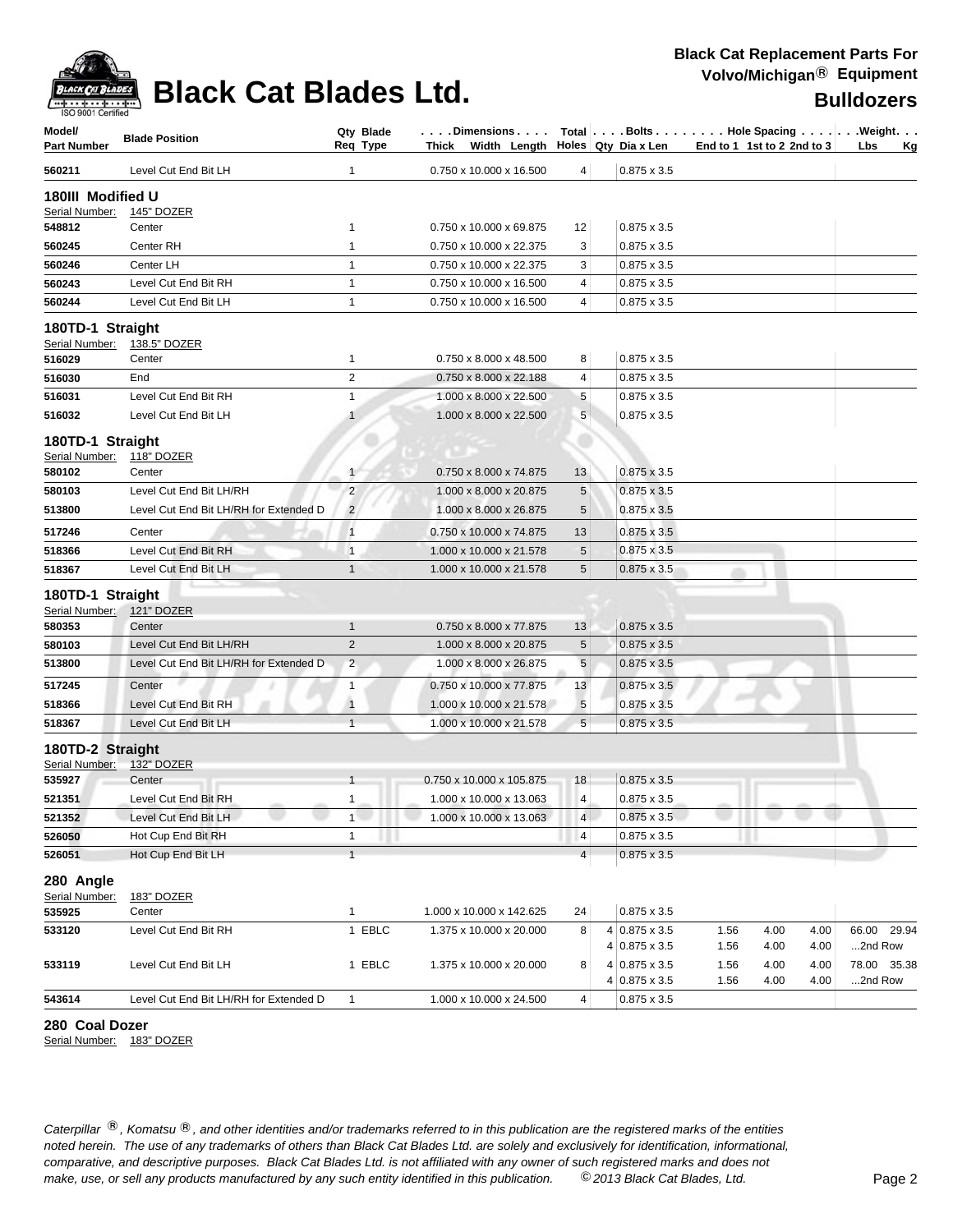

| Model/<br>Part Number          | <b>Blade Position</b>  |              | Qty Blade<br>Req Type | . Dimensions<br>Width Length<br>Thick |                | Total $\left[\ldots\right]$ Bolts $\ldots$ $\left[\ldots\right]$ Hole Spacing $\ldots\left[\ldots\right]$ . Weight. $\ldots$<br>Holes Qty Dia x Len | End to 1 1st to 2 2nd to 3 |              |              | Lbs               | Kg          |
|--------------------------------|------------------------|--------------|-----------------------|---------------------------------------|----------------|-----------------------------------------------------------------------------------------------------------------------------------------------------|----------------------------|--------------|--------------|-------------------|-------------|
| 509860                         | Center                 | 1            |                       | 1.000 x 10.000 x 86.375               | 14             | $0.875 \times 3.5$                                                                                                                                  |                            |              |              |                   |             |
| 509858                         | Angled end RH          |              | $1$ DB//              | 1.000 x 10.000 x 48.125               | 7              | $0.875 \times 3.5$                                                                                                                                  |                            |              |              |                   |             |
| 509859                         | Angled end LH          |              | 1 DB\\                | 1.000 x 10.000 x 48.125               | $\overline{7}$ | $0.875 \times 3.5$                                                                                                                                  |                            |              |              |                   |             |
| 280 Coal Dozer                 |                        |              |                       |                                       |                |                                                                                                                                                     |                            |              |              |                   |             |
| Serial Number:                 | 198" DOZER             |              |                       |                                       |                | $0.875 \times 3.5$                                                                                                                                  |                            |              |              |                   |             |
| 531902                         | Center                 | $\mathbf{1}$ |                       | 1.000 x 10.000 x 95.375               | 16             |                                                                                                                                                     |                            |              |              |                   |             |
| 531903                         | Angled end RH          |              | $1$ DB//              | 1.000 x 10.000 x 51.500               | 8              | $0.875 \times 3.5$                                                                                                                                  |                            |              |              |                   |             |
| 531904                         | Angled end LH          |              | 1 DB\\                | 1.000 x 10.000 x 51.500               | 8              | $0.875 \times 3.5$                                                                                                                                  |                            |              |              |                   |             |
| 280 Straight<br>Serial Number: | 198" DOZER             |              |                       |                                       |                |                                                                                                                                                     |                            |              |              |                   |             |
| 539324                         | Center                 | $\mathbf{1}$ |                       | 1.000 x 10.000 x 106.250              | 18             | $0.875 \times 3.5$                                                                                                                                  |                            |              |              |                   |             |
| 533120                         | Level Cut End Bit RH   |              | 1 EBLC                | 1.375 x 10.000 x 20.000               | 8              | 4 0.875 x 3.5                                                                                                                                       | 1.56                       | 4.00         | 4.00         |                   | 66.00 29.94 |
|                                |                        |              |                       |                                       |                | 4 0.875 x 3.5                                                                                                                                       | 1.56                       | 4.00         | 4.00         | 2nd Row           |             |
| 533119                         | Level Cut End Bit LH   |              | 1 EBLC                | 1.375 x 10.000 x 20.000               | 8              | 4 0.875 x 3.5                                                                                                                                       | 1.56                       | 4.00         | 4.00         | 78.00             | 35.38       |
|                                |                        |              |                       |                                       |                | $4 0.875 \times 3.5$                                                                                                                                | 1.56                       | 4.00         | 4.00         | 2nd Row           |             |
| 280 Full-U                     |                        |              |                       |                                       |                |                                                                                                                                                     |                            |              |              |                   |             |
| Serial Number:                 | 170" DOZER             |              |                       |                                       |                |                                                                                                                                                     |                            |              |              |                   |             |
| 546123                         | Center                 |              | $1$ DB                | 1.000 x 10.000 x 71.875               | 12             | 12 0.875 x 3.5                                                                                                                                      | 2.94                       | 6.00         | 6.00         | 185.00            | 83.91       |
| 546140                         | Angled end RH          |              | 1 DB//                | 1.000 x 10.000 x 29.250               | 5              | 5 0.875 x 3.5                                                                                                                                       | 4.34                       | 6.00         | 6.00         | 77.00             | 34.93       |
| 546141                         | Angled end LH          |              | 1 DB\\                | 1.000 x 10.000 x 29.250               | 5              | $5 0.875 \times 3.5$                                                                                                                                | 4.34                       | 6.00         | 6.00         | 77.00             | 34.93       |
| 546142                         | Level Cut End Bit RH   |              | 1 EBLC                | 1.000 x 10.000 x 19.500               | 6              | $3 0.875 \times 3.5$                                                                                                                                | 5.00                       | 3.00         | 3.00         |                   |             |
|                                |                        |              |                       |                                       |                | $3 0.875 \times 3.5$                                                                                                                                | 5.88                       | 3.00         | 3.00         | 2nd Row           |             |
| 546143                         | Level Cut End Bit LH   |              | 1 EBLC                | 1.000 x 10.000 x 19.500               | 6              | $3 0.875 \times 3.5$                                                                                                                                | 5.00                       | 3.00         | 3.00         |                   |             |
|                                |                        |              |                       |                                       |                | $3 0.875 \times 3.5$                                                                                                                                | 5.88                       | 3.00         | 3.00         | 2nd Row           |             |
| <b>280 Full-U</b>              |                        |              |                       |                                       |                |                                                                                                                                                     |                            |              |              |                   |             |
| Serial Number:                 | 200" DOZER             |              |                       |                                       |                |                                                                                                                                                     |                            |              |              |                   |             |
| 543680                         | Center                 | $\mathbf{1}$ |                       | 1.000 x 10.000 x 73.000               | 12             | $0.875 \times 3.5$                                                                                                                                  |                            |              |              |                   |             |
| 543681                         | Angled end RH          |              | 1 $DB/$               | 1.000 x 10.000 x 42.938               | $\overline{7}$ | $0.875 \times 3.5$                                                                                                                                  |                            |              |              |                   |             |
| 543682                         | Angled end LH          |              | 1 DB\\                | 1.000 x 10.000 x 42.938               | $\overline{7}$ | $0.875 \times 3.5$                                                                                                                                  |                            |              |              |                   |             |
| 533120                         | Level Cut End Bit RH   |              | 1 EBLC                | 1.375 x 10.000 x 20.000               | 8              | $4 0.875 \times 3.5$                                                                                                                                | 1.56                       | 4.00         | 4.00         | 66.00             | 29.94       |
|                                |                        |              |                       |                                       |                | $4 0.875 \times 3.5$                                                                                                                                | 1.56                       | 4.00         | 4.00         | 2nd Row           |             |
| 533119                         | Level Cut End Bit LH   |              | 1 EBLC                | 1.375 x 10.000 x 20.000               | 8              | $4 0.875 \times 3.5$                                                                                                                                | 1.56                       | 4.00         | 4.00         |                   | 78.00 35.38 |
|                                |                        |              |                       |                                       |                | $4 0.875 \times 3.5$                                                                                                                                | 1.56                       | 4.00         | 4.00         | 2nd Row           |             |
| 280 Modified U                 |                        |              |                       |                                       |                |                                                                                                                                                     |                            |              |              |                   |             |
| Serial Number:                 | 170" DOZER             |              |                       |                                       |                |                                                                                                                                                     |                            |              |              |                   |             |
| 546123                         | Center                 |              | $1$ DB                | 1.000 x 10.000 x 71.875               |                | 12 12 0.875 x 3.5                                                                                                                                   | 2.94                       | 6.00         |              | 6.00 185.00 83.91 |             |
| 560267                         | Angled end RH          |              | $1$ DB//              | 1.000 x 10.000 x 32.625               | 5              | 5 0.875 x 3.5                                                                                                                                       | 4.31                       | 6.00         | 6.00         |                   | 87.00 39.46 |
| 560268                         | Angled end LH          |              | 1 $DB$                | 1.000 x 10.000 x 32.625               | 5              | $5 0.875 \times 3.5$                                                                                                                                | 4.31                       | 6.00         | 6.00         | 87.00             | 39.46       |
| 560269                         | Level Cut End Bit RH   |              | 1 EBLC                | 1.000 x 10.000 x 16.000               | 6              | $3 0.875 \times 3.5$                                                                                                                                | 5.00                       | 3.00         | 3.00         |                   | 42.00 19.05 |
|                                |                        |              |                       |                                       |                | $3 0.875 \times 3.5$                                                                                                                                | 5.00                       | 3.00         | 3.00         | 2nd Row           |             |
| 560270                         | Level Cut End Bit LH   |              | 1 EBLC                | 1.000 x 10.000 x 16.000               | 6              | $3 0.875 \times 3.5$<br>$3 0.875 \times 3.5$                                                                                                        | 5.00<br>5.00               | 3.00<br>3.00 | 3.00<br>3.00 | 2nd Row           | 42.00 19.05 |
|                                |                        |              |                       |                                       |                |                                                                                                                                                     |                            |              |              |                   |             |
|                                | 280III 280B Coal Dozer |              |                       |                                       |                |                                                                                                                                                     |                            |              |              |                   |             |
| Serial Number:<br>1546293      | 203.5" DOZER<br>Center | $\mathbf{1}$ |                       | 1.000 x 10.000 x 115.406              | 18             | $0.875 \times 3.5$                                                                                                                                  |                            |              |              |                   |             |
| 1546295                        | Angled end RH          |              | $1$ DB//              | 1.000 x 10.000 x 43.813               | $\overline{7}$ | $0.875 \times 3.5$                                                                                                                                  |                            |              |              |                   |             |
| 1546294                        | Angled end LH          |              |                       | 1.000 x 10.000 x 43.813               | $\overline{7}$ |                                                                                                                                                     |                            |              |              |                   |             |
|                                |                        |              | 1 DB $\mathcal{N}$    |                                       |                | $0.875 \times 3.5$                                                                                                                                  |                            |              |              |                   |             |

**280III Straight**

Serial Number: 160" DOZER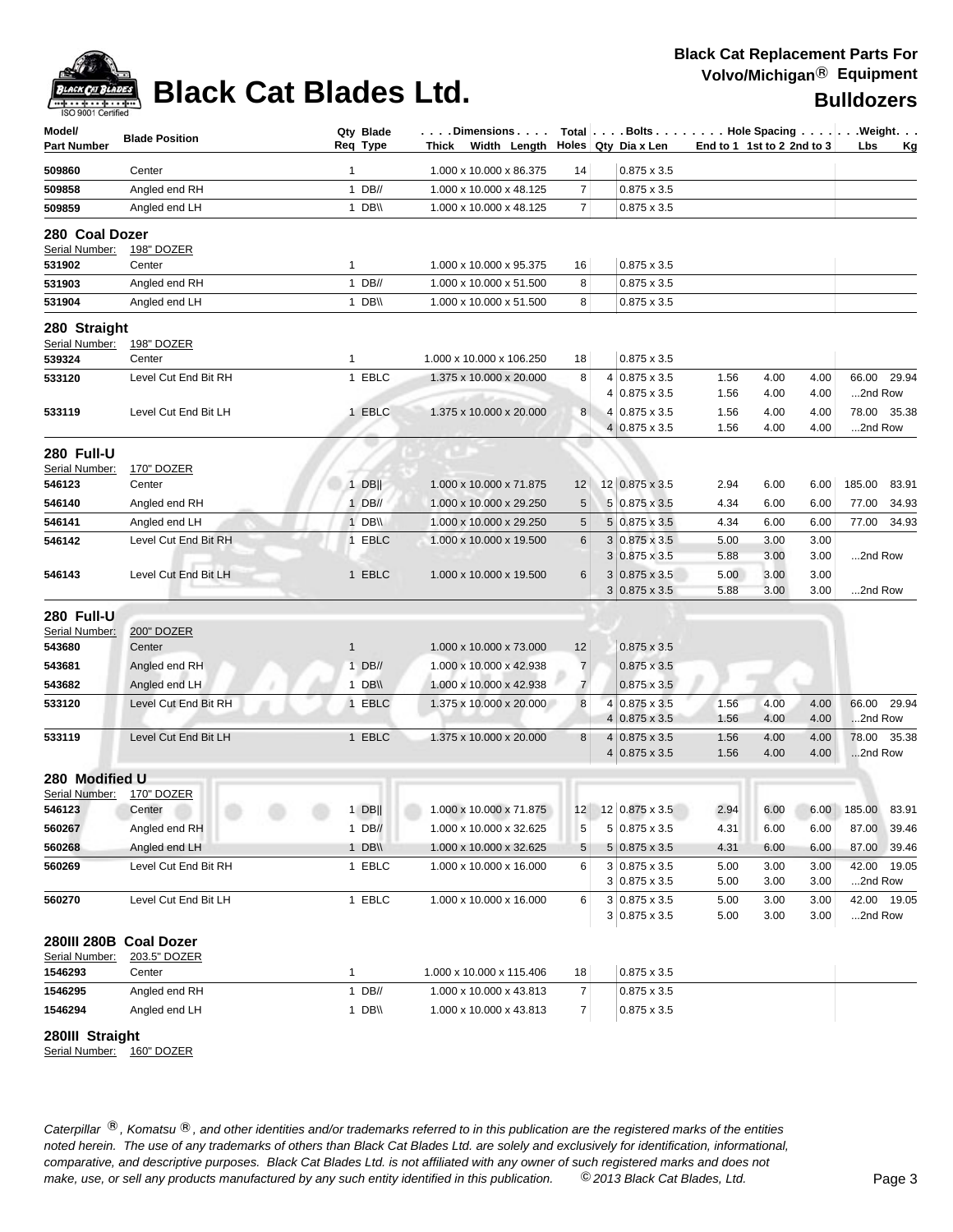

## **Black Cat Replacement Parts For Volvo/Michigan**® **Equipment**

| Model/<br><b>Part Number</b>                              | <b>Blade Position</b>                   | Qty Blade<br>Req Type    | . Dimensions<br>Width Length<br>Thick              |                | Total Bolts Hole Spacing Weight.<br>Holes $Qty$ Dia x Len |      | End to 1 1st to 2 2nd to 3 | Lbs<br><u>Kg</u> |
|-----------------------------------------------------------|-----------------------------------------|--------------------------|----------------------------------------------------|----------------|-----------------------------------------------------------|------|----------------------------|------------------|
| 560696                                                    | Center                                  | 1 DB                     | 1.000 x 10.000 x 120.000                           | 20             | 20 0.875 x 3.5                                            | 3.00 | 6.00<br>6.00               | 307.00 139.25    |
| 533120                                                    | Level Cut End Bit RH                    | 1 EBLC                   | 1.375 x 10.000 x 20.000                            | 8              | 4 0.875 x 3.5                                             | 1.56 | 4.00<br>4.00               | 66.00<br>29.94   |
|                                                           |                                         |                          |                                                    |                | 4 0.875 x 3.5                                             | 1.56 | 4.00<br>4.00               | 2nd Row          |
| 533119                                                    | Level Cut End Bit LH                    | 1 EBLC                   | 1.375 x 10.000 x 20.000                            | 8              | 4 0.875 x 3.5                                             | 1.56 | 4.00<br>4.00               | 78.00 35.38      |
|                                                           |                                         |                          |                                                    |                | 4 0.875 x 3.5                                             | 1.56 | 4.00<br>4.00               | 2nd Row          |
| 2552392                                                   | <b>Heavy Duty Center</b>                | 1                        | 2.000 x 12.000 x 120.000                           | 20             | $0.875 \times 3.5$                                        |      |                            |                  |
| 2552391                                                   | Heavy Duty Level Cut End Bit RH         | 1                        | 2.500 x 12.000 x 20.000                            | 8              | $0.875 \times 3.5$                                        |      |                            |                  |
| 2552393                                                   | Heavy Duty Level Cut End Bit LH         | 1                        | 2.500 x 12.000 x 20.000                            | 8              | $0.875 \times 3.5$                                        |      |                            |                  |
| 280TD Straight<br>Serial Number:                          | 150.5" DOZER                            |                          |                                                    |                |                                                           |      |                            |                  |
| 535926                                                    | Center                                  | 1                        | 1.000 x 10.000 x 122.375                           | 20             | $0.875 \times 3.5$                                        |      |                            |                  |
| 513598                                                    | Level Cut End Bit RH                    | $\mathbf{1}$             | 1.250 x 10.000 x 13.938                            | 4              | $0.875 \times 3.5$                                        |      |                            |                  |
| 513599                                                    | Level Cut End Bit LH                    | 1                        | 1.250 x 10.000 x 13.938                            | 4              | $0.875 \times 3.5$                                        |      |                            |                  |
| 526052                                                    | Hot Cup End Bit RH                      | 1                        |                                                    | $\overline{4}$ | $0.875 \times 3.5$                                        |      |                            |                  |
| 526053                                                    | Hot Cup End Bit LH                      | $\mathbf{1}$             |                                                    | $\overline{4}$ | $0.875 \times 3.5$                                        |      |                            |                  |
| 380 380B Coal Dozer<br>Serial Number:                     | 179" DOZER                              |                          |                                                    |                |                                                           |      |                            |                  |
| 537553                                                    | Center                                  | $\overline{1}$           | 1.000 x 10.000 x 69.125                            | 11             | $0.875 \times 3.5$                                        |      |                            |                  |
| 537554                                                    | Angled end RH                           | $1$ DB//                 | 1.000 x 10.000 x 54.625                            | 9              | $0.875 \times 3.5$                                        |      |                            |                  |
| 537555                                                    | Angled end LH                           | 1 DB\\                   | 1.000 x 10.000 x 54.625                            | 9              | $0.875 \times 3.5$                                        |      |                            |                  |
| 380 380B Coal Dozer<br>Serial Number:<br>530811<br>530813 | 222.5" DOZER<br>Center<br>Angled end RH | $\mathbf{1}$<br>$1$ DB// | 1.000 x 10.000 x 94.625<br>1.000 x 10.000 x 63.750 | 16<br>10       | $0.875 \times 3.5$<br>$0.875 \times 3.5$                  |      |                            |                  |
| 530812                                                    | Angled end LH                           | 1 DB\\                   | 1.000 x 10.000 x 63.750                            | 10             | $0.875 \times 3.5$                                        |      |                            |                  |
| 380 380B Coal Dozer<br>Serial Number:<br>531762           | 245.5" DOZER<br>Center                  | 1                        | 1.000 x 10.000 x 103.125                           | 17             | $0.875 \times 3.5$                                        |      |                            |                  |
| 531763                                                    | Angled end RH                           | $1$ DB//                 | 1.000 x 10.000 x 71.125                            | 12             | $0.875 \times 3.5$                                        |      |                            |                  |
| 531764                                                    | Angled end LH                           | 1 DB\\                   | 1.000 x 10.000 x 71.125                            | 12             | $0.875 \times 3.5$                                        |      |                            |                  |
| 380 380B Coal Dozer<br>Serial Number:<br>1546234          | 255" DOZER<br>Center                    | $1$ DB                   | 1.000 x 10.000 x 137.000                           | 23             | 23 0.875 x 3.5                                            | 2.50 | 6.00<br>6.00               | 351.00 159.21    |
| 1546232                                                   | Angled end RH                           | $1$ DB//                 | 1.000 x 10.000 x 58.813                            | 9              | $9 0.875 \times 3.5$                                      | 5.41 | 6.00<br>6.00               | 151.00<br>68.49  |
| 1546233                                                   | Angled end LH                           | 1 DB\\                   | 1.000 x 10.000 x 58.813                            | 9              | $9 0.875 \times 3.5$                                      | 5.41 | 6.00<br>6.00               | 151.00<br>68.49  |
| 380 380B Coal Dozer<br>Serial Number:                     | 255" DOZER                              |                          |                                                    |                |                                                           |      |                            |                  |
| 2552817                                                   | Center                                  | $1$ DB                   | 1.000 x 10.000 x 137.000                           | 23             | 23 1.000 x 3.5                                            | 2.50 | 6.00<br>6.00               | 351.00 159.21    |
| 2552818                                                   | Angled end RH                           | $1$ DB//                 | 1.000 x 10.000 x 58.813                            | 9              | $9 1.000 \times 3.5$                                      | 5.41 | 6.00<br>6.00               | 151.00<br>68.49  |
| 2552816                                                   | Angled end LH                           | 1 DB\\                   | 1.000 x 10.000 x 58.813                            | 9 <sup>°</sup> | $9 1.000 \times 3.5$                                      | 5.41 | 6.00<br>6.00               | 151.00<br>68.49  |
| 380 380B Coal Dozer<br>Serial Number:<br>1546234          | 279.5" DOZER<br>Center                  | $1$ DB                   | 1.000 x 10.000 x 137.000                           | 23             | 23 0.875 x 3.5                                            | 2.50 | 6.00<br>6.00               | 351.00 159.21    |
| 531763                                                    | Angled end RH                           | $1$ DB//                 | 1.000 x 10.000 x 71.125                            | 12             | $0.875 \times 3.5$                                        |      |                            |                  |
| 531764                                                    | Angled end LH                           | 1 DB\\                   | 1.000 x 10.000 x 71.125                            | 12             | $0.875 \times 3.5$                                        |      |                            |                  |
|                                                           |                                         |                          |                                                    |                |                                                           |      |                            |                  |

### **380 380B Coal Dozer**

Serial Number: 265.5" DOZER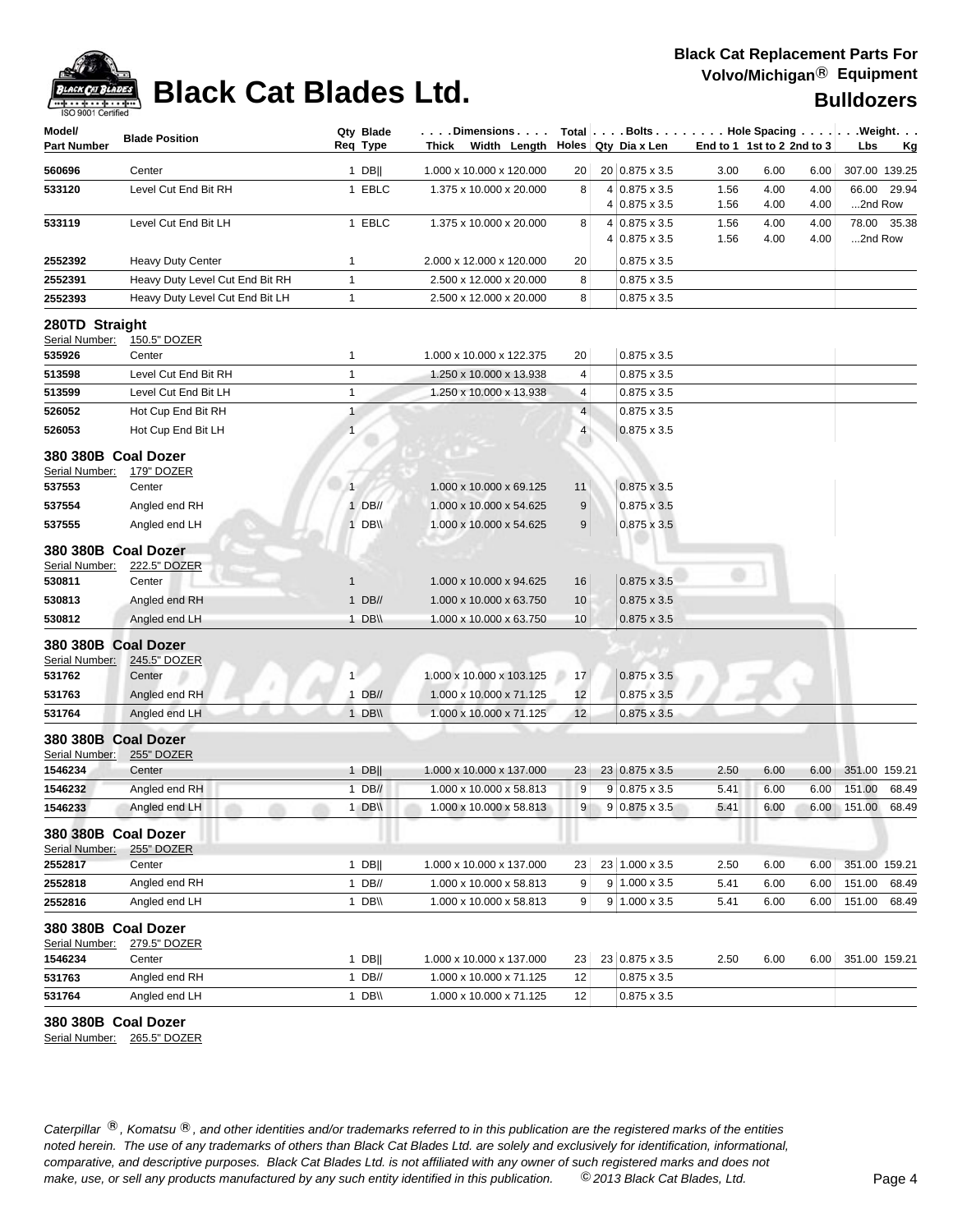

| Model/<br><b>Part Number</b>         | <b>Blade Position</b>           | Qty Blade<br>Req Type | .Dimensions<br>Width Length<br>Thick |        | Holes Qty Dia x Len                   | End to 1 1st to 2 2nd to 3 |              |              | Total Bolts Hole Spacing Weight.<br>Lbs<br>Кg |
|--------------------------------------|---------------------------------|-----------------------|--------------------------------------|--------|---------------------------------------|----------------------------|--------------|--------------|-----------------------------------------------|
| 961650                               | Center                          | 1                     | 1.000 x 10.000 x 139.750             | 23     | $0.875 \times 3.5$                    |                            |              |              | 396.00 179.62                                 |
| 961651                               | Angled end RH                   | $\mathbf{1}$          | 1.000 x 10.000 x 37.750              | 6      | $0.875 \times 3.5$                    |                            |              |              |                                               |
| 961671                               | Angled end LH                   | $\mathbf{1}$          | 1.000 x 10.000 x 37.750              | 6      | $0.875 \times 3.5$                    |                            |              |              |                                               |
| 961652                               | Angled end RH                   | $\mathbf{1}$          | 1.000 x 10.000 x 25.000              | 4      | $0.875 \times 3.5$                    |                            |              |              |                                               |
| 961672                               | Angled end LH                   | $\mathbf{1}$          | 1.000 x 10.000 x 25.000              | 4      | $0.875 \times 3.5$                    |                            |              |              |                                               |
| 380 Extended Dozer<br>Serial Number: | 198" DOZER                      |                       |                                      |        |                                       |                            |              |              |                                               |
| 535925                               | Center                          | 1                     | 1.000 x 10.000 x 142.625             | 24     | $0.875 \times 3.5$                    |                            |              |              |                                               |
| 534080                               | Angled end RH                   | $1$ DB//              | 1.000 x 10.000 x 27.625              | 4      | $0.875 \times 3.5$                    |                            |              |              |                                               |
| 534081                               | Angled end LH                   | 1 $DB \vee$           | 1.000 x 10.000 x 27.625              | 4      | $0.875 \times 3.5$                    |                            |              |              |                                               |
| 380 Straight<br>Serial Number:       | 148.5" DOZER                    |                       |                                      |        |                                       |                            |              |              |                                               |
| 588443                               | Center                          | $\mathbf{1}$          | 1.000 x 10.000 x 128.188             | 21     | $0.875 \times 3.5$                    |                            |              |              |                                               |
| 533120                               | Level Cut End Bit RH            | 1 EBLC                | 1.375 x 10.000 x 20.000              | 8      | 4 0.875 x 3.5                         | 1.56                       | 4.00         | 4.00         | 66.00<br>29.94                                |
|                                      |                                 |                       |                                      |        | 4 0.875 x 3.5                         | 1.56                       | 4.00         | 4.00         | 2nd Row                                       |
| 533119                               | Level Cut End Bit LH            | 1 EBLC                | 1.375 x 10.000 x 20.000              | $\bf8$ | 4 0.875 x 3.5                         | 1.56                       | 4.00         | 4.00         | 78.00<br>35.38                                |
|                                      |                                 |                       |                                      |        | 4 0.875 x 3.5                         | 1.56                       | 4.00         | 4.00         | 2nd Row                                       |
| 380 Straight                         |                                 |                       |                                      |        |                                       |                            |              |              |                                               |
| Serial Number:                       | 196" DOZER                      |                       |                                      |        |                                       |                            |              |              |                                               |
| 1505870                              | Center                          | $2$ DB                | 1.000 x 10.000 x 77.750              | 13     | 13 0.875 x 3.5                        | 2.88                       | 6.00         | 6.00         | 189.00<br>85.73                               |
| 533120                               | Level Cut End Bit RH            | 1 EBLC                | 1.375 x 10.000 x 20.000              | 8      | $4 0.875 \times 3.5$<br>4 0.875 x 3.5 | 1.56<br>1.56               | 4.00<br>4.00 | 4.00<br>4.00 | 66.00<br>29.94<br>2nd Row                     |
| 533119                               | Level Cut End Bit LH            | 1 EBLC                | 1.375 x 10.000 x 20.000              | 8      | $4 0.875 \times 3.5 $                 | 1.56                       | 4.00         | 4.00         | 78.00<br>35.38                                |
|                                      |                                 |                       |                                      |        | $0.875 \times 3.5$                    | 1.56                       | 4.00         | 4.00         | 2nd Row                                       |
| 380B Straight                        |                                 |                       |                                      |        |                                       |                            |              |              |                                               |
| Serial Number:                       | 196" DOZER                      |                       |                                      |        |                                       |                            |              |              |                                               |
| 2553040                              | Center                          | $2$ DB                | 1.000 x 10.000 x 77.750              | 13     | $1.000 \times 3.5$                    |                            |              |              |                                               |
| 2553039                              | Level Cut End Bit RH            | $1$ DB                | 1.500 x 10.000 x 20.000              | 8      | $1.000 \times 3.5$                    |                            |              |              |                                               |
| 2553038                              | Level Cut End Bit LH            | $1$ DB                | 1.500 x 10.000 x 20.000              | 8      | $1.000 \times 3.5$                    |                            |              |              |                                               |
| 2560932                              | <b>Heavy Duty Center</b>        | $2$ DB                | 1.500 x 10.000 x 77.750              | 13     | 13 1.000 x 3.5                        | 2.88                       | 6.00         | 6.00         | 305.00 138.35                                 |
| 2560931                              | Heavy Duty Level Cut End Bit RH | $1$ DB                | 2.000 x 10.000 x 20.000              | 8      | $4 1.000 \times 3.5$                  | 1.56                       | 4.00         | 4.00         | 90.00<br>40.82                                |
|                                      |                                 |                       |                                      |        | $4 1.000 \times 3.5$                  | 1.56                       | 4.00         | 4.00         | 2nd Row                                       |
| 2560930                              | Heavy Duty Level Cut End Bit LH | $1$ DB                | 2.000 x 10.000 x 20.000              | 8      | $4 1.000 \times 3.5$                  | 1.56                       | 4.00         | 4.00         | 90.00<br>40.82                                |
|                                      |                                 |                       |                                      |        | $4 1.000 \times 3.5$                  | 1.56                       | 4.00         | 4.00         | 2nd Row                                       |
| 380 Full-U                           | 207.5" DOZER                    |                       |                                      |        |                                       |                            |              |              |                                               |
| Serial Number:<br>548052             | Center                          | 1 DB $\parallel$      | 1.000 x 10.000 x 95.875              | 16     | 16 0.875 x 3.5                        | 2.94                       | 6.00         | 6.00         | 244.00 110.68                                 |
| 548757                               | Angled end RH                   | $1$ DB//              | 1.000 x 10.000 x 40.000              | 6      | $0.875 \times 3.5$                    |                            |              |              |                                               |
| 548758                               | Angled end LH                   | 1 DB\\                | 1.000 x 10.000 x 40.000              | 6      | $0.875 \times 3.5$                    |                            |              |              |                                               |
| 548053                               | Level Cut End Bit RH            | $\mathbf{1}$          | 1.000 x 10.000 x 15.500              | 2      | $0.875 \times 3.5$                    |                            |              |              |                                               |
| 548054                               | Level Cut End Bit LH            | $\mathbf{1}$          | 1.000 x 10.000 x 15.500              | 2      | $0.875 \times 3.5$                    |                            |              |              |                                               |
|                                      |                                 |                       |                                      |        |                                       |                            |              |              |                                               |
| 380B Modified U<br>Serial Number:    | 206" DOZER                      |                       |                                      |        |                                       |                            |              |              |                                               |
| 2552792                              | Center                          | $\mathbf{1}$          | 1.000 x 10.000 x 95.750              | 6      | 1.000 x 3.5                           |                            |              |              |                                               |
| 2552791                              | Angled end RH                   | $1$ DB//              | 1.000 x 10.000 x 37.750              | 6      | $1.000 \times 3.5$                    |                            |              |              |                                               |
| 2552790                              | Angled end LH                   | 1 DB\\                | 1.000 x 10.000 x 37.750              | 6      | $1.000 \times 3.5$                    |                            |              |              |                                               |
| 2552794                              | Level Cut End Bit RH            | $\mathbf{1}$          | 1.000 x 10.000 x 17.250              | 6      | $1.000 \times 3.5$                    |                            |              |              |                                               |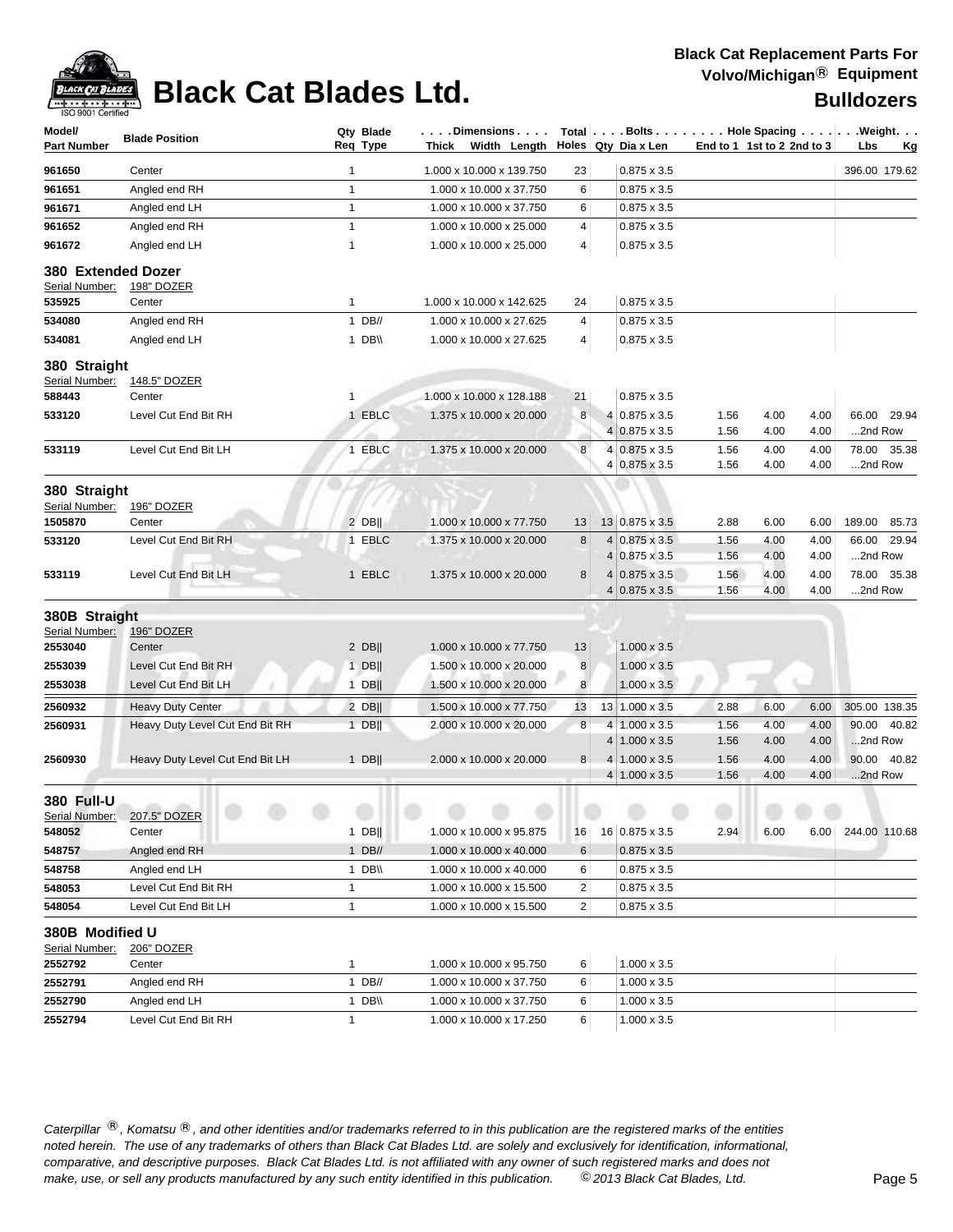

| Model/<br><b>Part Number</b>       | <b>Blade Position</b>              |                                | Qty Blade<br>Req Type | $\ldots$ . Dimensions $\ldots$ .<br>Thick Width Length |        | Total Bolts Hole Spacing Weight.<br>Holes Qty Dia x Len | End to 1 1st to 2 2nd to 3 |              |              | Lbs              | Kg            |
|------------------------------------|------------------------------------|--------------------------------|-----------------------|--------------------------------------------------------|--------|---------------------------------------------------------|----------------------------|--------------|--------------|------------------|---------------|
| 2552793                            | Level Cut End Bit LH               | 1                              |                       | 1.000 x 10.000 x 17.250                                | 6      | $1.000 \times 3.5$                                      |                            |              |              |                  |               |
| 380TD<br>Serial Number:            | <b>158" DOZER</b>                  |                                |                       |                                                        |        |                                                         |                            |              |              |                  |               |
| 588443                             | Center                             | 1                              |                       | 1.000 x 10.000 x 128.188                               | 21     | $0.875 \times 3.5$                                      |                            |              |              |                  |               |
| 522138                             | Level Cut End Bit RH               | $\mathbf{1}$                   |                       | 1.250 x 10.000 x 14.625                                | 8      | $0.875 \times 3.5$                                      |                            |              |              |                  |               |
| 522139                             | Level Cut End Bit LH               | $\mathbf{1}$                   |                       | 1.250 x 10.000 x 14.625                                | 8      | $0.875 \times 3.5$                                      |                            |              |              |                  |               |
| 380TD<br>Serial Number:<br>522133  | 168" DOZER                         |                                |                       | 1.000 x 10.000 x 138.625                               |        | $0.875 \times 3.5$                                      |                            |              |              |                  |               |
|                                    | Center<br>Level Cut End Bit RH     | 1                              |                       | 1.250 x 10.000 x 14.625                                | 23     |                                                         |                            |              |              |                  |               |
| 522138                             | Level Cut End Bit LH               | $\mathbf{1}$<br>$\mathbf{1}$   |                       | 1.250 x 10.000 x 14.625                                | 8<br>8 | $0.875 \times 3.5$<br>$0.875 \times 3.5$                |                            |              |              |                  |               |
| 522139                             |                                    |                                |                       |                                                        |        |                                                         |                            |              |              |                  |               |
| Serial Number:                     | 380TD Extended Dozer<br>195" DOZER |                                |                       |                                                        |        |                                                         |                            |              |              |                  |               |
| 587977                             | Center                             | $\overline{2}$                 |                       | 1.000 x 10.000 x 77.313                                | 13     | $0.875 \times 3.5$                                      |                            |              |              |                  |               |
| 533120                             | Level Cut End Bit RH               |                                | 1 EBLC                | 1.375 x 10.000 x 20.000                                | 8      | $4 0.875 \times 3.5$<br>4 0.875 x 3.5                   | 1.56<br>1.56               | 4.00<br>4.00 | 4.00<br>4.00 | 66.00<br>2nd Row | 29.94         |
| 533119                             | Level Cut End Bit LH               |                                | 1 EBLC                | 1.375 x 10.000 x 20.000                                | 8      | 4 0.875 x 3.5                                           | 1.56                       | 4.00         | 4.00         |                  | 78.00 35.38   |
|                                    |                                    |                                |                       |                                                        |        | 4 0.875 x 3.5                                           | 1.56                       | 4.00         | 4.00         | 2nd Row          |               |
| 380TD Straight                     |                                    |                                |                       |                                                        |        |                                                         |                            |              |              |                  |               |
| Serial Number:                     | 175" DOZER                         |                                |                       |                                                        |        |                                                         |                            |              |              |                  |               |
| 535925                             | Center                             | $\mathbf{1}$                   |                       | 1.000 x 10.000 x 142.625                               | 24     | $0.875 \times 3.5$                                      |                            |              |              |                  |               |
| 513446                             | Level Cut End Bit RH               | $\mathbf{1}$                   |                       | 1.250 x 10.000 x 15.688                                | 4      | $0.875 \times 3.5$                                      |                            |              |              |                  |               |
| 513447                             | Level Cut End Bit LH               | $\mathbf{1}$                   |                       | 1.250 x 10.000 x 15.688                                | 4      | $0.875 \times 3.5$                                      |                            |              |              |                  |               |
| 526045<br>526046                   | Hot Cup End Bit RH                 | $\mathbf{1}$<br>$\overline{1}$ |                       |                                                        | 4<br>4 | $0.875 \times 3.5$                                      |                            |              |              |                  |               |
|                                    | Hot Cup End Bit LH                 |                                |                       |                                                        |        | $0.875 \times 3.5$                                      |                            |              |              |                  |               |
| 380TD Modified U<br>Serial Number: | 207" DOZER                         |                                |                       |                                                        |        |                                                         |                            |              |              |                  |               |
| 548052                             | Center                             |                                | $1$ DB                | 1.000 x 10.000 x 95.875                                | 16     | 16 0.875 x 3.5                                          | 2.94                       | 6.00         | 6.00         |                  | 244.00 110.68 |
| 560236                             | Angled end RH                      |                                | $1$ DB//              | 1.000 x 10.000 x 38.000                                | 6      | $6 0.875 \times 3.5$                                    | 4.00                       | 6.00         | 6.00         | 97.00            | 44.00         |
| 560237                             | Angled end LH                      |                                | 1 DB\\                | 1.000 x 10.000 x 38.000                                | 6      | $6 0.875 \times 3.5$                                    | 4.00                       | 6.00         | 6.00         | 97.00            | 44.00         |
| 560238                             | Level Cut End Bit RH               |                                | $1$ DB//              | 1.000 x 10.000 x 17.250                                | 6      | 3 0.875 x 3.5                                           | 5.25                       | 3.00         | 3.00         | 48.00            | 21.77         |
|                                    |                                    |                                | 1 DB\\                |                                                        |        | $3 0.875 \times 3.5$                                    | 5.25                       | 3.00         | 3.00         | 2nd Row          | 48.00 21.77   |
| 560239                             | Level Cut End Bit LH               |                                |                       | 1.000 x 10.000 x 17.250                                | 6      | $3 0.875 \times 3.5$<br>$3 0.875 \times 3.5$            | 5.25<br>5.25               | 3.00<br>3.00 | 3.00<br>3.00 | 2nd Row          |               |
| 480 Straight                       |                                    |                                |                       |                                                        |        |                                                         |                            |              |              |                  |               |
| Serial Number:<br>588443           | 168.5" DOZER<br>Center             | 1                              |                       | 1.000 x 10.000 x 128.188                               | 21     | 21 0.875 x 3.5                                          |                            |              |              |                  |               |
| 533120                             | Level Cut End Bit RH               |                                | 1 EBLC                | 1.375 x 10.000 x 20.000                                | $\bf8$ | $4 0.875 \times 3.5 $                                   | 1.56                       | 4.00         | 4.00         |                  | 66.00 29.94   |
|                                    |                                    |                                |                       |                                                        |        | $4 0.875 \times 3.5$                                    | 1.56                       | 4.00         | 4.00         | 2nd Row          |               |
| 533119                             | Level Cut End Bit LH               |                                | 1 EBLC                | 1.375 x 10.000 x 20.000                                | 8      | $4 0.875 \times 3.5$<br>$4 0.875 \times 3.5$            | 1.56<br>1.56               | 4.00<br>4.00 | 4.00<br>4.00 | 2nd Row          | 78.00 35.38   |
| 480 Straight                       |                                    |                                |                       |                                                        |        |                                                         |                            |              |              |                  |               |
| Serial Number:<br>1505870          | 196" DOZER<br>Center               |                                | $2$ DB                | 1.000 x 10.000 x 77.750                                | 13     | 13 0.875 x 3.5                                          | 2.88                       | 6.00         | 6.00         | 189.00           | 85.73         |
| 533120                             | Level Cut End Bit RH               |                                | 1 EBLC                | 1.375 x 10.000 x 20.000                                | 8      | $4 0.875 \times 3.5$                                    | 1.56                       | 4.00         | 4.00         | 66.00            | 29.94         |
|                                    |                                    |                                |                       |                                                        |        | $4 0.875 \times 3.5$                                    | 1.56                       | 4.00         | 4.00         | 2nd Row          |               |
| 533119                             | Level Cut End Bit LH               |                                | 1 EBLC                | 1.375 x 10.000 x 20.000                                | 8      | $4 0.875 \times 3.5$                                    | 1.56                       | 4.00         | 4.00         |                  | 78.00 35.38   |
|                                    |                                    |                                |                       |                                                        |        | $4 0.875 \times 3.5$                                    | 1.56                       | 4.00         | 4.00         | 2nd Row          |               |

### **480TD Straight**

Serial Number: 174" DOZER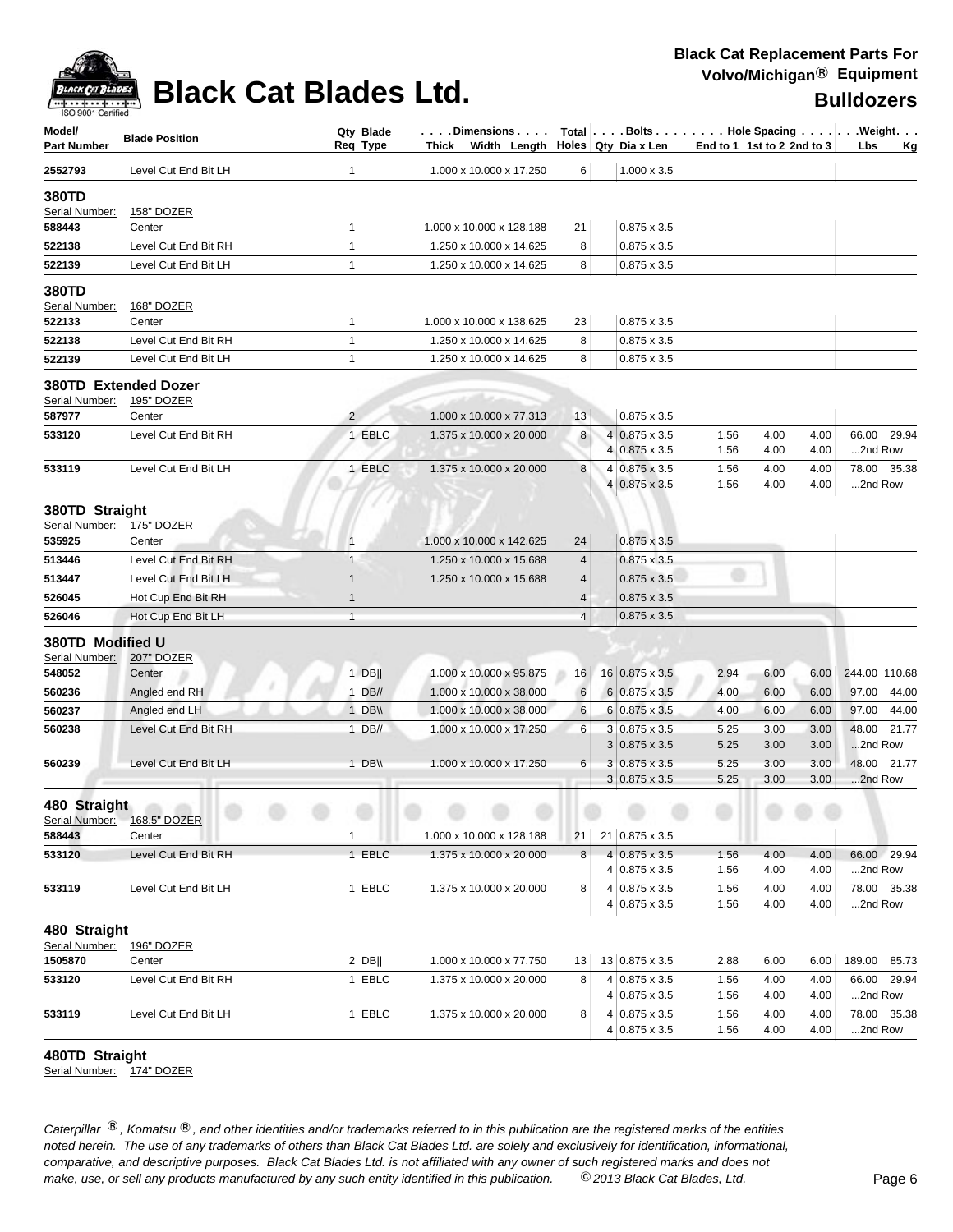

## **Black Cat Blades Ltd. Black Cat Blades Ltd. Black Cat Blades Ltd. Bulldozers**

| Model/             | <b>Blade Position</b> | Qtv Blade | . Dimensions                                   |    |                    | Total Bolts Hole Spacing     | $\ldots$ . Weight. $\ldots$ |
|--------------------|-----------------------|-----------|------------------------------------------------|----|--------------------|------------------------------|-----------------------------|
| <b>Part Number</b> |                       | Reg Type  | Thick Width Length $\vert$ Holes Qty Dia x Len |    |                    | End to 1 1st to 2 2nd to $3$ | <b>Kg</b><br>Lbs            |
| 535925             | Center                |           | 1.000 x 10.000 x 142.625                       | 24 | $0.875 \times 3.5$ |                              |                             |
| 513446             | Level Cut End Bit RH  |           | 1.250 x 10.000 x 15.688                        | 4  | 0.875              |                              |                             |
| 513447             | Level Cut End Bit LH  |           | 1.250 x 10.000 x 15.688                        | 4  | 0.875              |                              |                             |
| 526045             | Hot Cup End Bit RH    |           |                                                |    | 0.875              |                              |                             |
| 526046             | Hot Cup End Bit LH    |           |                                                |    | 0.875              |                              |                             |
|                    |                       |           |                                                |    |                    |                              |                             |

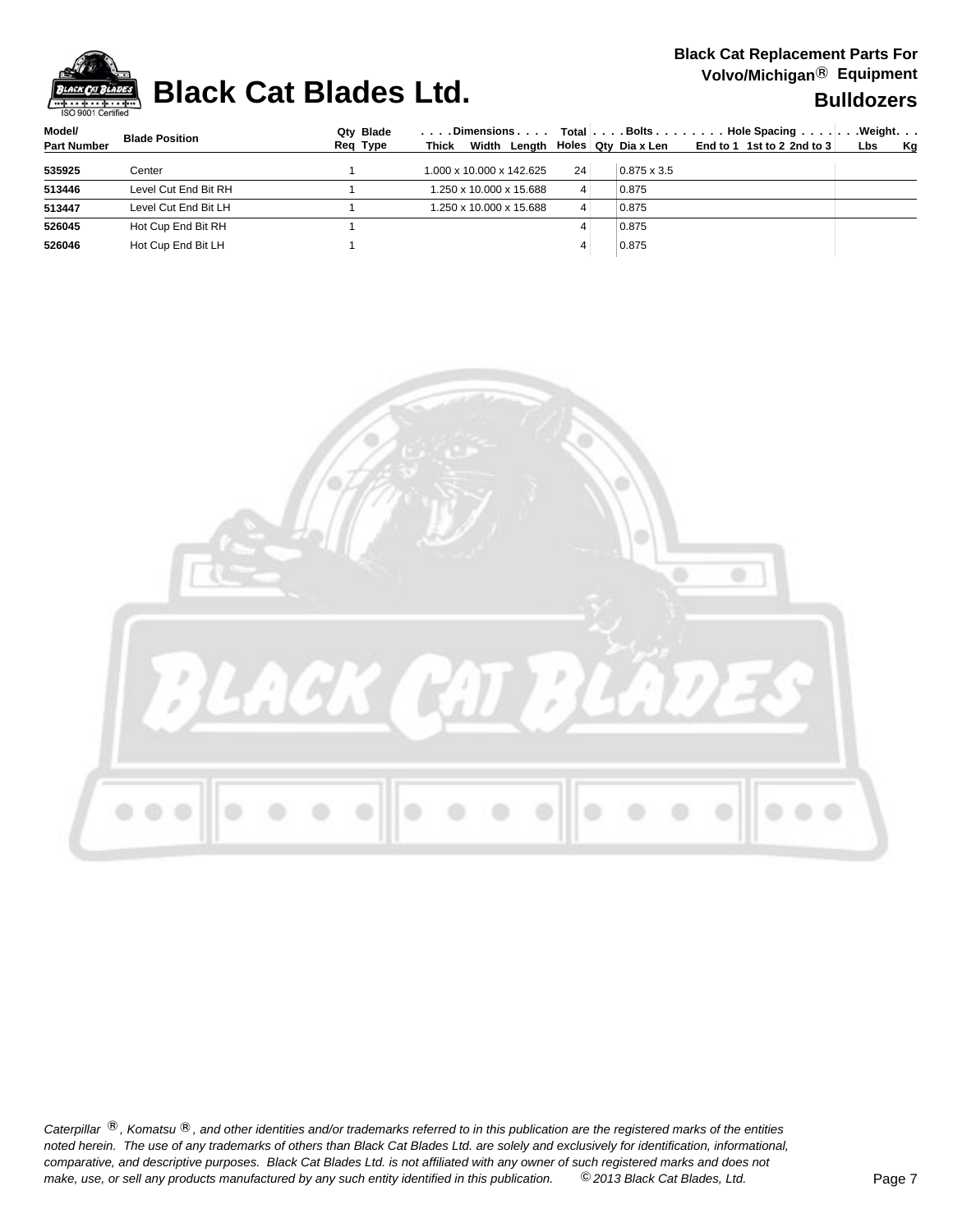

## **Black Cat Blades Ltd. Loaders**

| Model/<br><b>Part Number</b>              | <b>Blade Position</b>            | Qty Blade<br>Req Type | $\ldots$ . Dimensions $\ldots$ .<br>Thick Width Length $\vert$ Holes Qty Dia x Len |    |                | Total Bolts Hole Spacing Weight. | End to 1 1st to 2 2nd to 3 |      |      | Lbs     | <u>Kg</u>   |
|-------------------------------------------|----------------------------------|-----------------------|------------------------------------------------------------------------------------|----|----------------|----------------------------------|----------------------------|------|------|---------|-------------|
|                                           | <b>EL70 - C General Purpose</b>  |                       |                                                                                    |    |                |                                  |                            |      |      |         |             |
| Serial Number:<br>11011438                | Base Edge                        | $1$ SB                | 1.000 x 8.000 x 98.422                                                             | 25 |                |                                  |                            |      |      | 206.70  | 93.76       |
| 11012887                                  | Center                           | $1$ DB                | 0.750 x 11.024 x 57.008                                                            | 9  |                | $9 0.625 \times 2.5$             | 3.31                       | 6.30 | 6.30 | 121.80  | 55.25       |
| 11011413                                  | End                              | $2$ DB                | 0.750 x 14.449 x 20.511                                                            | 8  |                | 4 0.625 x 2.5                    | 4.17                       | 4.06 | 4.06 | 58.10   | 26.35       |
|                                           |                                  |                       |                                                                                    |    |                | $2 0.625 \times 2.5$             | 4.71                       | 4.06 | 4.06 | 2nd Row |             |
| 11011439                                  | <b>Optional Center</b>           | $1$ DB                | 0.750 x 10.000 x 57.008                                                            | 9  |                | $9 0.625 \times 2.5$             | 3.31                       | 6.30 | 6.30 | 111.10  | 50.39       |
| 11011414                                  | <b>Optional End</b>              | $2$ DB                | 0.750 x 10.000 x 20.512                                                            | 4  |                | $4 0.625 \times 2.5$             | 4.17                       | 4.06 | 4.06 | 39.90   | 18.10       |
| 11142174                                  | Bolt-On Wear Plate               | 2 $WP $               |                                                                                    |    |                |                                  |                            |      |      |         |             |
| EL70 - C Light Material<br>Serial Number: | 92564                            |                       |                                                                                    |    |                |                                  |                            |      |      |         |             |
| 11082121                                  | Base Edge                        | $1$ SB                |                                                                                    |    |                |                                  |                            |      |      |         |             |
| 11081625                                  | Center                           | $1$ DB                | 0.750 x 11.000 x 58.980                                                            | 9  |                | $9 0.625 \times 2.5$             | 4.29                       | 6.30 | 6.30 | 119.00  | 53.98       |
| 11011413                                  | End                              | $2$ DB                | 0.750 x 14.449 x 20.511                                                            | 8  |                | 4 0.625 x 2.5                    | 4.17                       | 4.06 | 4.06 | 58.10   | 26.35       |
|                                           |                                  |                       |                                                                                    |    |                | $2 0.625 \times 2.5$             | 4.71                       | 4.06 | 4.06 | 2nd Row |             |
| 11142174                                  | <b>Bolt-On Wear Plate</b>        | 2 $WP$                |                                                                                    |    |                |                                  |                            |      |      |         |             |
| <b>EL70 Light Material</b>                |                                  |                       |                                                                                    |    |                |                                  |                            |      |      |         |             |
| Serial Number:                            | 98018                            |                       |                                                                                    |    |                |                                  |                            |      |      |         |             |
| 4857503-9                                 | Base Edge                        | $1$ SB                |                                                                                    |    |                |                                  |                            |      |      |         |             |
| 4857494-1                                 | Center                           | 4 DB                  | 0.750 x 10.000 x 24.000                                                            | 3  |                | $3 0.750 \times 2.5$             | 3.90                       | 8.07 | 8.07 | 46.00   | 20.87       |
| <b>EL70 Light Material</b>                |                                  |                       |                                                                                    |    |                |                                  |                            |      |      |         |             |
| Serial Number:<br>4859527-6               | 90928<br>Base Edge               | 1 SB                  |                                                                                    |    |                |                                  |                            |      |      |         |             |
|                                           |                                  |                       |                                                                                    |    |                |                                  |                            |      |      |         |             |
| 4857495-8                                 | Center                           | 4 DB                  | 0.750 x 10.000 x 24.645                                                            | 3  |                | $3 0.750 \times 2.5$             | 4.02                       | 8.31 | 8.31 | 48.00   | 21.77       |
| <b>L30 General Purpose</b>                |                                  |                       |                                                                                    |    |                |                                  |                            |      |      |         |             |
| Serial Number:<br>11010991                | 91248 91249<br>Base Edge         | $1$ SB                | 0.750 x 8.000 x 83.875                                                             | 23 |                |                                  |                            |      |      |         |             |
| 11011143                                  | Center                           | 1 DB                  | 0.750 x 10.000 x 49.134                                                            | 9  |                | $9 0.625 \times 2.5$             | 2.56                       | 5.50 | 5.50 | 95.60   | 43.36       |
| 11011144                                  | End                              | $2$ DB                | 0.750 x 10.000 x 17.188                                                            | 3  |                | $3 0.625 \times 2.5$             | 3.56                       | 5.03 | 5.03 | 33.50   | 15.20       |
| 1805077                                   | <b>Optional Center</b>           | 1 DB                  | 0.750 x 8.000 x 49.125                                                             | 9  |                | $9 0.625 \times 2.5$             | 2.56                       | 5.50 | 5.50 | 76.00   | 34.47       |
| 1805120                                   | <b>Optional End</b>              | $2$ DB                | 0.750 x 8.000 x 17.188                                                             | 3  |                | $3 0.625 \times 2.5$             | 3.56                       | 5.03 | 5.03 | 27.00   | 12.25       |
| <b>L30 General Purpose</b>                |                                  |                       |                                                                                    |    |                |                                  |                            |      |      |         |             |
| Serial Number:                            | 91033 91035                      |                       |                                                                                    |    |                |                                  |                            |      |      |         |             |
| 4857501-3                                 | Base Edge                        | $1$ SB $  $           | $0.750 \times 6.000 \times 83.875$                                                 |    | $\blacksquare$ |                                  |                            |      |      |         |             |
| 48757492-5                                | Center                           | $3$ DB                | 0.625 x 8.625 x 28.000                                                             | 3  |                | 3 0.625 x 2.25                   |                            |      |      |         |             |
| <b>L30 General Purpose</b>                |                                  |                       |                                                                                    |    |                |                                  |                            |      |      |         |             |
| Serial Number:                            | 91034 91036                      |                       |                                                                                    |    |                |                                  |                            |      |      |         |             |
| 11990983                                  | Base Edge Without Holes          | $1$ SB                |                                                                                    |    |                |                                  |                            |      |      |         |             |
| <b>L30 General Purpose</b>                |                                  |                       |                                                                                    |    |                |                                  |                            |      |      |         |             |
| Serial Number:                            | 91313 91314                      |                       |                                                                                    |    |                |                                  |                            |      |      |         |             |
| 11990982                                  | Base Edge Without Holes          | 1 SB $  $             |                                                                                    |    |                |                                  |                            |      |      |         |             |
|                                           | L30 Light Material, High Tipping |                       |                                                                                    |    |                |                                  |                            |      |      |         |             |
| Serial Number:<br>11010634                | 91070 91072<br>Base Edge         | $1$ SB                |                                                                                    |    |                |                                  |                            |      |      |         |             |
|                                           |                                  |                       |                                                                                    |    |                | 3 0.625 x 2.25                   | 4.80                       |      | 9.84 |         |             |
| 11010633                                  | Center                           | 3 SB                  | 0.625 x 8.661 x 29.291                                                             | 3  |                |                                  |                            | 9.84 |      |         | 41.10 18.64 |

**L50 General Purpose, Light Material, High Tipping**

Serial Number: 97989 97968 97988 97985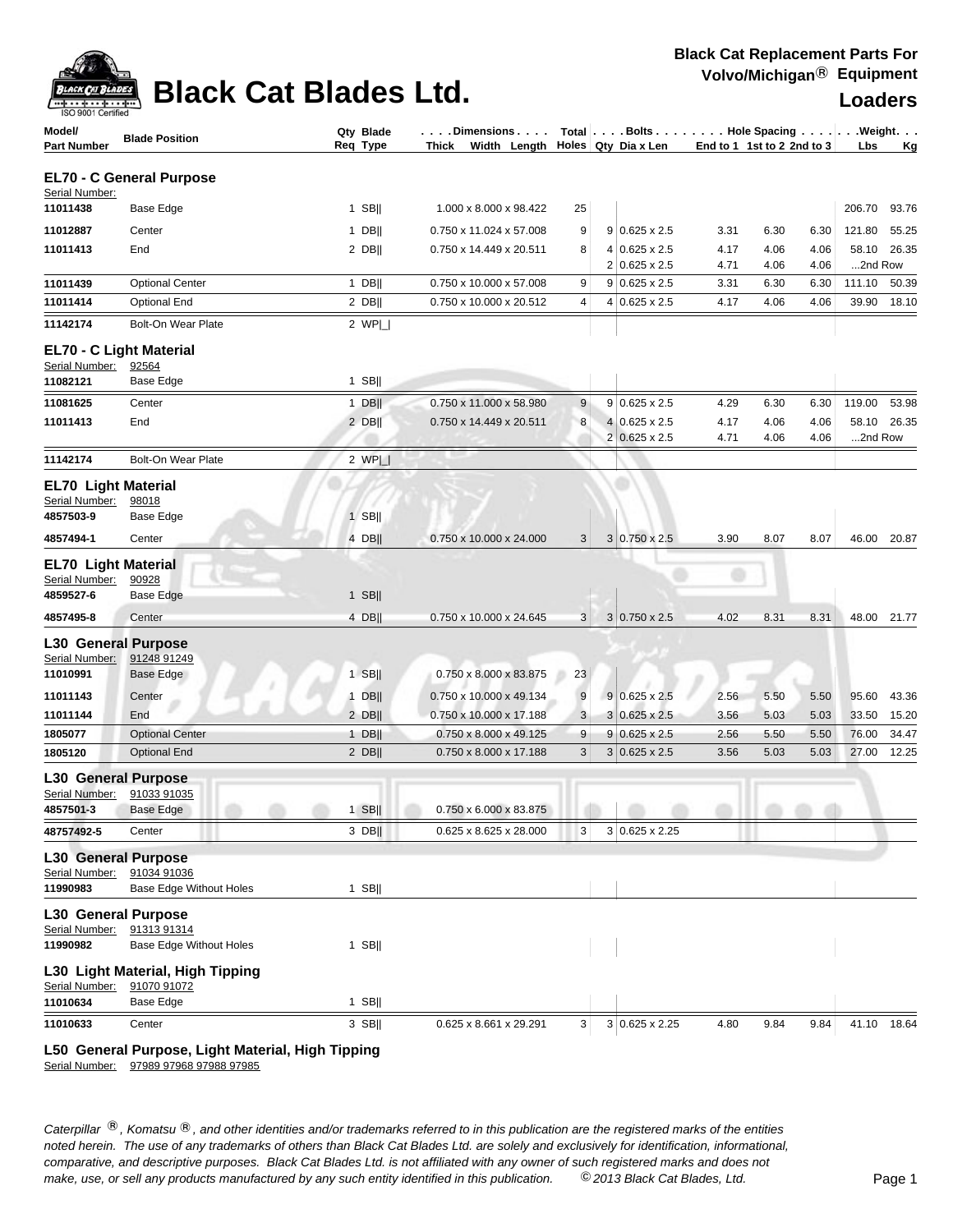| Model/<br>Part Number                                                  | <b>Blade Position</b>                                                                                                                    | Qty Blade<br>Req Type      | . Dimensions<br>Thick Width Length               |                          | Total $\vert \ldots$ Bolts $\ldots \vert \ldots$ Hole Spacing $\ldots \vert \ldots$ Weight. $\ldots$<br>Holes Qty Dia x Len | End to 1 1st to 2 2nd to 3 |       |       | Lbs    | Κg    |
|------------------------------------------------------------------------|------------------------------------------------------------------------------------------------------------------------------------------|----------------------------|--------------------------------------------------|--------------------------|-----------------------------------------------------------------------------------------------------------------------------|----------------------------|-------|-------|--------|-------|
| 11990983                                                               | <b>Base Edge Without Holes</b>                                                                                                           | $1$ SB                     |                                                  |                          |                                                                                                                             |                            |       |       |        |       |
| 4857501-3                                                              | Base Edge                                                                                                                                | $1$ SB                     | 0.750 x 6.000 x 83.875                           |                          |                                                                                                                             |                            |       |       |        |       |
| 48757492-5                                                             | Center                                                                                                                                   | $3$ DB                     | 0.625 x 8.625 x 28.000                           | 3                        | $3 0.625 \times 2.25$                                                                                                       |                            |       |       |        |       |
| Serial Number:<br>11010393                                             | L50 - B C D E General Purpose, High Tipping<br><b>MANY BUCKETS</b><br>Base Edge                                                          | $1$ SB                     | 0.750 x 8.000 x 90.563                           | 17                       |                                                                                                                             |                            |       |       | 137.60 | 62.41 |
| 11011143                                                               | Center                                                                                                                                   | $1$ DB                     | 0.750 x 10.000 x 49.134                          | 9                        | $9 0.625 \times 2.5$                                                                                                        | 2.56                       | 5.50  | 5.50  | 95.60  | 43.36 |
| 11011414                                                               | End                                                                                                                                      | $2$ DB                     | 0.750 x 10.000 x 20.512                          | 4                        | $4 0.625 \times 2.5$                                                                                                        | 4.17                       | 4.06  | 4.06  | 39.90  | 18.10 |
| 1805077                                                                | <b>Optional Center</b>                                                                                                                   | $1$ DB                     | 0.750 x 8.000 x 49.125                           | 9                        | $9 0.625 \times 2.5$                                                                                                        | 2.56                       | 5.50  | 5.50  | 76.00  | 34.47 |
| 2518689                                                                | <b>Optional End</b>                                                                                                                      | $2$ DB                     | 0.750 x 8.000 x 20.500                           | 4                        | $4 0.625 \times 2.5$                                                                                                        | 4.16                       | 4.06  | 4.06  | 32.00  | 14.51 |
| 11142174                                                               | <b>Bolt-On Wear Plate</b>                                                                                                                | 2 $WP $                    |                                                  |                          |                                                                                                                             |                            |       |       |        |       |
| <b>L50 General Purpose</b><br>Serial Number:<br>4859260-4              | 90561 90562 90563 90564 90565 90566<br>Base Edge                                                                                         | $1$ SB                     | 0.750 x 8.000 x 90.500                           |                          |                                                                                                                             |                            |       |       |        |       |
| 2561770                                                                | Center                                                                                                                                   | $1$ DB                     | 0.750 x 8.000 x 52.437                           | $\overline{\mathcal{L}}$ | 4 0.500 x 2.5                                                                                                               | 8.13                       | 12.06 | 12.06 | 83.00  | 37.65 |
| 2519492                                                                | End                                                                                                                                      | $2$ DB                     | 0.750 x 8.000 x 19.063                           | $\overline{4}$           | 4 0.500 x 2.5                                                                                                               | 3.81                       | 3.81  |       | 30.00  | 13.61 |
| <b>L50 General Purpose</b><br>Serial Number:<br>4857502-1<br>4857493-3 | 90039 90253 99776 90251 99778<br>Base Edge<br>Center                                                                                     | $1$ SB  <br>3 DB           | 0.750 x 8.000 x 90.500<br>0.625 x 8.625 x 30.250 | 12<br>3                  | $3 0.625 \times 2.25$                                                                                                       | 5.35                       | 10.16 | 10.16 | 43.00  | 19.50 |
| Serial Number:<br>11012935                                             | L50 - B C D E Light Material, High Tipping<br>92315 94524 93470 92313 82099<br>Base Edge                                                 | 1 SB                       |                                                  |                          |                                                                                                                             |                            |       |       |        |       |
| 11012938                                                               | Center                                                                                                                                   | $1$ DB                     | 0.750 x 10.000 x 52.284                          | 9                        | $9 0.625 \times 2.5$                                                                                                        | 4.09                       | 5.51  | 5.51  | 101.80 | 46.18 |
| 11011414<br>Serial Number:<br>11081543                                 | End<br>L50 - B C D E Light Material, High Tipping<br>92316 92236 82100<br>Base Edge                                                      | $2$ DB  <br>$1$ SB         | 0.750 x 10.000 x 20.512                          | $\overline{4}$           | $4 0.625 \times 2.5$                                                                                                        | 4.17                       | 4.06  | 4.06  | 39.90  | 18.10 |
| 11081544                                                               | Center                                                                                                                                   | $1$ DB                     | 0.750 x 10.000 x 57.000                          | 10                       | $10 0.625 \times 2.5$                                                                                                       | 3.70                       | 5.51  | 5.51  | 109.00 | 49.44 |
| 11011414                                                               | End                                                                                                                                      | $2$ DB                     | 0.750 x 10.000 x 20.512                          | 4                        | $4 0.625 \times 2.5 $                                                                                                       | 4.17                       | 4.06  | 4.06  | 39.90  | 18.10 |
| Serial Number:<br>11990982                                             | L50 - B C D E General Purpose, Light Material, High Tipping<br><b>MANY BUCKETS</b><br><b>Base Edge Without Holes</b><br><b>Base Edge</b> | 1 SB<br>$1$ SB             |                                                  |                          |                                                                                                                             |                            |       |       |        |       |
| 4857503-9                                                              |                                                                                                                                          |                            |                                                  |                          |                                                                                                                             |                            |       |       |        |       |
| 4857494-1                                                              | Center                                                                                                                                   | 4 DB                       | 0.750 x 10.000 x 24.000                          | 3                        | 3 0.750 x 2.5                                                                                                               | 3.90                       | 8.07  | 8.07  | 46.00  | 20.87 |
| Serial Number:<br>11081801<br>11142217                                 | L50 B C Spade Nose Rock<br>92171 93815<br>Spade Nose Base Edge Without Holes<br>Spade Nose Base Edge Without Holes                       | 1 SB $\cup$<br>1 SB $\cup$ |                                                  |                          |                                                                                                                             |                            |       |       |        |       |
| Serial Number:                                                         | <b>L60 E General Purpose</b><br>93817 93820 93823 93825 82036 80177 80179 82624 82626                                                    |                            |                                                  |                          |                                                                                                                             |                            |       |       |        |       |
| 11011438                                                               | Base Edge                                                                                                                                | 1 SB                       | 1.000 x 8.000 x 98.422                           | 25                       |                                                                                                                             |                            |       |       | 206.70 | 93.76 |
| 11012887                                                               | Center                                                                                                                                   | 1 $DB$                     | 0.750 x 11.024 x 57.008                          | 9                        | $9 0.625 \times 2.5$                                                                                                        | 3.31                       | 6.30  | 6.30  | 121.80 | 55.25 |
| 11011413                                                               | End                                                                                                                                      | $2$ DB                     | 0.750 x 14.449 x 20.511                          | 8                        | $4 0.625 \times 2.5$                                                                                                        | 4.17                       | 4.06  | 4.06  | 58.10  | 26.35 |

Caterpillar ®, Komatsu ®, and other identities and/or trademarks referred to in this publication are the registered marks of the entities *noted herein. The use of any trademarks of others than Black Cat Blades Ltd. are solely and exclusively for identification, informational, make, use, or sell any products manufactured by any such entity identified in this publication. comparative, and descriptive purposes. Black Cat Blades Ltd. is not affiliated with any owner of such registered marks and does not* ©*2013 Black Cat Blades, Ltd.* Page 2

2 0.625 x 2.5 4.71 4.06 4.06 ...2nd Row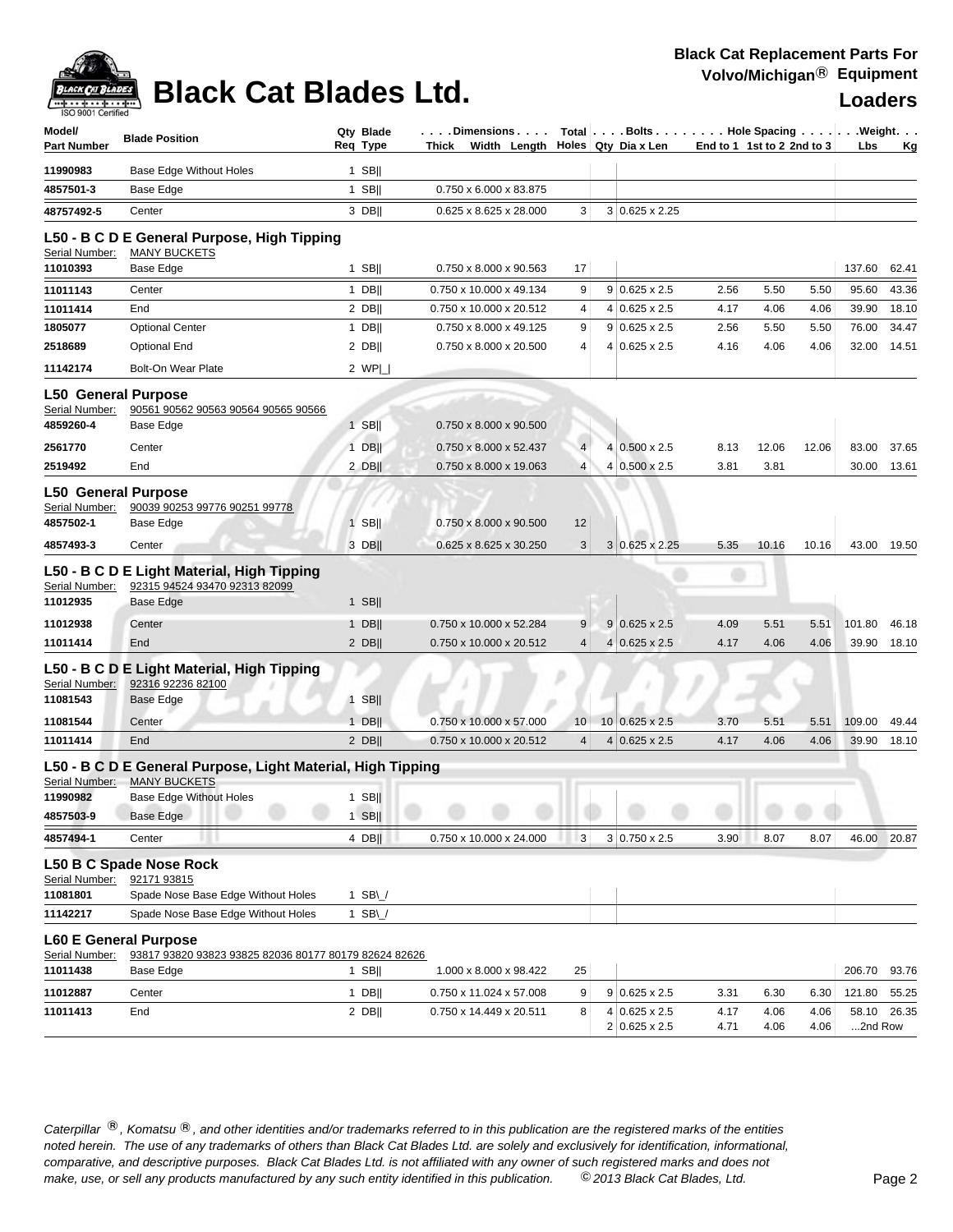| Model/                       | <b>Blade Position</b>                                         | Qty Blade                      | . Dimensions            |                | Total Bolts Hole Spacing Weight. |      |                            |      |              |             |
|------------------------------|---------------------------------------------------------------|--------------------------------|-------------------------|----------------|----------------------------------|------|----------------------------|------|--------------|-------------|
| <b>Part Number</b>           |                                                               | Reg Type                       | Thick Width Length      |                | Holes Qty Dia x Len              |      | End to 1 1st to 2 2nd to 3 |      | Lbs          | <u>Kg</u>   |
| 11011439                     | <b>Optional Center</b>                                        | $1$ DB                         | 0.750 x 10.000 x 57.008 | 9 <sup>°</sup> | $9 0.625 \times 2.5$             | 3.31 | 6.30                       | 6.30 | 111.10       | 50.39       |
| 11011414                     | <b>Optional End</b>                                           | $2$ DB                         | 0.750 x 10.000 x 20.512 | 4              | $4 0.625 \times 2.5$             | 4.17 | 4.06                       | 4.06 | 39.90        | 18.10       |
| 11142174                     | <b>Bolt-On Wear Plate</b>                                     | 2 $WP $                        |                         |                |                                  |      |                            |      |              |             |
| <b>L60 E General Purpose</b> |                                                               |                                |                         |                |                                  |      |                            |      |              |             |
| Serial Number:               | 80924 80925                                                   |                                |                         |                |                                  |      |                            |      |              |             |
| 11156508                     | Base Edge                                                     | $1$ SB                         | 1.000 x 8.000 x 100.500 | 30             |                                  |      |                            |      | 208.90       | 94.76       |
| 11156585                     | Center                                                        | $1$ DB                         | 0.750 x 11.024 x 58.000 | 8              | 8 0.625 x 2.5                    | 4.94 | 8.38                       | 9.06 | 124.40       | 56.43       |
| 11156579                     | End                                                           | $2$ DB                         | 0.750 x 14.449 x 20.938 | 8              | $4 0.625 \times 2.5$             | 3.81 | 4.19                       | 4.94 | 59.40        | 26.94       |
| 11142174                     | <b>Bolt-On Wear Plate</b>                                     | 2 $WPI$                        |                         |                | 2 0.625 x 2.5                    | 3.81 | 4.19                       | 4.94 | 2nd Row      |             |
|                              | L60 E Light Material, High Tipping                            |                                |                         |                |                                  |      |                            |      |              |             |
| Serial Number:               | 82516 82515 92564 80160 82098                                 |                                |                         |                |                                  |      |                            |      |              |             |
| 11082121                     | Base Edge                                                     | $1$ SB                         |                         |                |                                  |      |                            |      |              |             |
| 11081625                     | Center                                                        | $1$ DB                         | 0.750 x 11.000 x 58.980 | 9              | $9 0.625 \times 2.5$             | 4.29 | 6.30                       | 6.30 | 119.00       | 53.98       |
| 11011413                     | End                                                           | $2$ DB                         | 0.750 x 14.449 x 20.511 | 8              | 4 0.625 x 2.5                    | 4.17 | 4.06                       | 4.06 | 58.10        | 26.35       |
|                              |                                                               |                                |                         |                | 2 0.625 x 2.5                    | 4.71 | 4.06                       | 4.06 | 2nd Row      |             |
| 11142174                     | Bolt-On Wear Plate                                            | 2 $WP $                        |                         |                |                                  |      |                            |      |              |             |
| Serial Number:               | L60 E Light Material, High Tipping<br>92565 82364 82096 82097 |                                |                         |                |                                  |      |                            |      |              |             |
| 11012803                     | Base Edge                                                     | $1$ SB                         |                         |                |                                  |      |                            |      |              |             |
| 11012832-9                   | Center                                                        | $1$ DB                         | 0.750 x 11.020 x 62.910 | 10             | 10 0.625 x 2.5                   | 3.11 | 6.30                       | 6.30 | 131.70       | 59.74       |
| 11011413                     | End                                                           | $2$ DB                         | 0.750 x 14.449 x 20.511 | 8              | $4 0.625 \times 2.5$             | 4.17 | 4.06                       | 4.06 | 58.10        | 26.35       |
|                              |                                                               |                                |                         |                | $2 0.625 \times 2.5$             | 4.71 | 4.06                       | 4.06 | 2nd Row      |             |
| 11142174                     | <b>Bolt-On Wear Plate</b>                                     | 2 $WP$                         |                         |                |                                  |      |                            |      |              |             |
| 11156221                     | Bolt-On Wear Plate for High Tipping Buc                       | 2 $WPI_{-}$                    |                         |                |                                  |      |                            |      |              |             |
| <b>L60 E General Purpose</b> |                                                               |                                |                         |                |                                  |      |                            |      |              |             |
| Serial Number:               | 93821 93824 93826 82037 80178 80180 82625 82627               |                                |                         |                |                                  |      |                            |      |              |             |
| 11990992                     | <b>Base Edge Without Holes</b>                                | SB  <br>$\mathbf{1}$           |                         |                |                                  |      |                            |      |              |             |
|                              | <b>L60 E Spade Nose Rock</b>                                  |                                |                         |                |                                  |      |                            |      |              |             |
| Serial Number:               | 93827                                                         |                                |                         |                |                                  |      |                            |      |              |             |
| 11142206                     | Spade Nose Base Edge Without Holes                            | 1 SB\ $\overline{\phantom{a}}$ |                         |                |                                  |      |                            |      |              |             |
| <b>L70 General Purpose</b>   |                                                               |                                |                         |                |                                  |      |                            |      |              |             |
| Serial Number:               | <b>MANY BUCKETS</b>                                           |                                |                         |                |                                  |      |                            |      |              |             |
| 11010394                     | Base Edge                                                     | $1$ SB                         | 1.000 x 8.000 x 95.669  | 25             |                                  |      |                            |      | 199.50       | 90.49       |
| 11011412                     | Center                                                        | $1$ DB                         | 0.750 x 11.000 x 54.252 | 9              | $9 0.625 \times 2.5$             | 1.93 | 6.30                       | 6.30 | 115.80 52.53 |             |
| 11011413                     | End                                                           | 2 DB                           | 0.750 x 14.449 x 20.511 | 8              | $4 0.625 \times 2.5$             | 4.17 | 4.06                       | 4.06 |              | 58.10 26.35 |
|                              |                                                               |                                |                         |                | 2 0.625 x 2.5                    | 4.71 | 4.06                       | 4.06 | 2nd Row      |             |
| 2561771-3                    | <b>Optional Center</b>                                        | 1 $DB$                         | 0.750 x 8.000 x 54.252  | 9              | $9$ 0.625 x 2.5                  | 1.93 | 6.30                       | 6.30 | 84.10        | 38.15       |
| 2518689                      | <b>Optional End</b>                                           | $2$ DB                         | 0.750 x 8.000 x 20.500  | 4              | 4 0.625 x 2.5                    | 4.16 | 4.06                       | 4.06 | 32.00        | 14.51       |
|                              | L70 General Purpose, Light Material, High Tipping             |                                |                         |                |                                  |      |                            |      |              |             |
| Serial Number:               | 90041 90044 99780 99784 99782 99786 99555 99423 99795         |                                |                         |                |                                  |      |                            |      |              |             |
| 4857503-9                    | Base Edge                                                     | 1 SB                           |                         |                |                                  |      |                            |      |              |             |
| 4857494-1                    | Center                                                        | 4 DB                           | 0.750 x 10.000 x 24.000 | 3 <sup>2</sup> | $3 0.750 \times 2.5$             | 3.90 | 8.07                       | 8.07 | 46.00        | 20.87       |
|                              | L70 - B C D General Purpose, High Tipping                     |                                |                         |                |                                  |      |                            |      |              |             |
| Serial Number:               | <b>MANY BUCKETS</b>                                           |                                |                         |                |                                  |      |                            |      |              |             |
| 11011438                     | Base Edge                                                     | $1$ SB                         | 1.000 x 8.000 x 98.422  | 25             |                                  |      |                            |      | 206.70 93.76 |             |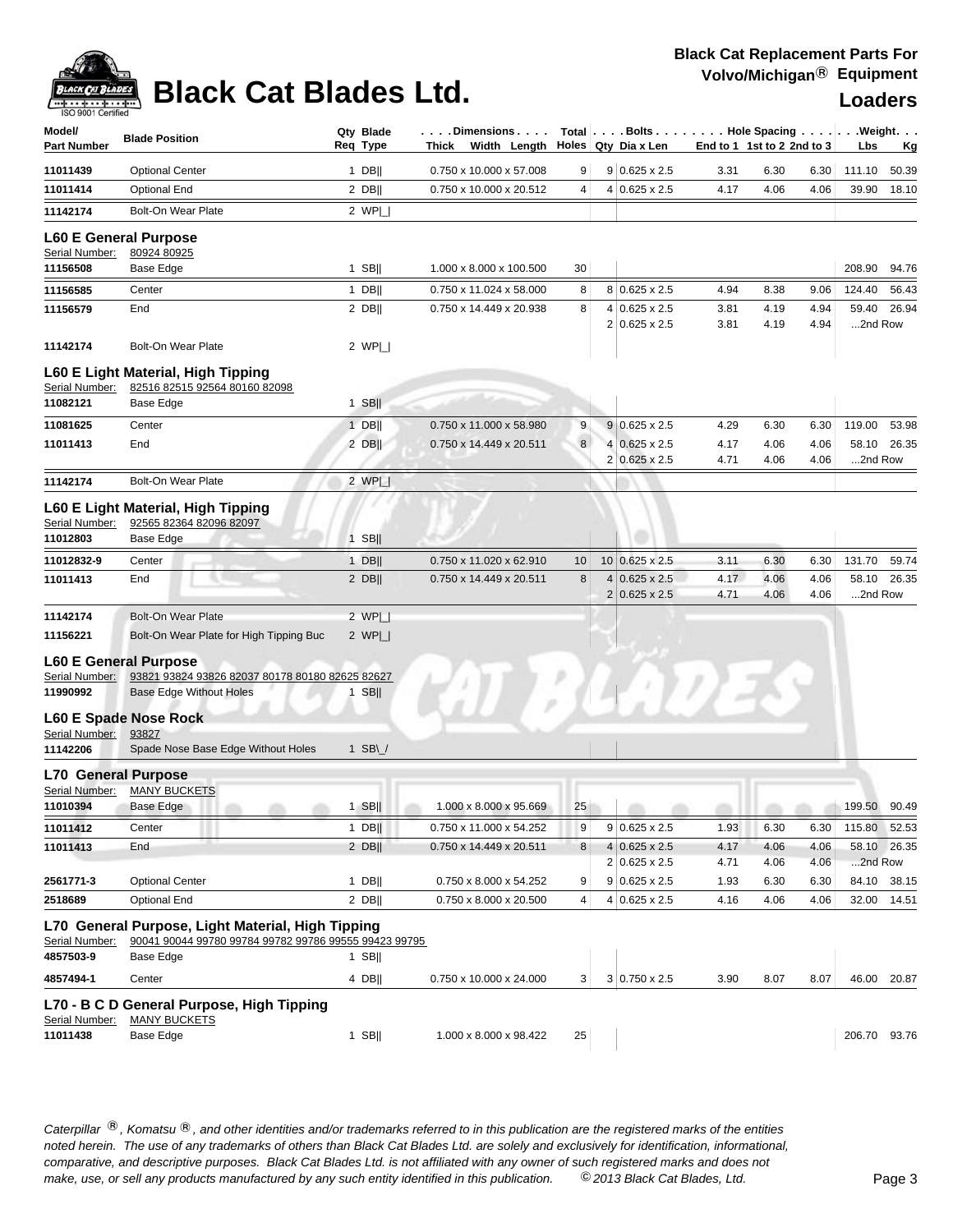

| Model/<br><b>Part Number</b>                              | <b>Blade Position</b>                                                                                    | Qty Blade<br>Req Type | $\ldots$ . Dimensions $\ldots$ .<br>Thick Width Length |                |                | Total   Bolts   Hole Spacing   Weight.<br>Holes Qty Dia x Len | End to 1 1st to 2 2nd to 3 |              |              | Lbs              | <u>Kg</u>   |
|-----------------------------------------------------------|----------------------------------------------------------------------------------------------------------|-----------------------|--------------------------------------------------------|----------------|----------------|---------------------------------------------------------------|----------------------------|--------------|--------------|------------------|-------------|
| 11012887                                                  | Center                                                                                                   | 1 DB                  | 0.750 x 11.024 x 57.008                                | 9              |                | $9 0.625 \times 2.5$                                          | 3.31                       | 6.30         | 6.30         | 121.80           | 55.25       |
| 11011413                                                  | End                                                                                                      | 2 DB                  | 0.750 x 14.449 x 20.511                                | 8              |                | $4 0.625 \times 2.5$<br>$2 0.625 \times 2.5$                  | 4.17<br>4.71               | 4.06<br>4.06 | 4.06<br>4.06 | 58.10<br>2nd Row | 26.35       |
| 11011439                                                  | <b>Optional Center</b>                                                                                   | $1$ DB                | 0.750 x 10.000 x 57.008                                | 9              |                | $9 0.625 \times 2.5$                                          | 3.31                       | 6.30         | 6.30         | 111.10           | 50.39       |
| 11011414                                                  | <b>Optional End</b>                                                                                      | 2 DB                  | 0.750 x 10.000 x 20.512                                | 4              | 4              | $0.625 \times 2.5$                                            | 4.17                       | 4.06         | 4.06         | 39.90            | 18.10       |
| 11142174                                                  | Bolt-On Wear Plate                                                                                       | 2 WPL                 |                                                        |                |                |                                                               |                            |              |              |                  |             |
|                                                           | L70 - General Purpose, Light Material, High Tipping                                                      |                       |                                                        |                |                |                                                               |                            |              |              |                  |             |
| Serial Number:                                            | 99788 90778 90928                                                                                        |                       |                                                        |                |                |                                                               |                            |              |              |                  |             |
| 4857504-7                                                 | <b>Base Edge</b>                                                                                         | $1$ SB                | 0.750 x 8.000 x 98.375                                 |                |                |                                                               |                            |              |              |                  |             |
| 4859527-6                                                 | <b>Base Edge</b>                                                                                         | $1$ SB                |                                                        |                |                |                                                               |                            |              |              |                  |             |
| 4857495-8                                                 | Center                                                                                                   | 4 DB                  | 0.750 x 10.000 x 24.645                                | 3              |                | $3 0.750 \times 2.5$                                          | 4.02                       | 8.31         | 8.31         | 48.00            | 21.77       |
| <b>L70 Light Material</b><br>Serial Number:               | 98432                                                                                                    |                       |                                                        |                |                |                                                               |                            |              |              |                  |             |
| 11990990                                                  | <b>Base Edge Without Holes</b>                                                                           | $1$ SB                |                                                        |                |                |                                                               |                            |              |              |                  |             |
| 4858166-4                                                 | Base Edge                                                                                                | $1$ SB                |                                                        | 12             |                |                                                               |                            |              |              |                  |             |
| 4858167-2                                                 | Center                                                                                                   | 4 DBII                | 1.000 x 12.625 x 24.625                                | 3              |                | 3 1.000 x 2.75                                                | 4.02                       | 8.31         | 8.31         | 87.00            | 39.46       |
| Serial Number:<br>11156508                                | <b>L70 E General Purpose</b><br>80684 80635 80637 80639 80705 80741 80743 80744 80924 80925<br>Base Edge | $1$ SB                | 1.000 x 8.000 x 100.500                                | 30             |                |                                                               |                            |              |              | 208.90           | 94.76       |
| 11156585                                                  | Center                                                                                                   | $1$ DB                | 0.750 x 11.024 x 58.000                                | 8              |                | 8 0.625 x 2.5                                                 | 4.94                       | 8.38         | 9.06         | 124.40           | 56.43       |
| 11156579                                                  | End                                                                                                      | 2 DB                  | 0.750 x 14.449 x 20.938                                | 8              | $\overline{2}$ | $4 0.625 \times 2.5$<br>$0.625 \times 2.5$                    | 3.81<br>3.81               | 4.19<br>4.19 | 4.94<br>4.94 | 59.40<br>2nd Row | 26.94       |
| 11156591                                                  | Segment                                                                                                  | 7 DB                  |                                                        | $\overline{2}$ | $\overline{2}$ | x 2.5                                                         |                            |              |              |                  |             |
| 11156838                                                  | <b>Bolt-On Wear Plate</b>                                                                                | 2 WPL                 |                                                        |                |                |                                                               |                            |              |              |                  |             |
| 11142174                                                  | <b>Bolt-On Wear Plate</b>                                                                                | 2 $WPI_{-}$           |                                                        |                |                |                                                               |                            |              |              |                  |             |
| Serial Number:<br>11082121                                | L70 B C D Light Material, High Tipping<br>92564 92550 80160 82516 82515 92312 82098<br>Base Edge         | $1$ SB                |                                                        |                |                |                                                               |                            |              |              |                  |             |
| 11081625                                                  | Center                                                                                                   |                       | 0.750 x 11.000 x 58.980                                | 9              |                | $9 0.625 \times 2.5$                                          | 4.29                       | 6.30         |              |                  |             |
|                                                           |                                                                                                          | $1$ DB                |                                                        |                |                |                                                               |                            |              | 6.30         | 119.00           | 53.98       |
|                                                           | End                                                                                                      | $2$ DB                | 0.750 x 14.449 x 20.511                                | 8              | 4              | $0.625 \times 2.5$<br>$2 0.625 \times 2.5$                    | 4.17<br>4.71               | 4.06<br>4.06 | 4.06<br>4.06 | 2nd Row          | 58.10 26.35 |
|                                                           | <b>Bolt-On Wear Plate</b>                                                                                | 2 $WPI_{-}$           |                                                        |                |                |                                                               |                            |              |              |                  |             |
| 11011413<br>11142174<br>11156221                          | <b>Bolt-On Wear Plate</b>                                                                                | 2 WPI                 |                                                        |                |                |                                                               |                            |              |              |                  |             |
| Serial Number:                                            | L70 - B C D E Light Material, High Tipping<br>91760 92565 82364 92237 80159 82097 80963 82096 80938      |                       |                                                        |                |                |                                                               |                            |              |              |                  |             |
|                                                           | Base Edge                                                                                                | 1 SB                  |                                                        |                |                |                                                               |                            |              |              |                  |             |
| 11012832-9                                                | Center                                                                                                   | $1$ DB                | 0.750 x 11.020 x 62.910                                | 10             |                | 10 0.625 x 2.5                                                | 3.11                       | 6.30         | 6.30         | 131.70           | 59.74       |
|                                                           | End                                                                                                      | $2$ DB                | 0.750 x 14.449 x 20.511                                | 8              | 4              | $0.625 \times 2.5$<br>2 0.625 x 2.5                           | 4.17<br>4.71               | 4.06<br>4.06 | 4.06<br>4.06 | 2nd Row          |             |
|                                                           | Bolt-On Wear Plate                                                                                       | 2 WPI                 |                                                        |                |                |                                                               |                            |              |              |                  | 58.10 26.35 |
| 11012803<br>11011413<br>11142174<br>11156221              | Bolt-On Wear Plate for High Tipping Buc                                                                  | 2 WPI                 |                                                        |                |                |                                                               |                            |              |              |                  |             |
|                                                           |                                                                                                          |                       |                                                        |                |                |                                                               |                            |              |              |                  |             |
| <b>L70 E Light Material</b><br>Serial Number:<br>11082218 | 82514 82513<br>Base Edge                                                                                 | $1$ SB                | 1.125 x 10.000 x 108.268                               | 21             |                |                                                               |                            |              |              | 325.20 147.51    |             |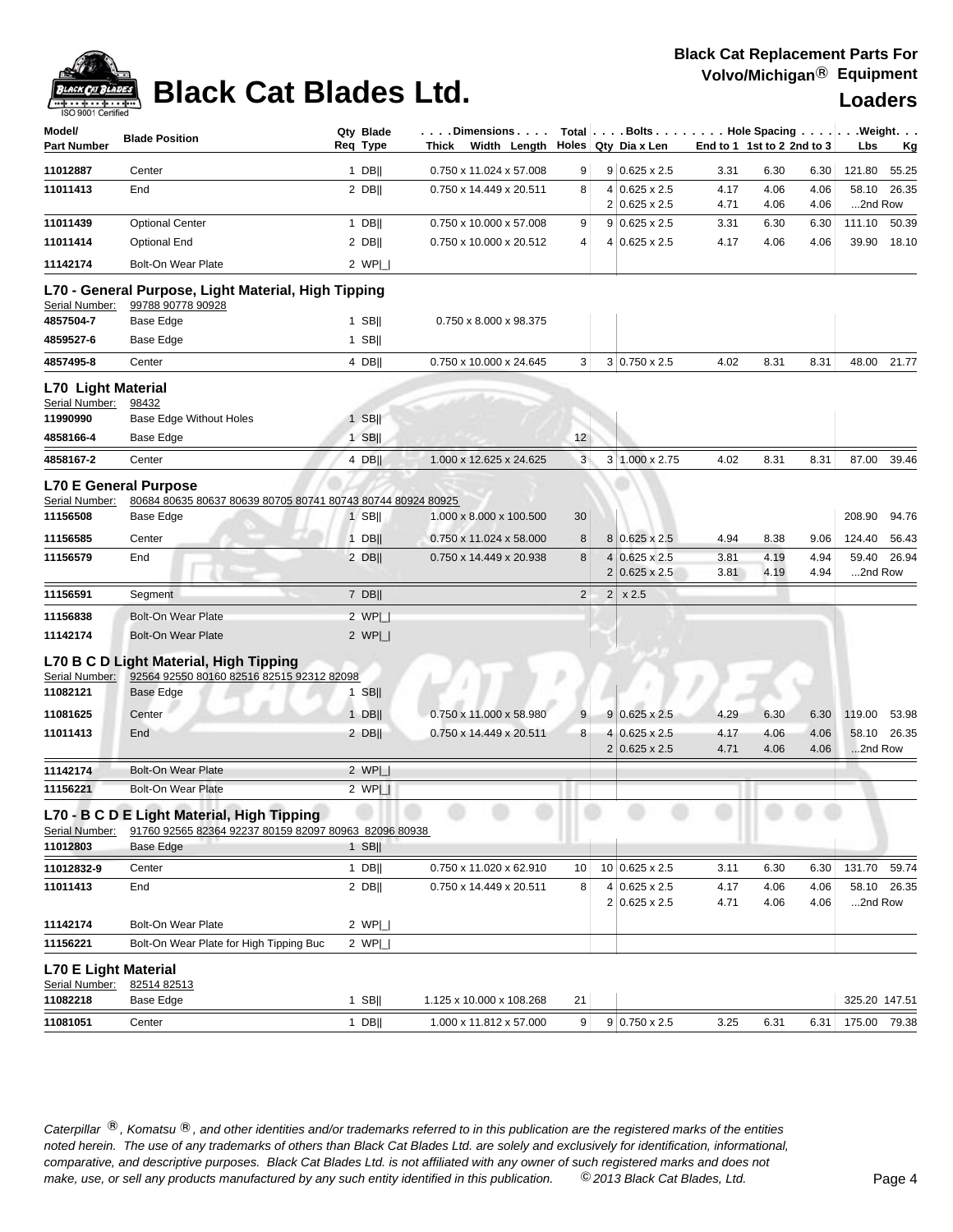| Model/<br><b>Part Number</b>                  | <b>Blade Position</b>                                     | Qty Blade<br>Req Type | $\dots$ . Dimensions $\dots$ .<br>Thick Width Length |                |                | Total   Bolts   Hole Spacing   Weight.<br>Holes Qty Dia x Len |              | End to 1 1st to 2 2nd to 3 |              | Lbs                     | Kg    |
|-----------------------------------------------|-----------------------------------------------------------|-----------------------|------------------------------------------------------|----------------|----------------|---------------------------------------------------------------|--------------|----------------------------|--------------|-------------------------|-------|
| 11011112                                      | End                                                       | $2$ DB                | 1.000 x 15.236 x 25.434                              | 8              |                | 4 0.750 x 2.5<br>$2 0.750 \times 2.5$                         | 6.34<br>6.34 | 4.25<br>4.25               | 4.25<br>4.25 | 101.60<br>2nd Row       | 46.08 |
| 11142033-10                                   | <b>Bolt-On Wear Plate</b>                                 | 2 $WPI$               | 1.250 x 12.205 x 21.654                              | 4              |                | 2 0.750 x 2.75<br>2 0.750 x 2.75                              | 3.90<br>3.90 | 13.86<br>13.86             |              | 78.00 35.38<br>2nd Row  |       |
| <b>L70 E Light Material</b><br>Serial Number: | 82512 82511                                               |                       |                                                      |                |                |                                                               |              |                            |              |                         |       |
| 11082219                                      | Base Edge                                                 | $1$ SB                | 1.375 x 10.630 x 118.110                             | 19             |                |                                                               |              |                            |              | 452.10 205.07           |       |
| 11082755                                      | Center                                                    | $1$ DB                | 1.000 x 13.780 x 68.560                              | 9              |                | $9 0.750 \times 3$                                            | 4.50         | 7.45                       | 7.45         | 249.60 113.22           |       |
| 11011154                                      | End                                                       | $2$ DB                | 1.000 x 18.150 x 24.500                              | 6              |                | $3 0.750 \times 3$<br>$3 0.750 \times 3$                      | 5.61<br>5.61 | 6.63<br>6.63               | 6.63<br>6.63 | 118.60 53.80<br>2nd Row |       |
| 11142033-10                                   | <b>Bolt-On Wear Plate</b>                                 | 2 $WPI$               | 1.250 x 12.205 x 21.654                              | 4              |                | 2 0.750 x 2.75<br>2 0.750 x 2.75                              | 3.90<br>3.90 | 13.86<br>13.86             |              | 78.00 35.38<br>2nd Row  |       |
|                                               | L70 - B C General Purpose                                 |                       |                                                      |                |                |                                                               |              |                            |              |                         |       |
| Serial Number:                                | <b>MANY BUCKETS</b>                                       |                       |                                                      |                |                |                                                               |              |                            |              |                         |       |
| 11990992                                      | Base Edge Without Holes                                   | $1$ SB                |                                                      |                |                |                                                               |              |                            |              |                         |       |
|                                               | <b>L70 E General Purpose</b>                              |                       |                                                      |                |                |                                                               |              |                            |              |                         |       |
| Serial Number:                                | 80685 80636 80640 82643 82644 80740 80742 80745           |                       |                                                      |                |                |                                                               |              |                            |              |                         |       |
| 11156590                                      | Base Edge Without Holes                                   | $1$ SB                |                                                      |                |                |                                                               |              |                            |              |                         |       |
|                                               | <b>L70 E General Purpose</b>                              |                       |                                                      |                |                |                                                               |              |                            |              |                         |       |
| Serial Number:<br>11156661                    | 80638 80893<br>Base Edge                                  | $1$ SB                |                                                      |                |                |                                                               |              |                            |              |                         |       |
|                                               |                                                           |                       |                                                      |                |                |                                                               |              |                            |              |                         |       |
| 11157181<br>11157182                          | Center<br>End                                             | $1$ DB                | 0.750 x 11.024 x 59.055<br>0.750 x 14.449 x 22.441   | 8<br>8         |                | 8 0.625 x 2.5<br>0.625                                        | 4.72<br>4.33 | 8.86<br>4.53               | 4.72<br>4.72 | 125.20<br>63.20 28.67   | 56.79 |
|                                               |                                                           | $2$ DB                |                                                      |                |                | 0.625                                                         | 4.33         | 4.53                       | 4.72         | 2nd Row                 |       |
| 11156674                                      | Segment                                                   | $7$ DB                |                                                      | $\overline{2}$ | 2 <sup>1</sup> | x 2.5                                                         |              |                            |              |                         |       |
| 11156838                                      | <b>Bolt-On Wear Plate</b>                                 | 2 $WPI_{-}$           |                                                      |                |                |                                                               |              |                            |              |                         |       |
| Serial Number:<br>11156577                    | L70 D E Light Material<br>80562 80821<br><b>Base Edge</b> | $1$ SB                |                                                      |                |                |                                                               |              |                            |              |                         |       |
| 11156578                                      | Center                                                    | $1$ DB                |                                                      |                |                |                                                               |              |                            |              |                         |       |
| 11156579                                      | End                                                       | $2$ DB                | 0.750 x 14.449 x 20.938                              | 8              |                | $4 0.625 \times 2.5$<br>$2 0.625 \times 2.5$                  | 3.81<br>3.81 | 4.19<br>4.19               | 4.94<br>4.94 | 59.40 26.94<br>2nd Row  |       |
|                                               | L70 D E Light Material, High Tipping                      |                       |                                                      |                |                |                                                               |              |                            |              |                         |       |
| 11156667                                      | Serial Number: 80634 80964<br>Base Edge                   | $1$ SB                |                                                      |                |                | $(1 - 1)$ $(1 - 1)$ $(1 - 1)$ $(1 - 1)$                       |              |                            |              |                         |       |
| 11156666                                      | Center                                                    | $1$ DB                | 0.750 x 11.000 x 63.250                              | 8              |                | 0.625                                                         | 5.75         | 9.00                       | 9.75         | 135.40 61.42            |       |
| 11156679                                      | End                                                       | $2$ DB                | 0.750 x 14.375 x 21.750                              | 8              |                | 0.625                                                         | 3.75         | 4.50                       | 5.25         | 61.40 27.85             |       |
|                                               |                                                           |                       |                                                      |                |                | 0.625                                                         | 3.75         | 4.50                       | 5.25         | 2nd Row                 |       |
| 11156221                                      | Bolt-On Wear Plate for High Tipping Buc                   | 2 $WPI$               |                                                      |                |                |                                                               |              |                            |              |                         |       |
| Serial Number:                                | L70 - B C D Spade Nose Rock<br>93827                      |                       |                                                      |                |                |                                                               |              |                            |              |                         |       |
| 11142206                                      | Spade Nose Base Edge Without Holes                        | 1 SB $\cup$           |                                                      |                |                |                                                               |              |                            |              |                         |       |
| Serial Number:                                | L70 E Spade Nose Rock<br>80746 80747                      |                       |                                                      |                |                |                                                               |              |                            |              |                         |       |
| 11156775                                      | Spade Nose Base Edge                                      | 1 SB\ $/$             |                                                      |                |                |                                                               |              |                            |              |                         |       |
| 11156838                                      | Bolt-On Wear Plate                                        | 2 WP _                |                                                      |                |                |                                                               |              |                            |              |                         |       |

### **L90 - B General Purpose, Light Material, High Tipping**

Serial Number: 90442 90446 90229 90447 90443 90448 90502 98643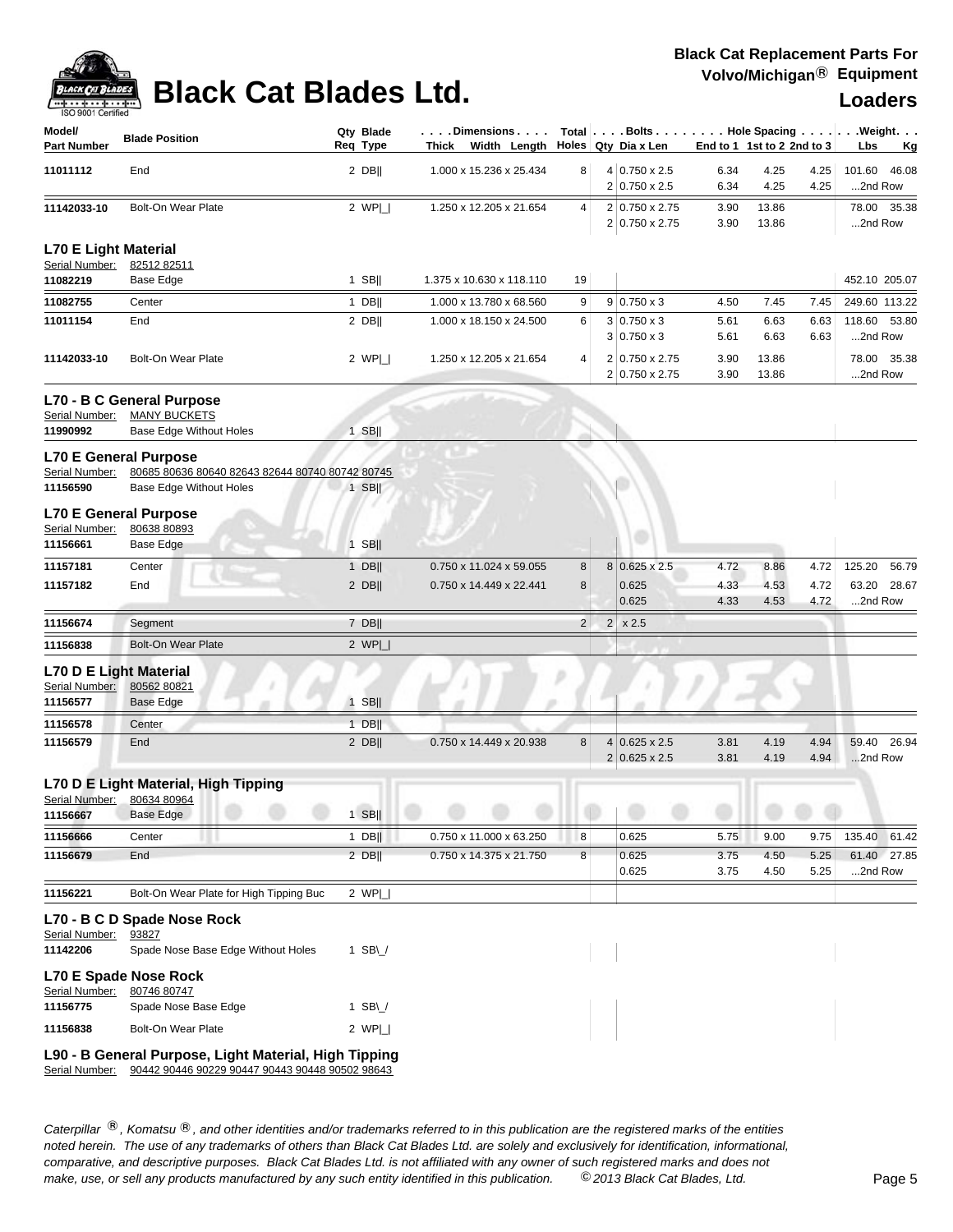# **Black Cat Blades Ltd. Loaders Lighter Cat Blades Ltd. Loaders**

| ISO 9001 Certified<br>Model/<br><b>Part Number</b> | <b>Blade Position</b>                                                                   | Qty Blade<br>Req Type | . Dimensions<br>Thick<br>Width Length |                  | Total $\vert \ldots$ Bolts $\ldots \vert \ldots$ . Hole Spacing $\ldots \vert \ldots$ Weight. $\ldots$<br>Holes Qty Dia x Len | End to 1 1st to 2 2nd to 3 |                |              | Lbs                    | <u>Kg</u>   |
|----------------------------------------------------|-----------------------------------------------------------------------------------------|-----------------------|---------------------------------------|------------------|-------------------------------------------------------------------------------------------------------------------------------|----------------------------|----------------|--------------|------------------------|-------------|
| 4858166-4                                          | Base Edge                                                                               | $1$ SB                |                                       | 12               |                                                                                                                               |                            |                |              |                        |             |
| 4858167-2                                          | Center                                                                                  | 4 DBII                | 1.000 x 12.625 x 24.625               | 3                | 3 1.000 x 2.75                                                                                                                | 4.02                       | 8.31           | 8.31         | 87.00                  | 39.46       |
|                                                    | <b>L90 C General Purpose</b>                                                            |                       |                                       |                  |                                                                                                                               |                            |                |              |                        |             |
| Serial Number:                                     | 92948 92947                                                                             |                       |                                       |                  |                                                                                                                               |                            |                |              |                        |             |
| 11082727                                           | Base Edge                                                                               | $1$ SB                |                                       |                  |                                                                                                                               |                            |                |              |                        |             |
| 11082739                                           | Center                                                                                  | $1$ DB                | 1.000 x 11.812 x 47.250               | 7                | 7 0.750 x 2.5                                                                                                                 | 4.69                       | 6.31           | 6.31         | 145.20                 | 65.86       |
| 11011112                                           | End                                                                                     | $2$ DB                | 1.000 x 15.236 x 25.434               | 8                | 4 0.750 x 2.5<br>2 0.750 x 2.5                                                                                                | 6.34<br>6.34               | 4.25<br>4.25   | 4.25<br>4.25 | 101.60<br>2nd Row      | 46.08       |
| <b>L90 General Purpose</b>                         |                                                                                         |                       |                                       |                  |                                                                                                                               |                            |                |              |                        |             |
| Serial Number:                                     | 90573 90574 90575 90576 90577 90578                                                     |                       |                                       |                  |                                                                                                                               |                            |                |              |                        |             |
| 4859288-5                                          | Base Edge                                                                               | $1$ SB                | 1.250 x 9.000 x 98.438                | 20               |                                                                                                                               |                            |                |              | 289.00 131.09          |             |
| 2561772                                            | Center                                                                                  | $1$ DB                | 0.750 x 8.000 x 47.313                | 4                | $4 0.625 \times 2.5$                                                                                                          | 4.53                       | 12.75          | 12.75        | 73.00                  | 33.11       |
| 2553942                                            | End                                                                                     | $2$ DB                | 0.750 x 8.000 x 25.438                | $\overline{4}$   | $4 0.625 \times 2.5$                                                                                                          | 6.34                       | 4.25           | 4.25         | 41.00                  | 18.60       |
|                                                    | L90 C D E General Purpose                                                               |                       |                                       |                  |                                                                                                                               |                            |                |              |                        |             |
| Serial Number:<br>11045945                         | 80238 93842<br>Base Edge                                                                | $1$ SB                | 1.125 x 9.840 x 98.430                | 30               |                                                                                                                               |                            |                |              | 285.60 129.55          |             |
| 11045951                                           | Center                                                                                  | $1$ DB                | 1.000 x 11.820 x 58.031               | 8                | 0.750                                                                                                                         | 5.24                       | 8.35           | 4.72         | 169.00                 | 76.66       |
| 11142264                                           | End                                                                                     | $2$ DB                | 1.000 x 15.250 x 20.010               | 8                | 0.750                                                                                                                         | 3.47                       | 4.17           | 4.72         | 76.00                  | 34.47       |
|                                                    |                                                                                         |                       |                                       |                  | 0.750                                                                                                                         | 3.47                       | 4.17           | 4.72         | 2nd Row                |             |
| 11045952                                           | Segment                                                                                 | $7$ DB                | 1.250 x 11.811 x 9.055                |                  | 0.750                                                                                                                         |                            |                |              |                        |             |
| 11142033-10                                        | <b>Bolt-On Wear Plate</b>                                                               | $2$ WP $\Box$         | 1.250 x 12.205 x 21.654               | 4                | 2 0.750 x 2.75<br>$2 0.750 \times 2.75$                                                                                       | 3.90<br>3.90               | 13.86<br>13.86 |              | 78.00<br>2nd Row       | 35.38       |
|                                                    | L90 B C General Purpose, High Tipping                                                   |                       |                                       |                  |                                                                                                                               |                            |                |              |                        |             |
| Serial Number:                                     | <b>MANY BUCKETS</b>                                                                     |                       |                                       |                  |                                                                                                                               |                            |                |              |                        |             |
| 11010395                                           | Base Edge                                                                               | $1$ SB                | 1.250 x 7.874 x 104.331               | 25               |                                                                                                                               |                            |                |              | 260.50 118.16          |             |
| 11081682                                           | <b>Base Edge</b>                                                                        | $1$ SB                | 1.250 x 9.843 x 104.331               | 25               |                                                                                                                               |                            |                |              | 332.00 150.59          |             |
| 11011111                                           | Center                                                                                  | $1$ DB                | 1.000 x 11.812 x 53.070               | 9                | $9 0.750 \times 2.5$                                                                                                          | 1.34                       | 6.30           | 6.30         | 162.80                 | 73.84       |
| 11011112                                           | End                                                                                     | 2 DB                  | 1.000 x 15.236 x 25.434               | $\boldsymbol{8}$ | 4 0.750 x 2.5<br>2 0.750 x 2.5                                                                                                | 6.34<br>6.34               | 4.25<br>4.25   | 4.25<br>4.25 | 101.60<br>2nd Row      | 46.08       |
|                                                    | L90 C D E General Purpose                                                               |                       |                                       |                  |                                                                                                                               |                            |                |              |                        |             |
| Serial Number:                                     | 93845 93857 93848 93859 93854 93862 93856 93865 80181 80183 82609 82611                 | $1$ SB                | 1.125 x 9.843 x 104.330               | 30               |                                                                                                                               |                            |                |              | 302.10 137.03          |             |
| 11045661                                           | Base Edge With Segment Holes                                                            |                       |                                       |                  |                                                                                                                               |                            |                |              |                        |             |
| 11045948                                           | Center                                                                                  | $1$ DB                | 1.000 x 11.820 x 58.808               | 8                | 8 0.750 x 2.5                                                                                                                 | 4.52                       | 8.90           | 4.72         | 181.10 82.15           |             |
| 11045947                                           | End                                                                                     | $2$ DB                | 1.000 x 15.250 x 22.600               | 8 <sup>1</sup>   | $4 0.750 \times 2.5 $<br>2 0.750 x 2.5                                                                                        | 4.49<br>4.49               | 4.45<br>4.45   | 4.72<br>4.72 | 90.10 40.87<br>2nd Row |             |
| 11045949                                           | <br>Segment                                                                             | $7$ DB                | 1.125 x 11.820 x 9.650                | 2                | $2 0.750 \times 2.5$                                                                                                          | 2.46                       | 4.72           | 2.46         |                        | 32.50 14.74 |
| 11142033-10                                        | <b>Bolt-On Wear Plate</b>                                                               | 2 $WPI$               | 1.250 x 12.205 x 21.654               | 4                | 2 0.750 x 2.75                                                                                                                | 3.90                       | 13.86          |              |                        | 78.00 35.38 |
|                                                    |                                                                                         |                       |                                       |                  | 2 0.750 x 2.75                                                                                                                | 3.90                       | 13.86          |              | 2nd Row                |             |
|                                                    | L90 - B C D E Light Material, High Tipping<br>92687 92688 82514 82513 92334 82039 82038 |                       |                                       |                  |                                                                                                                               |                            |                |              |                        |             |
| Serial Number:<br>11082218                         | Base Edge                                                                               | 1 SB $  $             | 1.125 x 10.000 x 108.268              | 21               |                                                                                                                               |                            |                |              | 325.20 147.51          |             |
| 11081049                                           | Base Edge                                                                               | $1$ SB                |                                       |                  |                                                                                                                               |                            |                |              |                        |             |
| 11081051                                           | Center                                                                                  | 1 $DB$                | 1.000 x 11.812 x 57.000               | 9                | $9 0.750 \times 2.5$                                                                                                          | 3.25                       | 6.31           | 6.31         | 175.00                 | 79.38       |
| 11011112                                           | End                                                                                     | $2$ DB                | 1.000 x 15.236 x 25.434               | 8                | 4 0.750 x 2.5                                                                                                                 | 6.34                       | 4.25           | 4.25         | 101.60 46.08           |             |
|                                                    |                                                                                         |                       |                                       |                  | 2 0.750 x 2.5                                                                                                                 | 6.34                       | 4.25           | 4.25         | 2nd Row                |             |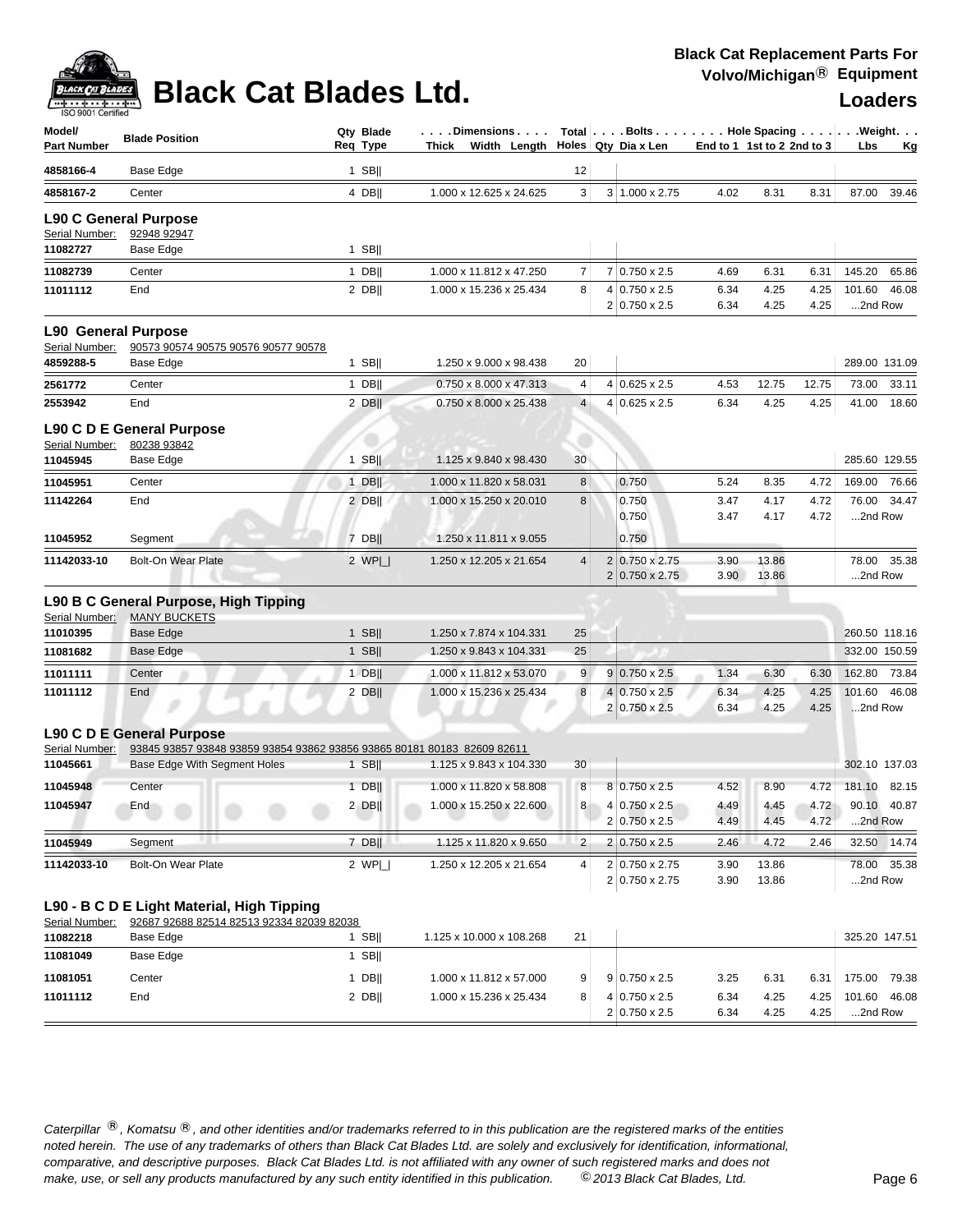

| Model/<br><b>Part Number</b>             | <b>Blade Position</b>                                                                           | Qty Blade<br>Reg Type |             | Dimensions<br>Thick Width Length |                  | Total Bolts Hole Spacing Weight.<br>Holes Qty Dia x Len | End to 1 1st to 2 2nd to 3 |                |      | Lbs              | <u>Kg</u>   |
|------------------------------------------|-------------------------------------------------------------------------------------------------|-----------------------|-------------|----------------------------------|------------------|---------------------------------------------------------|----------------------------|----------------|------|------------------|-------------|
| 11142033-10                              | <b>Bolt-On Wear Plate</b>                                                                       |                       | 2 $WPI_{-}$ | 1.250 x 12.205 x 21.654          | 4                | 2 0.750 x 2.75<br>2 0.750 x 2.75                        | 3.90<br>3.90               | 13.86<br>13.86 |      | 78.00<br>2nd Row | 35.38       |
| Serial Number:                           | L90 - B Light Material, High Tipping<br>90926 90501                                             |                       |             |                                  |                  |                                                         |                            |                |      |                  |             |
| 11010184                                 | Base Edge                                                                                       | $1$ SB                |             | 1.181 x 7.874 x 108.268          |                  |                                                         |                            |                |      |                  |             |
| 4859102-8                                | Base Edge                                                                                       | $1$ SB                |             |                                  |                  |                                                         |                            |                |      |                  |             |
| 4857496-6                                | Center                                                                                          |                       | 4 DB        | 1.000 x 13.000 x 27.008          | 3                | 3 1.000 x 3.25                                          | 4.37                       | 9.13           | 9.13 | 90.00            | 40.82       |
| Serial Number:                           | L90 - B General Purpose<br>91769                                                                |                       |             |                                  |                  |                                                         |                            |                |      |                  |             |
| 11010396                                 | Base Edge                                                                                       | $1$ SB                |             | 1.375 x 10.000 x 112.375         | 25               |                                                         |                            |                |      | 395.10 179.21    |             |
| 11011153                                 | Center                                                                                          | $1$ DB                |             | 1.000 x 13.781 x 62.992          | 9                | $9 0.750 \times 3$                                      | 1.72                       | 7.45           | 7.45 | 229.00 103.87    |             |
| 11011154                                 | End                                                                                             |                       | $2$ DB      | 1.000 x 18.150 x 24.500          | 6                | $3 0.750 \times 3$                                      | 5.61                       | 6.63           | 6.63 | 118.60           | 53.80       |
|                                          |                                                                                                 |                       |             |                                  |                  | $3 0.750 \times 3$                                      | 5.61                       | 6.63           | 6.63 | 2nd Row          |             |
| 1805013                                  | <b>Optional Center</b>                                                                          | $1$ DB                |             | 1.000 x 10.000 x 63.000          | 9                | $9 0.750 \times 3$                                      | 1.75                       | 7.44           | 7.44 | 161.00           | 73.03       |
| 2526416                                  | <b>Optional End</b>                                                                             |                       | 2 DB        | 1.000 x 10.000 x 24.500          | 3                | $3 0.750 \times 3$                                      | 5.63                       | 6.63           | 6.63 | 63.00            | 28.58       |
| L90 D E Light Material<br>Serial Number: | 82512 82511                                                                                     |                       |             |                                  |                  |                                                         |                            |                |      |                  |             |
| 11082219                                 | Base Edge                                                                                       | $1$ SB                |             | 1.375 x 10.630 x 118.110         | 19               |                                                         |                            |                |      | 452.10 205.07    |             |
| 11082755                                 | Center                                                                                          | $1$ DB                |             | 1.000 x 13.780 x 68.560          | $\boldsymbol{9}$ | $9 0.750 \times 3$                                      | 4.50                       | 7.45           | 7.45 | 249.60 113.22    |             |
| 11011154                                 | End                                                                                             |                       | 2 DBII      | 1.000 x 18.150 x 24.500          | 6                | $3 0.750 \times 3$                                      | 5.61                       | 6.63           | 6.63 | 118.60           | 53.80       |
|                                          |                                                                                                 |                       |             |                                  |                  | $3 0.750 \times 3$                                      | 5.61                       | 6.63           | 6.63 | 2nd Row          |             |
| 11142033-10                              | <b>Bolt-On Wear Plate</b>                                                                       |                       | 2 $WPI_{-}$ | 1.250 x 12.205 x 21.654          | $\overline{4}$   | 2 0.750 x 2.75<br>2 0.750 x 2.75                        | 3.90<br>3.90               | 13.86<br>13.86 |      | 2nd Row          | 78.00 35.38 |
|                                          | L90 C D E Light Material, High Tipping                                                          |                       |             |                                  |                  |                                                         |                            |                |      |                  |             |
| Serial Number:<br>11081024               | 92683 92333 82041 82040<br><b>Base Edge</b>                                                     | $1$ SB                |             |                                  |                  |                                                         |                            |                |      |                  |             |
| 11012955                                 | Center                                                                                          | $1$ DB                |             | 1.000 x 12.000 x 66.849          | 10               | $10 0.750 \times 3.5$                                   | 5.08                       | 6.30           | 6.30 | 205.40           | 93.17       |
| 11011112                                 | y<br>End                                                                                        | $2$ DB                |             | 1.000 x 15.236 x 25.434          | 8                | 4 0.750 x 2.5                                           | 6.34                       | 4.25           | 4.25 | 101.60           | 46.08       |
|                                          |                                                                                                 |                       |             |                                  |                  | $2 0.750 \times 2.5$                                    | 6.34                       | 4.25           | 4.25 | 2nd Row          |             |
| L90 - B Light Material                   |                                                                                                 |                       |             |                                  |                  |                                                         |                            |                |      |                  |             |
| Serial Number:                           | 99436                                                                                           |                       |             |                                  |                  |                                                         |                            |                |      |                  |             |
| 4859041-8                                | Base Edge                                                                                       |                       | $1$ SB      |                                  |                  |                                                         |                            |                |      |                  |             |
| 4859042-6                                | Center                                                                                          |                       | 5 DB        | 1.000 x 10.000 x 23.937          | 3                | $3 1.000 \times 2.75$                                   | 3.90                       | 8.07           | 8.07 | 62.00            | 28.12       |
| Serial Number:                           | <b>L90 C D E General Purpose</b><br>93847 93858 93849 93861 93855 93864 80182 80184 82610 82612 |                       |             |                                  |                  |                                                         |                            |                |      |                  |             |
| 11045944                                 | Base Edge                                                                                       |                       | 1 $SB$      | 1.125 x 9.843 x 104.331          | 14               |                                                         |                            |                |      |                  |             |
| 11045949                                 | Segment                                                                                         |                       | $1$ DB      | 1.125 x 11.820 x 9.650           | $\overline{c}$   | $2 0.750 \times 2.75$                                   | 2.46                       | 4.72           | 2.46 |                  | 32.50 14.74 |
| 11142033-10                              | Bolt-On Wear Plate                                                                              |                       | 2 $WPI$     | 1.250 x 12.205 x 21.654          | $\overline{4}$   | 2 0.750 x 2.75                                          | 3.90                       | 13.86          |      |                  | 78.00 35.38 |
|                                          |                                                                                                 |                       |             |                                  |                  | 2 0.750 x 2.75                                          | 3.90                       | 13.86          |      | 2nd Row          |             |
|                                          | <b>L90 E General Purpose</b>                                                                    |                       |             |                                  |                  |                                                         |                            |                |      |                  |             |
| Serial Number:                           | 80681                                                                                           |                       |             |                                  |                  |                                                         |                            |                |      |                  |             |
| 11156733                                 | Base Edge                                                                                       | $1$ SB                |             |                                  |                  |                                                         |                            |                |      |                  |             |
| 11156745                                 | Segment                                                                                         | 7 DB                  |             |                                  | $\overline{2}$   | 0.750                                                   |                            |                |      |                  |             |
| 11142033-10                              | Bolt-On Wear Plate                                                                              |                       | 2 $WPI_{-}$ | 1.250 x 12.205 x 21.654          | 4                | 2 0.750 x 2.75<br>2 0.750 x 2.75                        | 3.90<br>3.90               | 13.86<br>13.86 |      | 78.00<br>2nd Row | 35.38       |

### **L90 E General Purpose**

Serial Number: 93843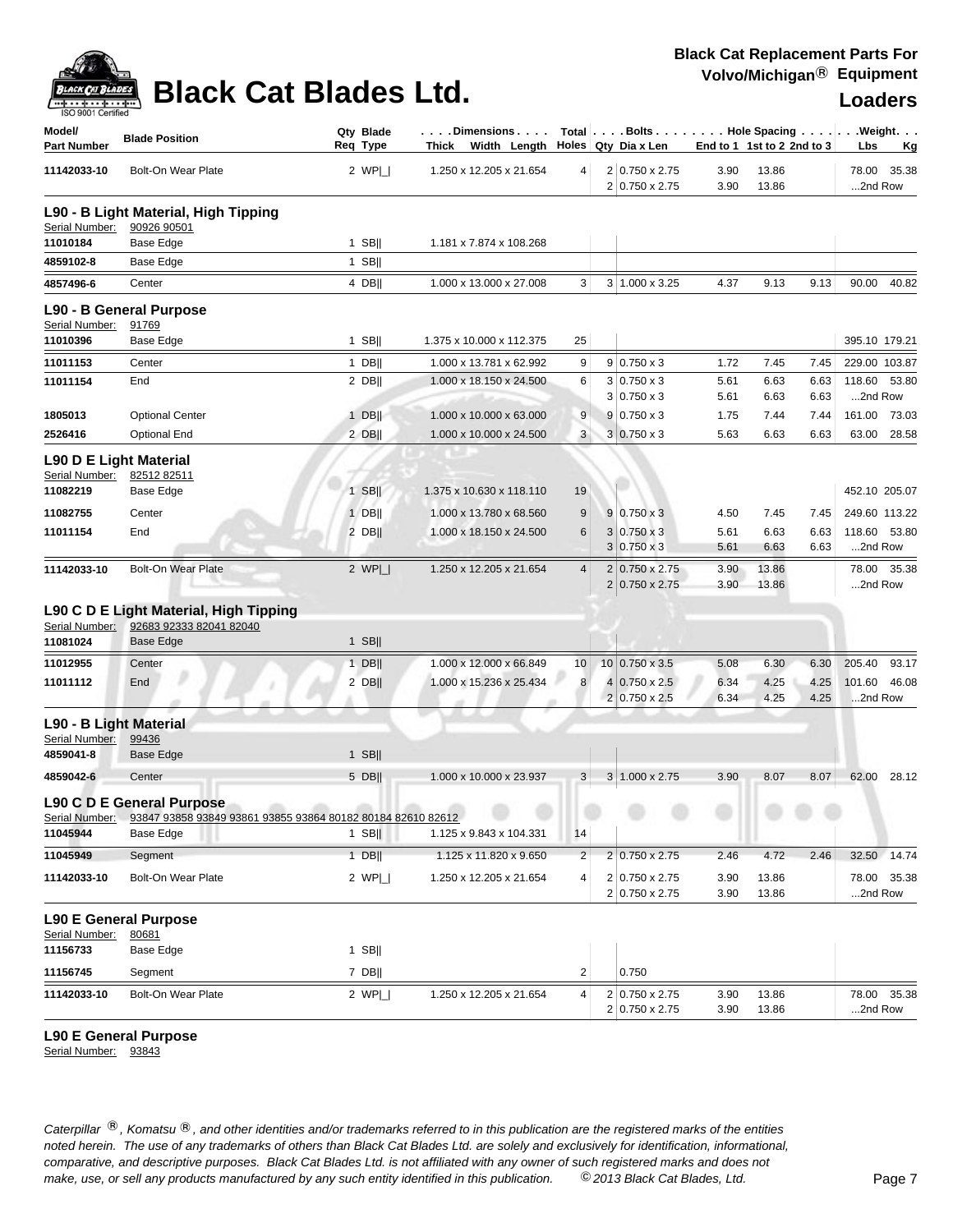| Model/<br><b>Part Number</b>          | <b>Blade Position</b>                                                         | Qty Blade<br>Req Type | Dimensions<br>Thick Width Length |                         | Holes Qty Dia x Len              | End to 1 1st to 2 2nd to 3 |                |              | Total   Bolts   Hole Spacing   Weight.<br>Lbs<br>Κg |
|---------------------------------------|-------------------------------------------------------------------------------|-----------------------|----------------------------------|-------------------------|----------------------------------|----------------------------|----------------|--------------|-----------------------------------------------------|
| 11045946                              | Base Edge                                                                     | $1$ SB                | 1.125 x 9.843 x 98.425           | 14                      |                                  |                            |                |              |                                                     |
| 11045952                              | Segment                                                                       | 7 DB                  | 1.250 x 11.811 x 9.055           |                         | 0.750                            |                            |                |              |                                                     |
| 11142033-10                           | <b>Bolt-On Wear Plate</b>                                                     | 2 WPI                 | 1.250 x 12.205 x 21.654          | 4                       | 2 0.750 x 2.75<br>2 0.750 x 2.75 | 3.90<br>3.90               | 13.86<br>13.86 |              | 78.00<br>35.38<br>2nd Row                           |
|                                       | L90 C D E General Purpose                                                     |                       |                                  |                         |                                  |                            |                |              |                                                     |
| Serial Number:                        | 80682 82109 80679                                                             |                       |                                  |                         |                                  |                            |                |              |                                                     |
| 11156728                              | Base Edge                                                                     | $1$ SB                |                                  |                         |                                  |                            |                |              |                                                     |
| 11156729                              | Center                                                                        | $1$ DB                | 1.000 x 11.811 x 63.307          | 8                       | 8 0.750 x 2.75                   | 5.63                       | 9.06           | 9.80         | 184.30<br>83.60                                     |
| 11156731                              | End                                                                           | $2$ DB                | 1.000 x 15.236 x 22.283          | 8                       | 0.750<br>0.750                   | 3.98<br>3.98               | 4.53<br>4.53   | 5.28<br>5.28 | 85.00<br>38.56<br>2nd Row                           |
|                                       | L90 - B General Purpose                                                       |                       |                                  |                         |                                  |                            |                |              |                                                     |
| Serial Number:                        | 90227 90444 91363 91370 90445 90449 91364 91371 91031                         |                       |                                  |                         |                                  |                            |                |              |                                                     |
| 11990990                              | Base Edge Without Holes                                                       | $1$ SB                |                                  |                         |                                  |                            |                |              |                                                     |
|                                       | L90 B C Spade Nose Rock                                                       |                       |                                  |                         |                                  |                            |                |              |                                                     |
| Serial Number:<br>11082836            | 91365 91372 92587 92589<br>Spade Nose Base Edge Without Holes                 | $1$ SB\               |                                  |                         |                                  |                            |                |              |                                                     |
|                                       |                                                                               |                       |                                  |                         |                                  |                            |                |              |                                                     |
| Serial Number:                        | L90 C D E Spade Nose Rock<br>93866 93868                                      |                       |                                  |                         |                                  |                            |                |              |                                                     |
| 11142168                              | Spade Nose Base Edge                                                          | $1$ SB\               | 1.250 x 16.142 x 104.331         |                         |                                  |                            |                |              |                                                     |
| 11142033-10                           | <b>Bolt-On Wear Plate</b>                                                     | 2 WPI                 | 1.250 x 12.205 x 21.654          | 4                       | 2 0.750 x 2.75                   | 3.90                       | 13.86          |              | 78.00<br>35.38                                      |
|                                       |                                                                               |                       |                                  |                         | 2 0.750 x 2.75                   | 3.90                       | 13.86          |              | 2nd Row                                             |
|                                       | <b>L110 E General Purpose</b>                                                 |                       |                                  |                         |                                  |                            |                |              |                                                     |
| Serial Number:<br>11045768            | 93869 93870 93876 93872 93882 80145 80939 80941 82117 82360<br>Base Edge      | $1$ SB                | 1.375 x 10.629 x 113.385         | 37                      |                                  |                            |                |              | 429.70 194.91                                       |
| 11045809                              | Center                                                                        | $1$ DB                | 1.000 x 13.780 x 63.930          | 11                      | $11 0.750 \times 3$              | 2.36                       | 11.65          | 3.15         | 231.60 105.05                                       |
| 11045808                              | End                                                                           | $2$ DB                | 1.000 x 18.170 x 24.560          | 10                      | $5 0.750 \times 3$               | 4.88                       | 4.25           | 3.15         | 117.80<br>53.43                                     |
|                                       |                                                                               |                       |                                  |                         | $2 0.750 \times 3$               | 4.88                       | 4.25           | 3.15         | 2nd Row                                             |
| 11045810                              | Segment                                                                       | $7$ DB                | 1.250 x 13.780 x 11.024          | 3                       | 0.750                            | 2.36                       | 3.15           | 3.15         | 46.60 21.14                                         |
| 11142033-10                           | <b>Bolt-On Wear Plate</b>                                                     | 2 $WP$                | 1.250 x 12.205 x 21.654          | $\overline{\mathbf{4}}$ | 2 0.750 x 2.75                   | 3.90                       | 13.86          |              | 78.00<br>35.38                                      |
|                                       |                                                                               |                       |                                  |                         | $2 0.750 \times 2.75$            | 3.90                       | 13.86          |              | 2nd Row                                             |
| Serial Number:                        | L110 E General Purpose, Light Material<br>82590 80576 92689 92690 82512 82511 |                       |                                  |                         |                                  |                            |                |              |                                                     |
| 11082219                              | Base Edge For Bolt-on Edges Only                                              | $1$ SB                | 1.375 x 10.630 x 118.110         | 19                      |                                  |                            |                |              | 452.10 205.07                                       |
| 11156717                              | Base Edge With Segment Holes                                                  | $1$ SB                |                                  |                         |                                  |                            |                |              |                                                     |
| 11082755                              | Center                                                                        | $1$ DB                | 1.000 x 13.780 x 68.560          | 9                       | $9 0.750 \times 3$               | 4.50                       | 7.45           | 7.45         | 249.60 113.22                                       |
| 11011154                              | <br>End                                                                       | $2$ DB                | 1.000 x 18.150 x 24.500          | 6                       | $3 0.750 \times 3$               | 5.61                       | 6.63           | 6.63         | 118.60 53.80                                        |
|                                       |                                                                               |                       |                                  |                         | $3 0.750 \times 3$               | 5.61                       | 6.63           | 6.63         | 2nd Row                                             |
| 11156762                              | Segment                                                                       | $7$ DB                | x x 10.940                       |                         | 0.750                            |                            |                |              | 25.72                                               |
| 11142033-10                           | Bolt-On Wear Plate                                                            | 2 $WPI$               | 1.250 x 12.205 x 21.654          | 4                       | 2 0.750 x 2.75                   | 3.90                       | 13.86          |              | 78.00<br>35.38                                      |
|                                       |                                                                               |                       |                                  |                         | 2 0.750 x 2.75                   | 3.90                       | 13.86          |              | 2nd Row                                             |
| L110 E High Tipping<br>Serial Number: | 82043 82042 82041 82040                                                       |                       |                                  |                         |                                  |                            |                |              |                                                     |
| 11081024                              | Base Edge                                                                     | $1$ SB                |                                  |                         |                                  |                            |                |              |                                                     |
| 11012955                              | Center                                                                        | $1$ DB                | 1.000 x 12.000 x 66.849          | 10                      | $10 0.750 \times 3.5$            | 5.08                       | 6.30           | 6.30         | 205.40<br>93.17                                     |
| 11011112                              | End                                                                           | $2$ DB                | 1.000 x 15.236 x 25.434          | 8                       | 4 0.750 x 2.5                    | 6.34                       | 4.25           | 4.25         | 101.60<br>46.08                                     |
|                                       |                                                                               |                       |                                  |                         | 2 0.750 x 2.5                    | 6.34                       | 4.25           | 4.25         | 2nd Row                                             |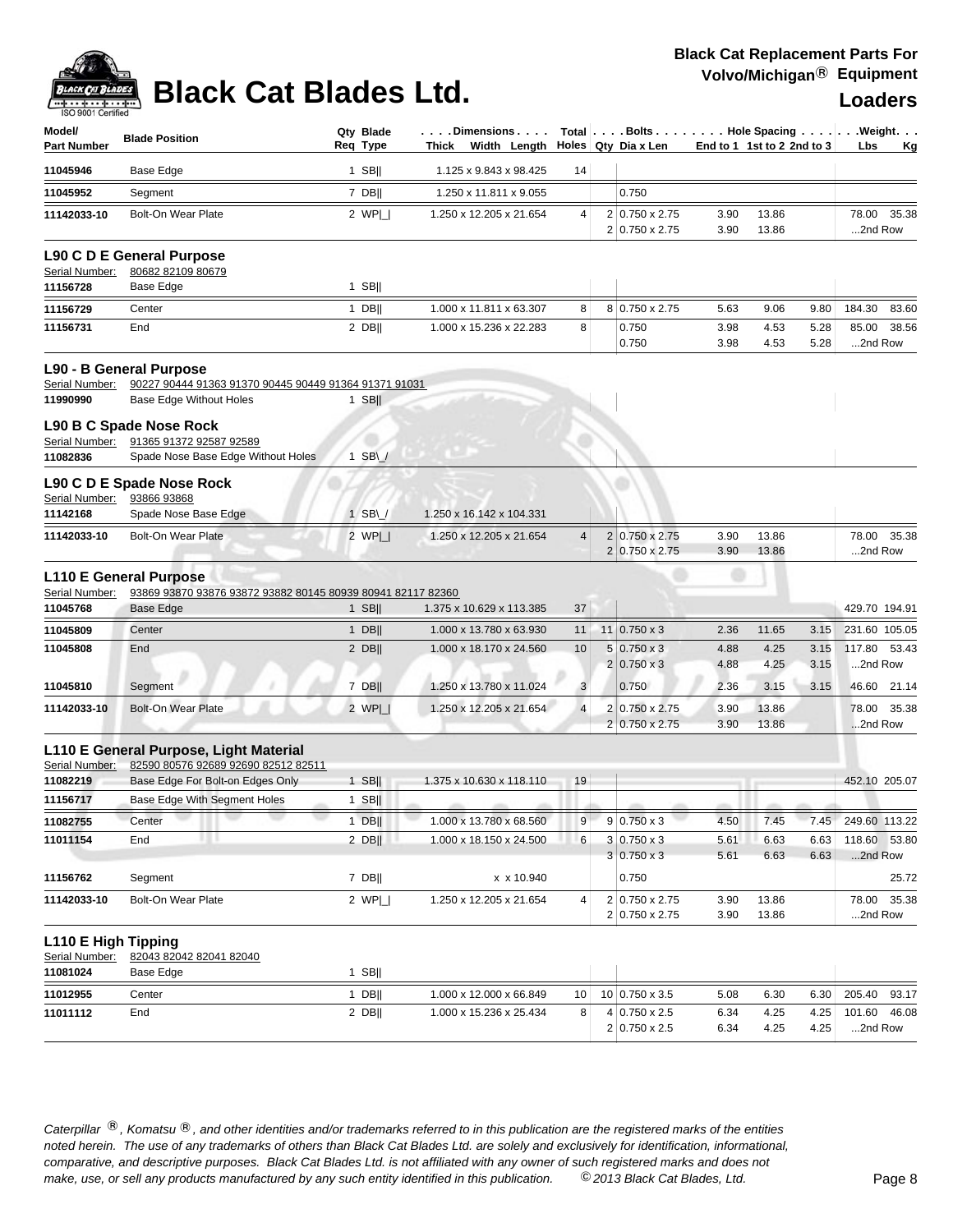

| ISO 9001 Certified<br>Model/                  |                                                                            |          | Qty Blade   | $\ldots$ Dimensions $\ldots$                   |                |                |                                               |                            |                |              | Total   Bolts   Hole Spacing   Weight. |
|-----------------------------------------------|----------------------------------------------------------------------------|----------|-------------|------------------------------------------------|----------------|----------------|-----------------------------------------------|----------------------------|----------------|--------------|----------------------------------------|
| <b>Part Number</b>                            | <b>Blade Position</b>                                                      | Req Type |             | Thick Width Length $\vert$ Holes Qty Dia x Len |                |                |                                               | End to 1 1st to 2 2nd to 3 |                |              | Lbs<br><u>Kg</u>                       |
| 11111811                                      | <b>Bolt-On Wear Plate</b>                                                  |          | 2 $WPI_{-}$ | 1.250 x 13.500 x 23.625                        | 4              |                | 2 1.000 x 2.5<br>$2 1.000 \times 2.5 $        | 3.25<br>3.25               | 17.13<br>17.13 |              | 100.00 45.36<br>2nd Row                |
| Serial Number:                                | <b>L110 E General Purpose</b><br>80872 82396 82397                         |          |             |                                                |                |                |                                               |                            |                |              |                                        |
| 11156764                                      | Base Edge                                                                  |          | $1$ SB      | 1.375 x 10.630 x 118.110                       | 30             |                |                                               |                            |                |              | 449.70 203.98                          |
| 11156766SP-10 Center                          |                                                                            |          | $1$ DB      | 1.250 x 13.780 x 66.220                        | 8              |                | 8 0.875 x 3.5                                 | 5.28                       | 9.49           | 5.91         | 296.20 134.35                          |
| 11156765SP-10 End                             |                                                                            |          | $2$ DB      | 1.250 x 18.150 x 25.812                        | 8              |                | 4 0.875 x 3.5<br>$2 0.875 \times 0$           | 5.28<br>5.28               | 4.75<br>4.75   | 5.75<br>5.75 | 152.90 69.35<br>2nd Row                |
| 11156762                                      | Segment                                                                    |          | 7 DB        | x x 10.940                                     |                |                | 0.750                                         |                            |                |              | 25.72                                  |
| 11142033-10                                   | <b>Bolt-On Wear Plate</b>                                                  |          | 2 $WP $     | 1.250 x 12.205 x 21.654                        | 4              |                | 2 0.750 x 2.75<br>2 0.750 x 2.75              | 3.90<br>3.90               | 13.86<br>13.86 |              | 78.00 35.38<br>2nd Row                 |
| Serial Number:                                | L110 E Light Material, High Tipping<br>92684 82044 82045                   |          |             |                                                |                |                |                                               |                            |                |              |                                        |
| 11011630                                      | Base Edge                                                                  |          | $1$ SB      | 1.000 x 8.000 x 134.000                        | 25             |                |                                               |                            |                |              | 282.70 128.23                          |
| 11011631                                      | Center                                                                     |          | 1 DBII      | 1.000 x 11.812 x 82.600                        | 13             |                | 13 0.750 x 2.5                                | 3.50                       | 6.30           | 6.30         | 253.60 115.03                          |
| 11011112                                      | End                                                                        |          | $2$ DB      | 1.000 x 15.236 x 25.434                        | 8              |                | 4 0.750 x 2.5<br>$2 0.750 \times 2.5$         | 6.34<br>6.34               | 4.25<br>4.25   | 4.25<br>4.25 | 101.60 46.08<br>2nd Row                |
| 11142033-10                                   | Bolt-On Wear Plate                                                         |          | 2 WPL       | 1.250 x 12.205 x 21.654                        | $\overline{4}$ |                | 2 0.750 x 2.75<br>2 0.750 x 2.75              | 3.90<br>3.90               | 13.86<br>13.86 |              | 78.00 35.38<br>2nd Row                 |
| 11111811                                      | Bolt-On Wear Plate for High Tipping Buc                                    |          | 2 WPI       | 1.250 x 13.500 x 23.625                        | $\overline{4}$ |                | $2 1.000 \times 2.5 $<br>$2 1.000 \times 2.5$ | 3.25<br>3.25               | 17.13<br>17.13 |              | 100.00 45.36<br>2nd Row                |
| Serial Number:                                | <b>L110 E General Purpose</b><br>82118 82361 93871 93881 93887 93873 93883 |          |             |                                                |                |                |                                               |                            |                |              |                                        |
| 11045692                                      | Base Edge                                                                  |          | $1$ SB      | 1.375 x 10.630 x 113.386                       | 21             |                |                                               |                            |                |              | 429.70 194.91                          |
| 11045810                                      | Segment                                                                    |          | $7$ DB      | 1.250 x 13.780 x 11.024                        | 3              |                | 0.750                                         | 2.36                       | 3.15           | 3.15         | 46.60 21.14                            |
| 11142033-10                                   | <b>Bolt-On Wear Plate</b>                                                  |          | 2 $WPI$     | 1.250 x 12.205 x 21.654                        | $\overline{4}$ | $\overline{2}$ | $0.750 \times 2.75$<br>2 0.750 x 2.75         | 3.90<br>3.90               | 13.86<br>13.86 |              | 78.00 35.38<br>2nd Row                 |
| Serial Number:                                | L110 E Spade Nose Rock<br>93889 93888 93890                                |          |             |                                                |                |                |                                               |                            |                |              |                                        |
| 11045693                                      | Spade Nose Base Edge                                                       |          | $1$ SB\     | 1.375 x 18.898 x 113.386                       | 25             |                |                                               |                            |                |              | 768.00 348.36                          |
| 11045826                                      | Center                                                                     |          | 1 IRR       |                                                |                |                |                                               |                            |                |              |                                        |
| 11045827                                      | End LH                                                                     |          | $1$ DB//    |                                                |                |                |                                               |                            |                |              |                                        |
| 11045828                                      | End RH                                                                     |          | 1 $DB \vee$ |                                                |                |                |                                               |                            |                |              |                                        |
| 11142263                                      | Segment                                                                    |          | $7$ DB      |                                                |                |                |                                               |                            |                |              |                                        |
| 11142033-10                                   | <b>Bolt-On Wear Plate</b>                                                  |          | 2 WPI       | 1.250 x 12.205 x 21.654                        | $\overline{4}$ |                | 2 0.750 x 2.75<br>2 0.750 x 2.75              | 3.90<br>3.90               | 13.86<br>13.86 |              | 78.00 35.38<br>2nd Row                 |
| Serial Number:                                | <b>L120 B General Purpose</b><br>91452                                     |          |             |                                                |                |                |                                               |                            |                |              |                                        |
| 11010394                                      | Base Edge                                                                  |          | $1$ SB      | 1.000 x 8.000 x 95.669                         | 25             |                |                                               |                            |                |              | 199.50<br>90.49                        |
| 11011412                                      | Center                                                                     |          | $1$ DB      | 0.750 x 11.000 x 54.252                        | 9              |                | $9 0.625 \times 2.5$                          | 1.93                       | 6.30           | 6.30         | 52.53<br>115.80                        |
| 11011413                                      | End                                                                        |          | $2$ DB      | 0.750 x 14.449 x 20.511                        | 8              |                | 4 0.625 x 2.5<br>$2 0.625 \times 2.5$         | 4.17<br>4.71               | 4.06<br>4.06   | 4.06<br>4.06 | 58.10 26.35<br>2nd Row                 |
| 2561771-3                                     | <b>Optional Center</b>                                                     |          | $1$ DB      | 0.750 x 8.000 x 54.252                         | 9              |                | $9 0.625 \times 2.5$                          | 1.93                       | 6.30           | 6.30         | 84.10 38.15                            |
| 2518689                                       | Optional End                                                               |          | $2$ DB      | 0.750 x 8.000 x 20.500                         | 4              |                | 4 0.625 x 2.5                                 | 4.16                       | 4.06           | 4.06         | 32.00 14.51                            |
| <b>L120 General Purpose</b><br>Serial Number: | 90579 90580 90581 90582 90583 90584                                        |          |             |                                                |                |                |                                               |                            |                |              |                                        |
| 4859319-8                                     | Base Edge                                                                  |          | $1$ SB      | 1.375 x 10.000 x 108.250                       | 23             |                |                                               |                            |                |              |                                        |
|                                               |                                                                            |          |             |                                                |                |                |                                               |                            |                |              |                                        |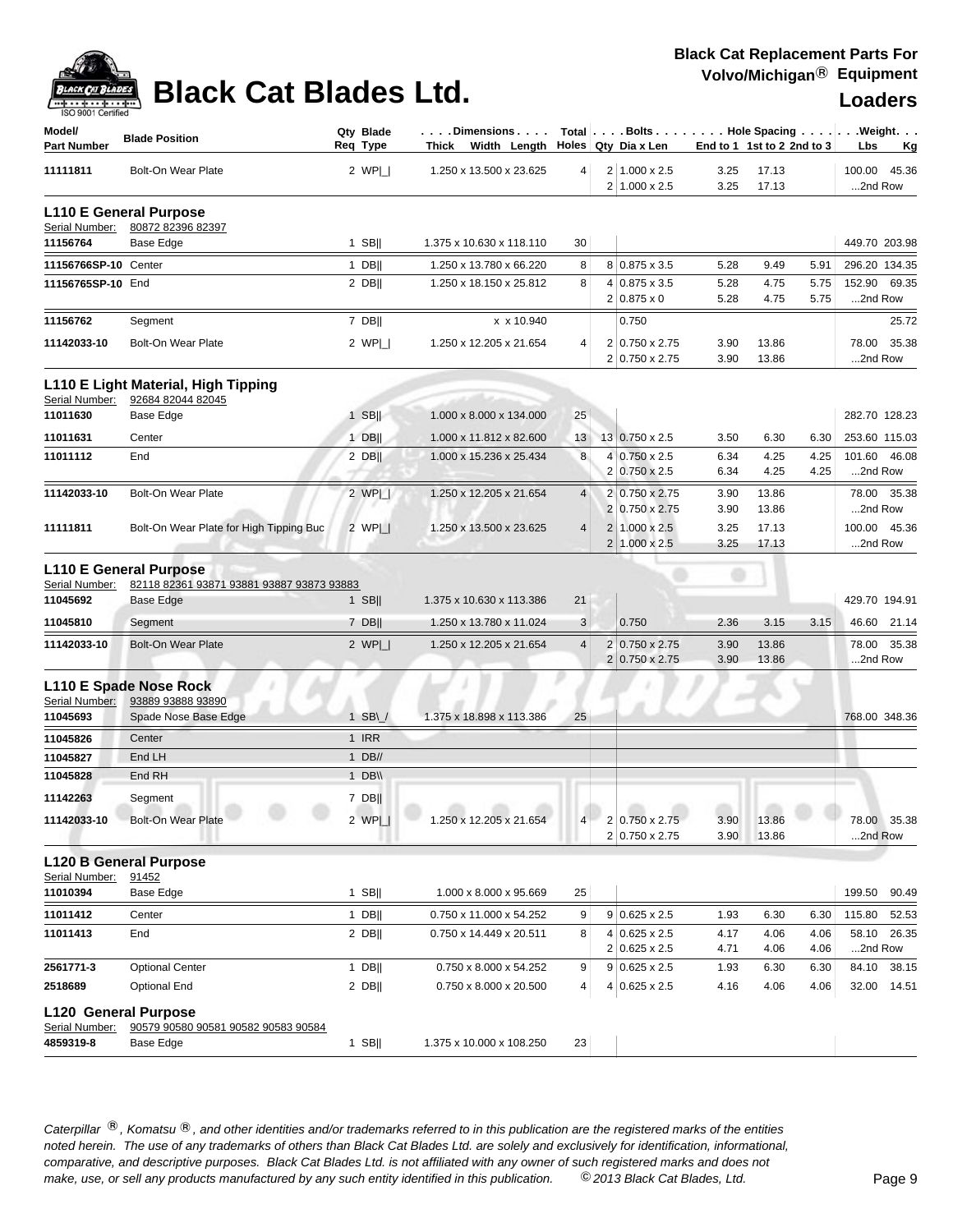

| Model/<br><b>Part Number</b> | <b>Blade Position</b>                                                                     | Qty Blade<br>Reg Type | Thick | . Dimensions<br>Width Length |                |                | Total $\vert \ldots$ Bolts $\ldots \vert \ldots$ Hole Spacing $\ldots \vert \ldots$ Weight. $\ldots$<br>Holes Qty Dia x Len | End to 1 1st to 2 2nd to 3 |                |              | Lbs               | <u>Kg</u>     |
|------------------------------|-------------------------------------------------------------------------------------------|-----------------------|-------|------------------------------|----------------|----------------|-----------------------------------------------------------------------------------------------------------------------------|----------------------------|----------------|--------------|-------------------|---------------|
| 2561773-9                    | Center                                                                                    | $1$ DB                |       | 1.000 x 10.000 x 59.063      | 9              |                | $9 0.750 \times 3$                                                                                                          | 3.49                       | 4.88           | 7.05         | 154.00            | 69.85         |
| 2526416                      | End                                                                                       | $2$ DB                |       | 1.000 x 10.000 x 24.500      | 3              |                | $3 0.750 \times 3$                                                                                                          | 5.63                       | 6.63           | 6.63         | 63.00             | 28.58         |
|                              | L120 - B General Purpose, Light Material                                                  |                       |       |                              |                |                |                                                                                                                             |                            |                |              |                   |               |
| Serial Number:               | 90450 90453 90226 90454 90451 90455 90428                                                 |                       |       |                              |                |                |                                                                                                                             |                            |                |              |                   |               |
| 4859102-8                    | Base Edge                                                                                 | $1$ SB                |       |                              |                |                |                                                                                                                             |                            |                |              |                   |               |
| 4857496-6                    | Center                                                                                    | 4 DB                  |       | 1.000 x 13.000 x 27.008      | 3              |                | $3 1.000 \times 3.25$                                                                                                       | 4.37                       | 9.13           | 9.13         | 90.00             | 40.82         |
| Serial Number:               | L120 - B C General Purpose, Light Material, High Tipping<br><b>MANY BUCKETS</b>           |                       |       |                              |                |                |                                                                                                                             |                            |                |              |                   |               |
| 11010396                     | Base Edge                                                                                 | $1$ SB                |       | 1.375 x 10.000 x 112.375     | 25             |                |                                                                                                                             |                            |                |              |                   | 395.10 179.21 |
| 11011153                     | Center                                                                                    | $1$ DB                |       | 1.000 x 13.781 x 62.992      | 9              |                | $9 0.750 \times 3$                                                                                                          | 1.72                       | 7.45           | 7.45         |                   | 229.00 103.87 |
| 11011154                     | End                                                                                       | $2$ DB                |       | 1.000 x 18.150 x 24.500      | 6              | 3              | $3 0.750 \times 3$<br>$0.750 \times 3$                                                                                      | 5.61<br>5.61               | 6.63<br>6.63   | 6.63<br>6.63 | 118.60<br>2nd Row | 53.80         |
| 1805013                      | <b>Optional Center</b>                                                                    | $1$ DB                |       | 1.000 x 10.000 x 63.000      | 9              | 9              | $0.750 \times 3$                                                                                                            | 1.75                       | 7.44           | 7.44         | 161.00            | 73.03         |
| 2526416                      | <b>Optional End</b>                                                                       | $2$ DB                |       | 1.000 x 10.000 x 24.500      | 3              |                | $3 \ 0.750 \times 3$                                                                                                        | 5.63                       | 6.63           | 6.63         | 63.00             | 28.58         |
|                              | L120 C D E General Purpose                                                                |                       |       |                              |                |                |                                                                                                                             |                            |                |              |                   |               |
| Serial Number:               | 93869 93870 93876 93872 93882 93875 93884 93646 80185 80187 80145 80939 80941 82117 82360 |                       |       |                              |                |                |                                                                                                                             |                            |                |              |                   |               |
| 11045768                     | Base Edge                                                                                 | $1$ SB                |       | 1.375 x 10.629 x 113.385     | 37             |                |                                                                                                                             |                            |                |              |                   | 429.70 194.91 |
| 11045809                     | Center                                                                                    | $1$ DB                |       | 1.000 x 13.780 x 63.930      | 11             |                | $11 0.750 \times 3$                                                                                                         | 2.36                       | 11.65          | 3.15         |                   | 231.60 105.05 |
| 11045808                     | End                                                                                       | $2$ DB                |       | 1.000 x 18.170 x 24.560      | 10             |                | $5 0.750 \times 3$                                                                                                          | 4.88                       | 4.25           | 3.15         | 117.80            | 53.43         |
|                              |                                                                                           |                       |       |                              |                |                | $2 0.750 \times 3$                                                                                                          | 4.88                       | 4.25           | 3.15         | 2nd Row           |               |
| 11045810                     | Segment                                                                                   | 7 DB                  |       | 1.250 x 13.780 x 11.024      | 3              |                | 0.750                                                                                                                       | 2.36                       | 3.15           | 3.15         | 46.60             | 21.14         |
| 11142033-10                  | <b>Bolt-On Wear Plate</b>                                                                 | 2 $WPI_{-}$           |       | 1.250 x 12.205 x 21.654      | $\overline{4}$ | $\overline{2}$ | 2 0.750 x 2.75<br>$0.750 \times 2.75$                                                                                       | 3.90<br>3.90               | 13.86<br>13.86 |              | 78.00<br>2nd Row  | 35.38         |
| L120 - B Light Material      |                                                                                           |                       |       |                              |                |                |                                                                                                                             |                            |                |              |                   |               |
| Serial Number:               | 90927                                                                                     |                       |       |                              |                |                |                                                                                                                             |                            |                |              |                   |               |
| 11010185                     | Base Edge                                                                                 | $1$ SB                |       | 1.375 x 10.630 x 116.142     |                |                |                                                                                                                             |                            |                |              |                   |               |
| 11010187                     | Center                                                                                    | 4 DB                  |       | 1.000 x 13.000 x 28.976      | 3              |                | 3 1.000 x 3.25                                                                                                              | 4.84                       | 9.65           | 9.65         | 98.00             | 44.45         |
| Serial Number:               | L120 - B C D E High Tipping<br>92336 94693 94814 94694 82043 82042 82041 82040 94813      |                       |       |                              |                |                |                                                                                                                             |                            |                |              |                   |               |
| 11081024                     | Base Edge                                                                                 | $1$ SB                |       |                              |                |                |                                                                                                                             |                            |                |              |                   |               |
| 11012955                     | Center                                                                                    | $1$ DB                |       | 1.000 x 12.000 x 66.849      | 10             |                | $10 0.750 \times 3.5$                                                                                                       | 5.08                       | 6.30           | 6.30         | 205.40            | 93.17         |
| 11011112                     | End                                                                                       | $2$ DB                |       | 1.000 x 15.236 x 25.434      | 8              | 4              | $0.750 \times 2.5$                                                                                                          | 6.34                       | 4.25           | 4.25         | 101.60            | 46.08         |
|                              |                                                                                           |                       |       |                              |                | 2              | $0.750 \times 2.5$                                                                                                          | 6.34                       | 4.25           | 4.25         | 2nd Row           |               |
| 11111811                     | <b>Bolt-On Wear Plate</b>                                                                 | 2 WPI                 |       | 1.250 x 13.500 x 23.625      | 4              |                | $2 1.000 \times 2.5$                                                                                                        | 3.25                       | 17.13          |              | 100.00            | 45.36         |
|                              |                                                                                           |                       |       |                              |                |                | 2 1.000 x 2.5                                                                                                               | 3.25                       | 17.13          |              | 2nd Row           |               |
|                              | <b>L120 D E General Purpose</b>                                                           |                       |       |                              |                |                |                                                                                                                             |                            |                |              |                   |               |
| Serial Number:               | 80576 82590                                                                               |                       |       |                              |                |                |                                                                                                                             |                            |                |              |                   |               |
| 11156717                     | Base Edge                                                                                 | $1$ SB                |       |                              |                |                |                                                                                                                             |                            |                |              |                   |               |
| 11082755                     | Center                                                                                    | $1$ DB                |       | 1.000 x 13.780 x 68.560      | 9              |                | $9 0.750 \times 3$                                                                                                          | 4.50                       | 7.45           | 7.45         |                   | 249.60 113.22 |
| 11011154                     | End                                                                                       | $2$ DB                |       | 1.000 x 18.150 x 24.500      | 6              |                | $3 0.750 \times 3$<br>$3 0.750 \times 3$                                                                                    | 5.61<br>5.61               | 6.63<br>6.63   | 6.63<br>6.63 | 2nd Row           | 118.60 53.80  |
| 11156762                     | Segment                                                                                   | 7 DB                  |       | x x 10.940                   |                |                | 0.750                                                                                                                       |                            |                |              |                   | 25.72         |
| 11142033-10                  | <b>Bolt-On Wear Plate</b>                                                                 | 2 $WP $               |       | 1.250 x 12.205 x 21.654      | 4              |                | 2 0.750 x 2.75<br>2 0.750 x 2.75                                                                                            | 3.90<br>3.90               | 13.86<br>13.86 |              | 78.00<br>2nd Row  | 35.38         |
|                              |                                                                                           |                       |       |                              |                |                |                                                                                                                             |                            |                |              |                   |               |
| Serial Number:               | L120 D E General Purpose<br>80872 82602 82024 80575 82396 82397                           |                       |       |                              |                |                |                                                                                                                             |                            |                |              |                   |               |
| 11156764                     | Base Edge                                                                                 | $1$ SB                |       | 1.375 x 10.630 x 118.110     | 30             |                |                                                                                                                             |                            |                |              |                   | 449.70 203.98 |
|                              |                                                                                           |                       |       |                              |                |                |                                                                                                                             |                            |                |              |                   |               |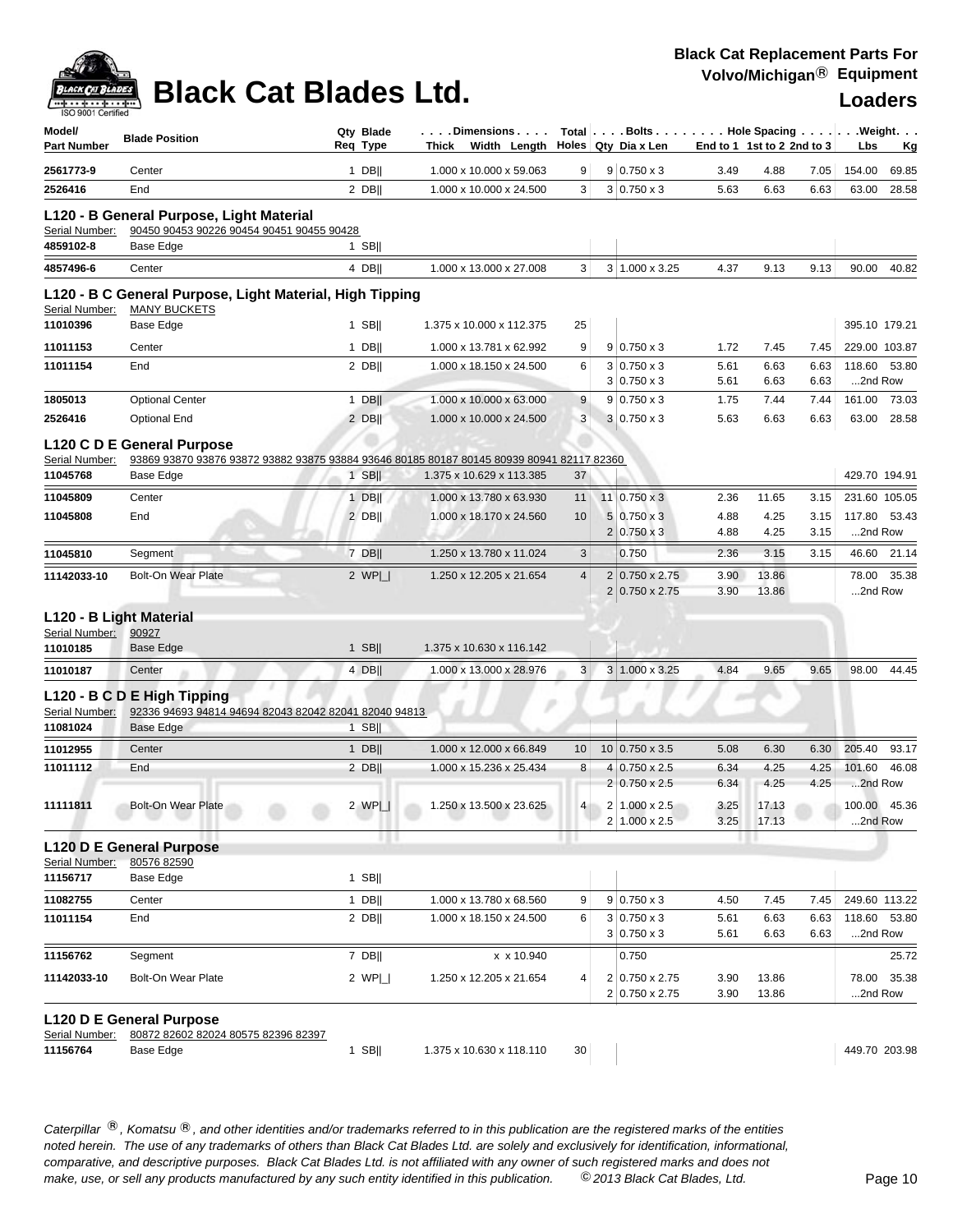

# **Black Cat Blades Ltd. Loaders Leaders Loaders**

| Model/<br><b>Part Number</b>                         | <b>Blade Position</b>                                                                                                    | Qty Blade<br>Req Type          | . Dimensions  <br>Thick Width Length |    | $Total   \ldots$ Bolts $\ldots   \ldots$ . Hole Spacing $\ldots   \ldots$ . Weight. $\ldots$<br>Holes   Qtv Dia x Len |              | End to 1 1st to 2 2nd to 3 |              | Lbs               | Kg            |
|------------------------------------------------------|--------------------------------------------------------------------------------------------------------------------------|--------------------------------|--------------------------------------|----|-----------------------------------------------------------------------------------------------------------------------|--------------|----------------------------|--------------|-------------------|---------------|
| 11156766SP-10 Center                                 |                                                                                                                          | $1$ DB                         | 1.250 x 13.780 x 66.220              | 8  | 8 0.875 x 3.5                                                                                                         | 5.28         | 9.49                       | 5.91         |                   | 296.20 134.35 |
| 11156765SP-10 End                                    |                                                                                                                          | $2$ DB                         | 1.250 x 18.150 x 25.812              | 8  | 4 0.875 x 3.5<br>$2 0.875 \times 0$                                                                                   | 5.28<br>5.28 | 4.75<br>4.75               | 5.75<br>5.75 | 152.90<br>2nd Row | 69.35         |
| 11156762                                             | Segment                                                                                                                  | 7 DB                           | x x 10.940                           |    | 0.750                                                                                                                 |              |                            |              |                   | 25.72         |
| 11142033-10                                          | <b>Bolt-On Wear Plate</b>                                                                                                | 2 $WP $                        | 1.250 x 12.205 x 21.654              | 4  | 2 0.750 x 2.75<br>2 0.750 x 2.75                                                                                      | 3.90<br>3.90 | 13.86<br>13.86             |              | 78.00<br>2nd Row  | 35.38         |
| Serial Number:                                       | L120 C D E Light Material<br>92689 92690                                                                                 |                                |                                      |    |                                                                                                                       |              |                            |              |                   |               |
| 11082219                                             | Base Edge                                                                                                                | $1$ SB                         | 1.375 x 10.630 x 118.110             | 19 |                                                                                                                       |              |                            |              |                   | 452.10 205.07 |
| 11082755                                             | Center                                                                                                                   | $1$ DB                         | 1.000 x 13.780 x 68.560              | 9  | $9 0.750 \times 3$                                                                                                    | 4.50         | 7.45                       | 7.45         |                   | 249.60 113.22 |
| 11011154                                             | End                                                                                                                      | $2$ DB                         | 1.000 x 18.150 x 24.500              | 6  | $3 0.750 \times 3$                                                                                                    | 5.61         | 6.63                       | 6.63         | 118.60            | 53.80         |
| 11142033-10                                          | <b>Bolt-On Wear Plate</b>                                                                                                | 2 $WP$                         | 1.250 x 12.205 x 21.654              | 4  | $3 0.750 \times 3$<br>2 0.750 x 2.75                                                                                  | 5.61<br>3.90 | 6.63<br>13.86              | 6.63         | 2nd Row<br>78.00  | 35.38         |
|                                                      |                                                                                                                          |                                |                                      |    | 2 0.750 x 2.75                                                                                                        | 3.90         | 13.86                      |              | 2nd Row           |               |
| L120 - B High Tipping<br>Serial Number:<br>4859041-8 | 90503 90504<br>Base Edge                                                                                                 | $1$ SB                         |                                      |    |                                                                                                                       |              |                            |              |                   |               |
| 4859042-6                                            | Center                                                                                                                   | $5$ DB                         | 1.000 x 10.000 x 23.937              | 3  | 3 1.000 x 2.75                                                                                                        | 3.90         | 8.07                       | 8.07         | 62.00             | 28.12         |
| Serial Number:                                       | L120 - B C D E Light Material, High Tipping<br>92684 92335 94695 94815 82044 82045                                       |                                |                                      |    |                                                                                                                       |              |                            |              |                   |               |
| 11011630                                             | <b>Base Edge</b>                                                                                                         | $1$ SB                         | 1.000 x 8.000 x 134.000              | 25 |                                                                                                                       |              |                            |              |                   | 282.70 128.23 |
| 11011631                                             | Center                                                                                                                   | $1$ DB                         | 1.000 x 11.812 x 82.600              | 13 | 13 0.750 x 2.5                                                                                                        | 3.50         | 6.30                       | 6.30         |                   | 253.60 115.03 |
| 11011112                                             | End                                                                                                                      | 2 DB                           | 1.000 x 15.236 x 25.434              | 8  | $4 0.750 \times 2.5$<br>$2 0.750 \times 2.5$                                                                          | 6.34<br>6.34 | 4.25<br>4.25               | 4.25<br>4.25 | 101.60<br>2nd Row | 46.08         |
| 11142033-10                                          | <b>Bolt-On Wear Plate</b>                                                                                                | 2 $WPI_{-}$                    | 1.250 x 12.205 x 21.654              | 4  | 2 0.750 x 2.75<br>$2 0.750 \times 2.75$                                                                               | 3.90<br>3.90 | 13.86<br>13.86             |              | 2nd Row           | 78.00 35.38   |
| 11111811                                             | Bolt-On Wear Plate for High Tipping Buc                                                                                  | 2 $WPI_{-}$                    | 1.250 x 13.500 x 23.625              | 4  | $2 1.000 \times 2.5$<br>$2 1.000 \times 2.5 $                                                                         | 3.25<br>3.25 | 17.13<br>17.13             |              | 100.00<br>2nd Row | 45.36         |
| L120 - B Light Material<br>Serial Number:            | 90505                                                                                                                    |                                |                                      |    |                                                                                                                       |              |                            |              |                   |               |
| 4858008-8                                            | <b>Base Edge</b>                                                                                                         | 1 SB                           | 1.000 x 8.000 x 137.795              | 15 |                                                                                                                       |              |                            |              |                   | 292.20 132.54 |
| 4857496-6                                            | Center                                                                                                                   | $5$ DB                         | 1.000 x 13.000 x 27.008              | 3  | $3 1.000 \times 3.25$                                                                                                 | 4.37         | 9.13                       | 9.13         |                   | 90.00 40.82   |
| Serial Number:<br>11990975                           | L120 - B C General Purpose<br>90228 90225 90452 90456 91377 91384 91378 91385 92779 92781 94651 92782 94557<br>Base Edge | $1$ SB                         |                                      |    |                                                                                                                       |              |                            |              |                   |               |
| Serial Number:                                       | L120 C D E General Purpose<br>82118 82360 93871 93881 93887 93873 93883 80186 80188                                      |                                |                                      |    |                                                                                                                       |              |                            |              |                   |               |
| 11045692                                             | Base Edge                                                                                                                | 1 SB                           | 1.375 x 10.630 x 113.386             | 21 |                                                                                                                       |              |                            |              |                   | 429.70 194.91 |
| 11045810                                             | Segment                                                                                                                  | $7$ DB                         | 1.250 x 13.780 x 11.024              | 3  | 0.750                                                                                                                 | 2.36         | 3.15                       | 3.15         | 46.60             | 21.14         |
| 11142033-10                                          | <b>Bolt-On Wear Plate</b>                                                                                                | 2 $WP $                        | 1.250 x 12.205 x 21.654              | 4  | 2 0.750 x 2.75<br>2 0.750 x 2.75                                                                                      | 3.90<br>3.90 | 13.86<br>13.86             |              | 2nd Row           | 78.00 35.38   |
| Serial Number:                                       | L120 - B C Spade Nose Rock<br>90480 90483 91379 91386 92783 91075 91388 90479 90482 91387 91380                          |                                |                                      |    |                                                                                                                       |              |                            |              |                   |               |
| 11011305                                             | Spade Nose Base Edge Without Holes                                                                                       | 1 SB\ $\overline{\phantom{a}}$ |                                      |    |                                                                                                                       |              |                            |              |                   |               |
| Serial Number:                                       | L120 C Spade Nose Rock<br>92784                                                                                          |                                |                                      |    |                                                                                                                       |              |                            |              |                   |               |
| 11082841                                             | Spade Nose Base Edge Without Holes                                                                                       | 1 SB $\cup$                    |                                      |    |                                                                                                                       |              |                            |              |                   |               |
|                                                      | L120 C D E Spade Nose Rock<br>Serial Number: 93889 93888 93890                                                           |                                |                                      |    |                                                                                                                       |              |                            |              |                   |               |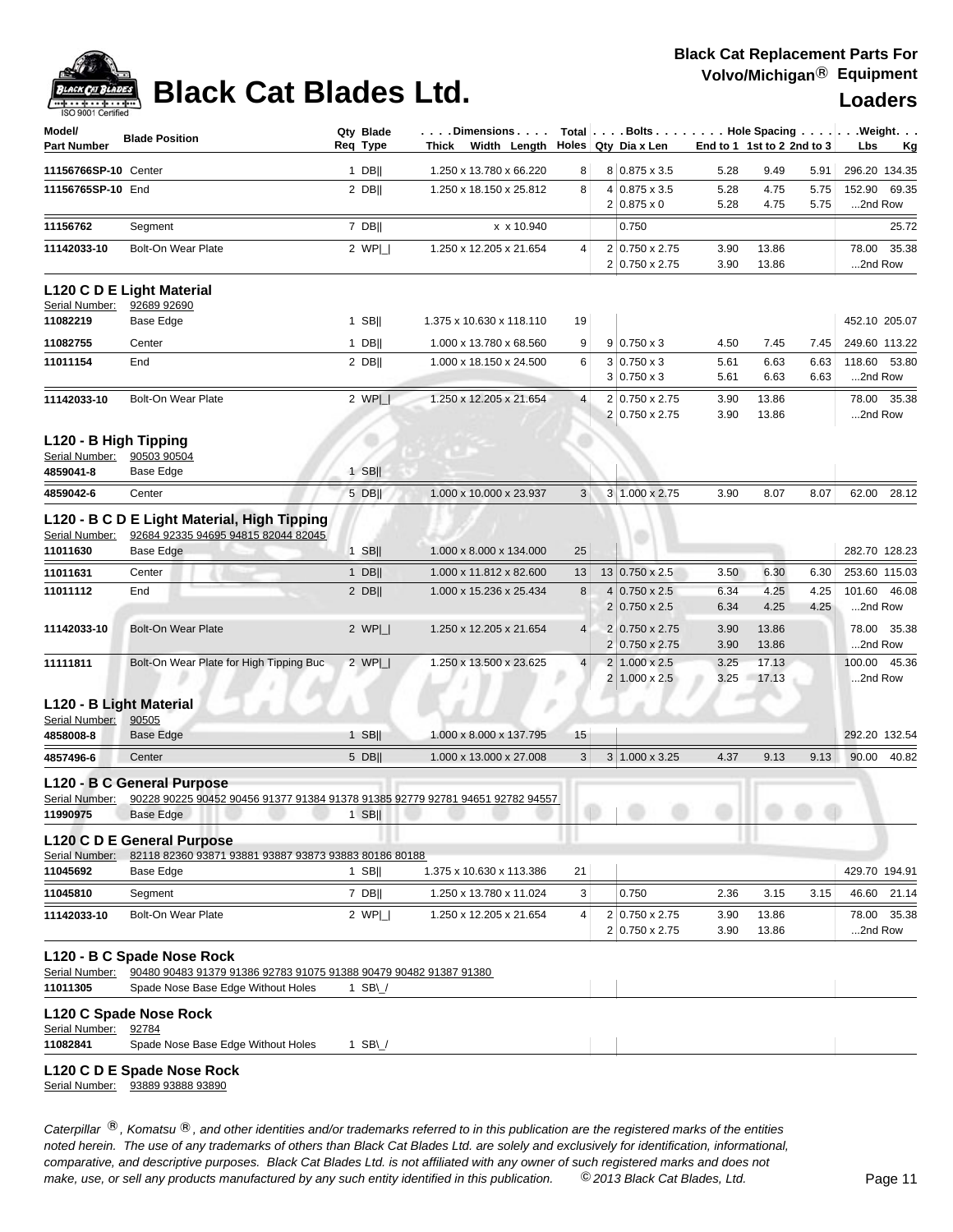

## **Black Cat Blades Ltd. Loaders Legal Process Loaders**

| Model/<br><b>Part Number</b> | <b>Blade Position</b> | Qtv Blade<br>Req Type | . Dimensions $\ldots$ .<br>Thick Width Length   Holes Qty Dia x Len |    |                                         |              | Total Bolts Hole Spacing Weight.<br>End to 1 1st to 2 2nd to $3$ | <b>Lbs</b><br><b>Kg</b> |
|------------------------------|-----------------------|-----------------------|---------------------------------------------------------------------|----|-----------------------------------------|--------------|------------------------------------------------------------------|-------------------------|
| 11045693                     | Spade Nose Base Edge  | 1 SB $\sqrt{}$        | 1.375 x 18.898 x 113.386                                            | 25 |                                         |              |                                                                  | 768.00 348.36           |
| 11045826                     | Center                | 1 IRR                 |                                                                     |    |                                         |              |                                                                  |                         |
| 11045827                     | End LH                | 1 $DB//$              |                                                                     |    |                                         |              |                                                                  |                         |
| 11045828                     | End RH                | 1 DB\\                |                                                                     |    |                                         |              |                                                                  |                         |
| 11142263                     | Segment               | 7 DBII                |                                                                     |    |                                         |              |                                                                  |                         |
| 11142033-10                  | Bolt-On Wear Plate    | 2 WPI I               | 1.250 x 12.205 x 21.654                                             | 4  | $2 0.750 \times 2.75$<br>2 0.750 x 2.75 | 3.90<br>3.90 | 13.86<br>13.86                                                   | 78.00 35.38<br>2nd Row  |

### **L150 General Purpose**

Serial Number: 91620 91621 91293 91292 92176 92177 91622 91790

| -->           | 1" PLOW BOLT SETUP       |                  |                          |                 |                |                       |      |      |      |                 |
|---------------|--------------------------|------------------|--------------------------|-----------------|----------------|-----------------------|------|------|------|-----------------|
| 11081060      | Base Edge for 1" Bolts   | <b>SBII</b>      | 1.500 x 11.813 x 118.125 | 25              |                |                       |      |      |      | 545.90 247.62   |
| 11081064      | Center                   | DB <sub>II</sub> | 1.125 x 15.000 x 49.875  |                 |                | $1.000 \times 3.5$    | 2.44 | 7.50 | 7.50 | 224.90 102.01   |
| 11081069      | End                      | 2 DBII           | 1.125 x 19.000 x 34.000  | 10 <sup>1</sup> |                | $5 1.000 \times 3.5$  | 4.50 | 5.00 | 7.50 | 193.70 87.86    |
|               |                          |                  |                          |                 | 2 <sup>1</sup> | $1.000 \times 3.5$    | 4.50 | 5.00 | 7.50 | 2nd Row         |
| $\rightarrow$ | 3/4" PLOW BOLT SETUP     |                  |                          |                 |                |                       |      |      |      |                 |
| 11011065      | Base Edge for 3/4" Bolts | <b>SBII</b>      | 1.500 x 11.813 x 118.125 | 25              |                |                       |      |      |      | 549.90 249.43   |
| 11011512-8    | Center                   | <b>DBII</b>      | 1.250 x 12.000 x 49.875  | 7 <sup>1</sup>  |                | 7 0.750 x 2.75        | 2.44 | 7.50 | 7.50 | 82.55<br>182.00 |
| 11011411      | End                      | 2 DBII           | 1.250 x 16.000 x 34.000  | 10 <sup>1</sup> |                | 5 0.750 x 2.75        | 4.50 | 5.00 | 7.50 | 168.60 76.48    |
|               |                          |                  |                          |                 |                | $2 0.750 \times 2.75$ | 4.50 | 5.00 | 7.50 | 2nd Row         |
|               |                          |                  |                          |                 |                |                       |      |      |      |                 |

## **L150 - C General Purpose**

| Serial Number: | 94738 94742 94737 94741        |             |                                    |                 |                |                       |      |      |      |                 |
|----------------|--------------------------------|-------------|------------------------------------|-----------------|----------------|-----------------------|------|------|------|-----------------|
| 11082598       | <b>Base Edge</b>               | <b>SBII</b> | 1.500 x 11.811 x 118.110           | 30 <sup>1</sup> |                |                       |      |      |      | 545.00 247.21   |
| 11082665       | Center                         | <b>DBII</b> | 1.125 x 15.000 x 63.730 l          | 8               | 81             | $1.000 \times 3.5$    | 4.96 | 9.02 | 5.9' | 314.20 142.52   |
| 11082664       | End                            | 2 DBII      | 1.125 x 18.900 x 27.070            | 8 <sup>1</sup>  | 4 <sup>1</sup> | $1.000 \times 3.5$    | 5.25 | 5.30 | 5.91 | 153.00 69.40    |
|                |                                |             |                                    |                 |                | $2 1.000 \times 3.5 $ | 5.25 | 5.30 | 5.91 | 2nd Row         |
| 11082665FHA    | Half Arrow Center (Fabricated) | HAII        | 1.500 x 12.000 x 63.730 l          | 8 <sup>1</sup>  |                | 8 1.000 x 3.5         | 4.96 | 9.02 | 5.9' | 355.00 161.03   |
| 11082664FHA    | HA End (Fabricated)            | $2$ HAII    | $.500 \times 12.000 \times 27.070$ |                 | 41             | $1.000 \times 3.5$    | 5.28 | 5.30 | 5.91 | 71.21<br>157.00 |
| 11082661       | <b>Center Segment</b>          | 5 DB        |                                    |                 |                |                       |      |      |      |                 |
| 11082654       | <b>End Segment</b>             | $2$ DB      | 1.375 x 14.961 x 11.811            | 2               |                | 0.000                 | 2.95 | 5.91 | 2.95 |                 |
|                |                                |             |                                    |                 |                |                       |      |      |      |                 |

### **L150 - C D E General Purpose**

Serial Number: 80754 93697 93708 93698 93709 80736 93703 93713 80324 80326 80328 82665

| 11111884 | Base Edge                 | <b>SBII</b> | 1.500 x 11.811 x 118.112 | 30             |    |                                                        |              |                |              | 546.30 247.80     |       |
|----------|---------------------------|-------------|--------------------------|----------------|----|--------------------------------------------------------|--------------|----------------|--------------|-------------------|-------|
| 11111886 | Center                    | <b>DBII</b> | 1.250 x 14.960 x 66.220  | 8 <sup>1</sup> | 81 | $1.000 \times 3.5$                                     | 5.28         | 9.49           | 5.91         | 325.80 147.78     |       |
| 11111885 | End                       | 2 DBII      | .250 x 18.898 x 25.787   | 8 <sup>1</sup> |    | $4 \mid 1.000 \times 3.5$<br>$2 \mid 1.000 \times 3.5$ | 5.20<br>5.59 | 4.74<br>4.74   | 5.91<br>5.91 | 159.70<br>2nd Row | 72.44 |
| 11111054 | Seament                   | 7 DBII      | .500 x 14.961 x 10.630   | 2 <sup>1</sup> |    | 1.000                                                  | 2.36         | 5.91           |              | 62.30             | 28.26 |
| 11111811 | <b>Bolt-On Wear Plate</b> | 2 WPI       | .250 x 13.500 x 23.625   | $\vert$        |    | $2 \mid 1.000 \times 2.5$<br>$2 1.000 \times 2.5$      | 3.25<br>3.25 | 17.13<br>17.13 |              | 100.00<br>2nd Row | 45.36 |

### **L150 - C General Purpose, Light Material, High Tipping**

Serial Number: 92204 92205 92179 92180 91954 91955 92541 92416 91755 92268 82008 82009

| $\rightarrow$ | 1" PLOW BOLT SETUP     |             |                           |                 |                    |      |      |       |               |
|---------------|------------------------|-------------|---------------------------|-----------------|--------------------|------|------|-------|---------------|
| 11081059      | Base Edge for 1" Bolts | <b>SBII</b> | 1.125 x 7.874 x 125.984   | 17              |                    |      |      |       | 288.80 131.00 |
| 11045300      | Base Edge for 1" Bolts | <b>SBII</b> | 1.125 x 9.843 x 126.000   | 25              |                    |      |      |       | 365.60 165.83 |
| 11081061      | Base Edge for 1" Bolts | <b>SBII</b> | 1.500 x 11.810 x 126.000  | 25 <sub>1</sub> |                    |      |      |       | 582.30 264.13 |
| 11081068      | Center                 | <b>DBII</b> | 1.125 x 15.000 x 57.750 l |                 | $1.000 \times 3.5$ | 6.38 | 7.50 | 7.50. | 260.90 118.34 |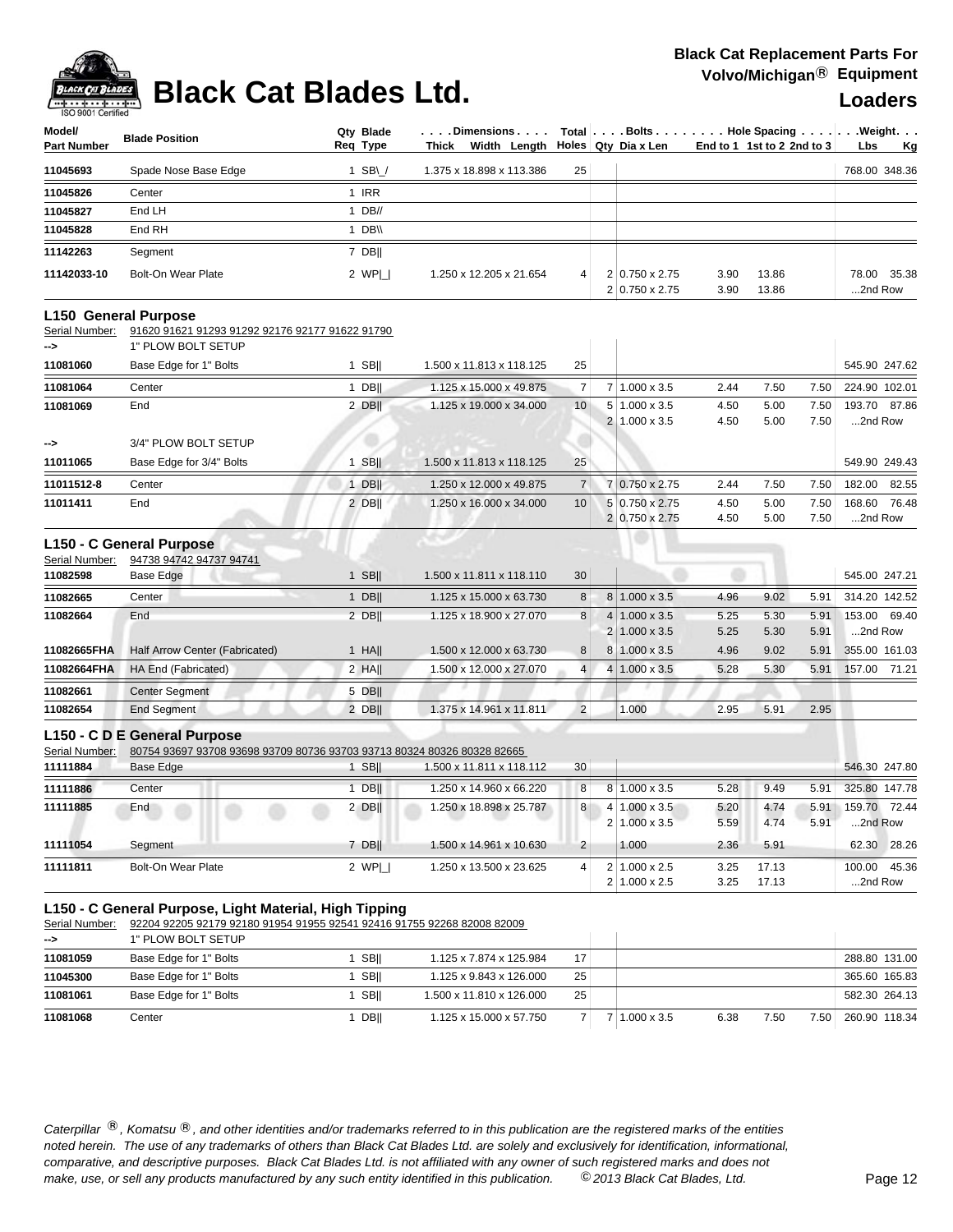

# **Black Cat Blades Ltd. Loaders Ltd. Loaders**

| Model/             | <b>Blade Position</b>    | Qty Blade | . Dimensions I                                      |                |                | $Total   \ldots$ Bolts $\ldots   \ldots$ . Hole Spacing $\ldots   \ldots$ Weight. $\ldots$ |              |                              |              |                         |             |
|--------------------|--------------------------|-----------|-----------------------------------------------------|----------------|----------------|--------------------------------------------------------------------------------------------|--------------|------------------------------|--------------|-------------------------|-------------|
| <b>Part Number</b> |                          | Req Type  | Thick Width Length                                  |                |                | Holes Qty Dia x Len                                                                        |              | End to 1 1st to 2 2nd to $3$ |              | Lbs                     | Kg          |
| 11081069           | End                      | 2 DBII    | 1.125 x 19.000 x 34.000                             | 10             |                | $5 1.000 \times 3.5$<br>$1.000 \times 3.5$                                                 | 4.50<br>4.50 | 5.00<br>5.00                 | 7.50<br>7.50 | 193.70 87.86<br>2nd Row |             |
| L150HAC            | HA Center (Cast)         | 1 HA      | 1.500 x 10.500 x 24.750                             | 3              | 3 <sup>1</sup> | $1.000 \times 3.5$                                                                         | 4.88         | 7.50                         | 7.50         | 101.90                  | 46.22       |
| <b>L150HA</b>      | HA Intermediate (Cast)   | $2$ HA    | 1.500 x 10.500 x 35.750                             | 6              | 6 <sup>1</sup> | $1.000 \times 3.5$                                                                         | 2.38         | 7.50                         | 5.00         | 147.50                  | 66.90       |
| L150HAE            | HA End (Cast)            | 2 HAII    | 1.500 x 14.440 x 14.750                             | $\overline{4}$ |                | $1.000 \times 3.5$<br>$1.000 \times 3.5$                                                   | 4.88<br>4.88 | 5.00<br>5.00                 |              | 2nd Row                 | 79.50 36.06 |
| 11111811           | Bolt-On Wear Plate       | 2 WPI     | 1.250 x 13.500 x 23.625                             | 4              | 2 <sup>1</sup> | $1.000 \times 2.5$<br>$1.000 \times 2.5$                                                   | 3.25<br>3.25 | 17.13<br>17.13               |              | 100.00 45.36<br>2nd Row |             |
| -->                | 3/4" PLOW BOLT SETUP     |           |                                                     |                |                |                                                                                            |              |                              |              |                         |             |
| 11011913           | Base Edge for 3/4" Bolts | $1$ SB    | 1.500 x 11.811 x 125.984                            | 25             |                |                                                                                            |              |                              |              | 588.20 266.80           |             |
| 11011410           | Center                   | $1$ DB    | 1.250 x 12.000 x 57.750                             | $\overline{7}$ |                | 7 0.750 x 2.75                                                                             | 6.38         | 7.50                         | 7.50         | 206.80 93.80            |             |
| 11011411           | End                      | $2$ DB    | 1.250 x 16.000 x 34.000<br><b>START COMPOSITION</b> | 10             |                | 5 0.750 x 2.75<br>2 0.750 x 2.75                                                           | 4.50<br>4.50 | 5.00<br>5.00                 | 7.50<br>7.50 | 168.60 76.48<br>2nd Row |             |
| 2561774-7          | <b>Optional Center</b>   | <b>DB</b> | 1.250 x 12.000 x 57.750                             | $\overline{7}$ |                | 7 0.750 x 2.75                                                                             | 6.38         | 7.50                         | 7.50         | 230.00 104.33           |             |
| 2541824            | Optional End             | $2$ DB    | 1.250 x 12.000 x 33.750                             | 5              |                | 5 0.750 x 2.75                                                                             | 4.38         | 5.00                         | 7.50         | 124.00 56.25            |             |
| 11111811           | Bolt-On Wear Plate       | 2 WPL     | 1.250 x 13.500 x 23.625                             | $\overline{4}$ | 2 <sup>1</sup> | $1.000 \times 2.5$<br>2 1.000 x 2.5                                                        | 3.25<br>3.25 | 17.13<br>17.13               |              | 100.00 45.36<br>2nd Row |             |

### **L150 - C D E General Purpose, Light Material**

Serial Number: 94740 94744 94686 94739 94743 93700 93711 93705 93714 93724 93735 82510 82509

| 11082599  | <b>Base Edge</b>          | $1$ SB      | 1.500 x 11.811 x 125.984 | 30             |                |                                              |              |                |              | 582.50 264.22              |
|-----------|---------------------------|-------------|--------------------------|----------------|----------------|----------------------------------------------|--------------|----------------|--------------|----------------------------|
| 11082666  | Center                    | $1$ DBII    | 1.125 x 14.960 x 71.570  | 8 <sup>1</sup> | 8 <sup>1</sup> | $1.000 \times 3.5$                           | 5.75         | 10.59          | 5.91         | 315.00 142.88              |
| 11082664  | End                       | 2 DBII      | 1.125 x 18.900 x 27.070  | 8 <sup>1</sup> |                | $4 1.000 \times 3.5$<br>$2 1.000 \times 3.5$ | 5.25<br>5.25 | 5.30<br>5.30   | 5.91<br>5.91 | 69.40<br>153.00<br>2nd Row |
| L180HA    | HA Center (Cast)          | 3 HAII      | 1.500 x 11.250 x 32.742  | 4 <sup>1</sup> |                | $4 1.000 \times 3.5$                         | 2.83         | 10.59          | 5.91         | 144.80<br>65.68            |
| L180HAL   | HA End LH (Cast)          | $1$ HAII    | 1.500 x 15.187 x 13.630  | 3              | 2 <sup>1</sup> | $1.000 \times 3.5$<br>$2 1.000 \times 3.5$   | 2.83<br>2.83 | 5.30           |              | 77.00 34.93<br>2nd Row     |
| L180HAR   | HA End RH (Cast)          | $1$ HA      | 1.500 x 15.187 x 13.630  | 3              |                | 2 1.000 x 3.5<br>$1.000 \times 3.5$          | 2.83<br>2.83 | 5.30           |              | 77.00 34.93<br>2nd Row     |
| L180HATP  | Bolt on Top Plate Center  | 6 DB        | 1.000 x 7.353 x 16.250   | $\overline{2}$ | 2 <sup>1</sup> | $1.000 \times 4.5$                           | 2.83         | 10.59          |              | 11.97<br>26.40             |
| L180HATPL | Bolt on Top Plate LH      | <b>DBII</b> | 1.000 x 11.478 x 9.500   | $\overline{3}$ |                | $2 1.000 \times 4.5$<br>$1 1.000 \times 4.5$ | 1.38<br>1.38 | 5.30           |              | 10.21<br>22.50<br>2nd Row  |
| L180HATPR | Bolt on Top Plate RH      | $1$ DB      | 1.000 x 11.478 x 9.500   | 3 <sup>1</sup> | 2 <sup>1</sup> | $1.000 \times 4.5$<br>$1.000 \times 4.5$     | 1.38<br>1.38 | 5.30           |              | 22.50 10.21<br>2nd Row     |
| 11082654  | Segment                   | 7 DBII      | 1.375 x 14.961 x 11.811  | 2 <sup>1</sup> |                | 1.000                                        | 2.95         | 5.91           | 2.95         |                            |
| 11111811  | <b>Bolt-On Wear Plate</b> | 2 WPI       | 1.250 x 13.500 x 23.625  | $\overline{4}$ | 2 <sup>1</sup> | $1.000 \times 2.5$<br>$2 1.000 \times 2.5$   | 3.25<br>3.25 | 17.13<br>17.13 |              | 45.36<br>100.00<br>2nd Row |

## **L150 - C D E General Purpose**

| Serial Number: | 93725 93736 93747 93730 93732 93706 |             |                          |                |                      |      |       |                 |
|----------------|-------------------------------------|-------------|--------------------------|----------------|----------------------|------|-------|-----------------|
| 11045996       | Base Edge                           | <b>SBII</b> | 1.500 x 11.811 x 127.165 | 14             |                      |      |       | 580.00 263.08   |
| 11111888       | Seament                             | DBII        | 1.375 x 14.961 x 12.205  | $\Omega$       | 000. ا               | 3.15 | 5.91  | 28.21<br>62.20  |
| 11111811       | Bolt-On Wear Plate                  | 2 $WPI_{-}$ | 1.250 x 13.500 x 23.625  | $\overline{4}$ | $1.000 \times 2.5$   | 3.25 | 17.13 | 45.36<br>100.00 |
|                |                                     |             |                          |                | $2 1.000 \times 2.5$ | 3.25 | 17.13 | 2nd Row         |

### **L150 D E Light Material**

| Serial Number: | 82458 82459 |             |                          |                 |                           |      |      |      |                 |
|----------------|-------------|-------------|--------------------------|-----------------|---------------------------|------|------|------|-----------------|
| 11111760       | Base Edge   | <b>SBII</b> | 1.500 x 11.811 x 133.858 | 37              |                           |      |      |      | 618.20 280.41   |
| 11111776       | Center      | <b>DBII</b> | 1.125 x 15.000 x 77.000  | 9               | $9 \mid 1.000 \times 3.5$ | 3.30 | 8.80 | 8.80 | 327.10 148.37   |
| 11111775       | End         | 2 DBII      | 1.125 x 19.000 x 28.300  | 10 <sup>1</sup> | $5 1.000 \times 3.5$      | 5.35 | 5.06 | 3.74 | 69.22<br>152.60 |
|                |             |             |                          |                 | $2 \mid 1.000 \times 3.5$ | 5.35 | 5.06 | 3.74 | 2nd Row         |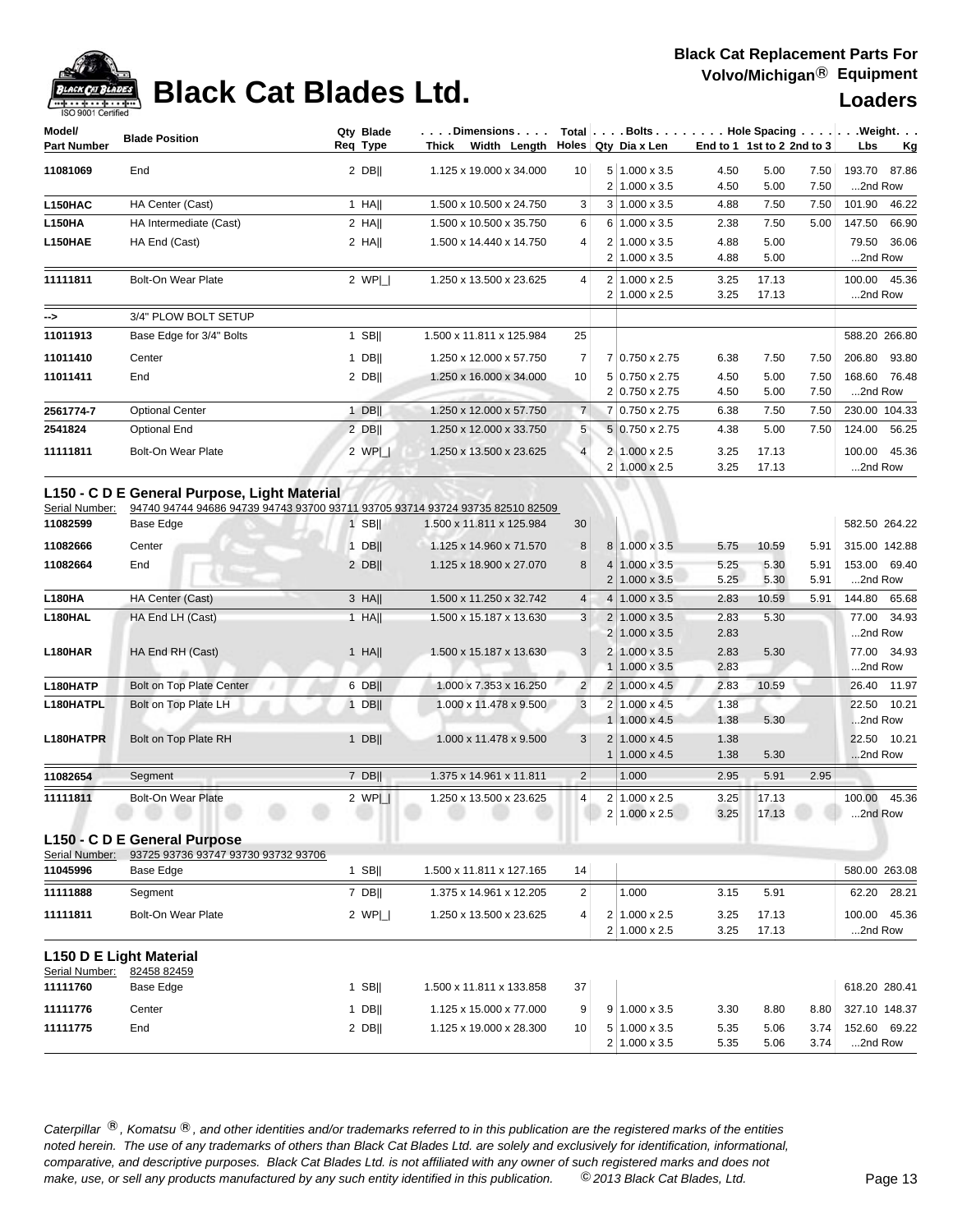

## **Black Cat Blades Ltd. Loaders Leaders Loaders**

| Model/             | <b>Blade Position</b> | Qtv Blade |       | . Dimensions            |              |                | $Total   \ldots$ Bolts | $\ldots$ Hole Spacing $\ldots$ . |       |      | $\ldots$ . Weight $\ldots$ |       |
|--------------------|-----------------------|-----------|-------|-------------------------|--------------|----------------|------------------------|----------------------------------|-------|------|----------------------------|-------|
| <b>Part Number</b> |                       | Reg Type  | Thick |                         | Width Lenath |                | Holes   Qty Dia x Len  | End to 1 1st to 2 2nd to 3       |       |      | Lbs                        | Kg    |
| <b>L220HA</b>      | HA Center (Cast)      | 3 HAII    |       | 1.875 x 12.750 x 34.946 |              | 5 <sup>1</sup> | 5 1.000 x 3.5          | 3.62                             | 5.06  | 8.78 | 202.40                     | 91.81 |
| L220HAL            | HA End LH (Cast)      | HAII      |       | 1.875 x 16.687 x 14.438 |              | 3              | $2 1.000 \times 3.5 $  | 5.76                             | 5.06  |      | 107.80                     | 48.90 |
|                    |                       |           |       |                         |              |                | $1.000 \times 3.5$     | 5.76                             |       |      | 2nd Row                    |       |
| <b>L220HAR</b>     | HA End RH (Cast)      | HAII      |       | 1.875 x 16.687 x 14.438 |              | 3              | $2 1.000 \times 3.5$   | 5.76                             | 5.06  |      | 107.80 48.90               |       |
|                    |                       |           |       |                         |              |                | $1.000 \times 3.5$     | 5.76                             |       |      | 2nd Row                    |       |
| 11111761           | Segment               | 7 DBII    |       | 1.125 x 15.000 x 13.000 |              | 3              | $3 1.000 \times 3.5$   | 2.75                             | 3.75  | 3.75 | 57.60                      | 26.13 |
| 11111761HA         | HA Segment (Cast)     | 7 HAII    |       | 1.750 x 13.750 x 13.000 |              | 3              | $3 1.000 \times 3.5$   | 2.75                             | 3.75  | 3.75 | 63.23                      | 28.68 |
| 11111811           | Bolt-On Wear Plate    | 2 WPI     |       | 1.250 x 13.500 x 23.625 |              | $\vert$        | $2 1.000 \times 2.5 $  | 3.25                             | 17.13 |      | 100.00                     | 45.36 |
|                    |                       |           |       |                         |              |                | $2 1.000 \times 2.5 $  | 3.25                             | 17.13 |      | $$ 2nd Row                 |       |

## **L150 E Light Material**

| Serial Number:      | 91677 92117               |         |                          |                |                                              |              |                |              |                            |
|---------------------|---------------------------|---------|--------------------------|----------------|----------------------------------------------|--------------|----------------|--------------|----------------------------|
| ->                  | 1" PLOW BOLT SETUP        |         |                          |                |                                              |              |                |              |                            |
| 11081078            | Base Edge for 1" Bolts    | 1 SBII  | 1.500 x 11.813 x 134.000 | 28             |                                              |              |                |              | 619.00 280.77              |
| 11081065            | Center                    | $1$ DB  | 1.125 x 15.000 x 65.600  | $9\,$          | $9 \mid 1.000 \times 3.5$                    | 2.80         | 7.50           | 7.50         | 295.80 134.17              |
| 11081069            | End                       | 2 DB    | 1.125 x 19.000 x 34.000  | 10             | $5 1.000 \times 3.5$<br>2 1.000 x 3.5        | 4.50<br>4.50 | 5.00<br>5.00   | 7.50<br>7.50 | 193.70 87.86<br>2nd Row    |
| 11111811            | <b>Bolt-On Wear Plate</b> | 2 WPI   | 1.250 x 13.500 x 23.625  | $\overline{4}$ | 2 1.000 x 2.5<br>2 1.000 x 2.5               | 3.25<br>3.25 | 17.13<br>17.13 |              | 100.00 45.36<br>2nd Row    |
| -->                 | NEWER 1" PLOW BOLT SETUP  |         |                          |                |                                              |              |                |              |                            |
| 11082601            | Base Edge for 1" Bolts    | $1$ SB  | 1.500 x 11.810 x 133.850 | 30             |                                              |              |                |              | 620.30 281.36              |
| 11082667            | Center                    | 1 DBII  | 1.125 x 14.961 x 79.449  | 8              | 8 1.000 x 3.5                                | 6.54         | 12.17          | 5.91         | 327.00 148.32              |
| 11082664            | End                       | $2$ DB  | 1.125 x 18.900 x 27.070  | 8              | 4 1.000 x 3.5<br>2 1.000 x 3.5               | 5.25<br>5.25 | 5.30<br>5.30   | 5.91<br>5.91 | 153.00 69.40<br>2nd Row    |
| 11111811            | <b>Bolt-On Wear Plate</b> | 2 WPI   | 1.250 x 13.500 x 23.625  | $\overline{4}$ | $2 1.000 \times 2.5 $<br>2 1.000 x 2.5       | 3.25<br>3.25 | 17.13<br>17.13 |              | 100.00 45.36<br>2nd Row    |
| $\rightarrow$       | 3/4" PLOW BOLT SETUP      |         |                          |                |                                              |              |                |              |                            |
| 11011903            | Base Edge for 3/4" Bolts  | $1$ SB  |                          |                |                                              |              |                |              |                            |
| 11011987            | Center                    | $1$ DB  |                          |                |                                              |              |                |              |                            |
| 11011411            | End                       | $2$ DB  | 1.250 x 16.000 x 34.000  | 10             | 5 0.750 x 2.75<br>2 0.750 x 2.75             | 4.50<br>4.50 | 5.00<br>5.00   | 7.50<br>7.50 | 76.48<br>168.60<br>2nd Row |
| 11111811            | <b>Bolt-On Wear Plate</b> | 2 $WPI$ | 1.250 x 13.500 x 23.625  | $\overline{4}$ | $2 1.000 \times 2.5$<br>$2 1.000 \times 2.5$ | 3.25<br>3.25 | 17.13<br>17.13 |              | 100.00 45.36<br>2nd Row    |
| L150 E High Tipping |                           |         |                          |                |                                              |              |                |              |                            |

| Serial Number: | 91756 92269 80798 82017 |             |                          |                 |                                  |                                          |              |                |              |                            |
|----------------|-------------------------|-------------|--------------------------|-----------------|----------------------------------|------------------------------------------|--------------|----------------|--------------|----------------------------|
| 11081063       | Base Edge               | <b>SBII</b> | 1.500 x 7.874 x 134.000  |                 |                                  |                                          |              |                |              |                            |
| 11045302       | Base Edge               | <b>SBII</b> | 1.500 x 9.843 x 134.000  |                 |                                  |                                          |              |                |              |                            |
| 11081078       | Base Edge               | <b>SBII</b> | 1.500 x 11.813 x 134.000 | 28              |                                  |                                          |              |                |              | 619.00 280.77              |
| 11081065       | Center                  | DBII        | 1.125 x 15.000 x 65.600  | 9               | 91                               | $1.000 \times 3.5$                       | 2.80         | 7.50           | 7.50         | 295.80 134.17              |
| 11081069       | End                     | 2 DBII      | 1.125 x 19.000 x 34.000  | 10 <sup>1</sup> | 5 <sub>1</sub><br>$\overline{2}$ | $1.000 \times 3.5$<br>$1.000 \times 3.5$ | 4.50<br>4.50 | 5.00<br>5.00   | 7.50<br>7.50 | 87.86<br>193.70<br>2nd Row |
|                |                         |             |                          |                 |                                  |                                          |              |                |              |                            |
| 11111811       | Bolt-On Wear Plate      | 2 $WPI$     | 1.250 x 13.500 x 23.625  | $\vert$         |                                  | $1.000 \times 2.5$<br>$1.000 \times 2.5$ | 3.25<br>3.25 | 17.13<br>17.13 |              | 45.36<br>100.00<br>2nd Row |

### **L150 C D E Light Material, High Tipping**

Serial Number: 92192 91678 80810 82508 91757 92270 82015 82016

| ⊸>       | 1" PLOW BOLT SETUP     |             |                          |    |  |               |
|----------|------------------------|-------------|--------------------------|----|--|---------------|
| 11081058 | Base Edge for 1" Bolts | <b>SBII</b> | 1.125 x 7.874 x 145.669  |    |  |               |
| 11045299 | Base Edge for 1" Bolts | <b>SBII</b> | 1.125 x 9.843 x 145.669  | 28 |  | 422.30 191.55 |
| 11111691 | Base Edge for 1" Bolts | <b>SBII</b> | 1.500 x 11.810 x 145.670 | 28 |  | 673.00 305.27 |
|          |                        |             |                          |    |  |               |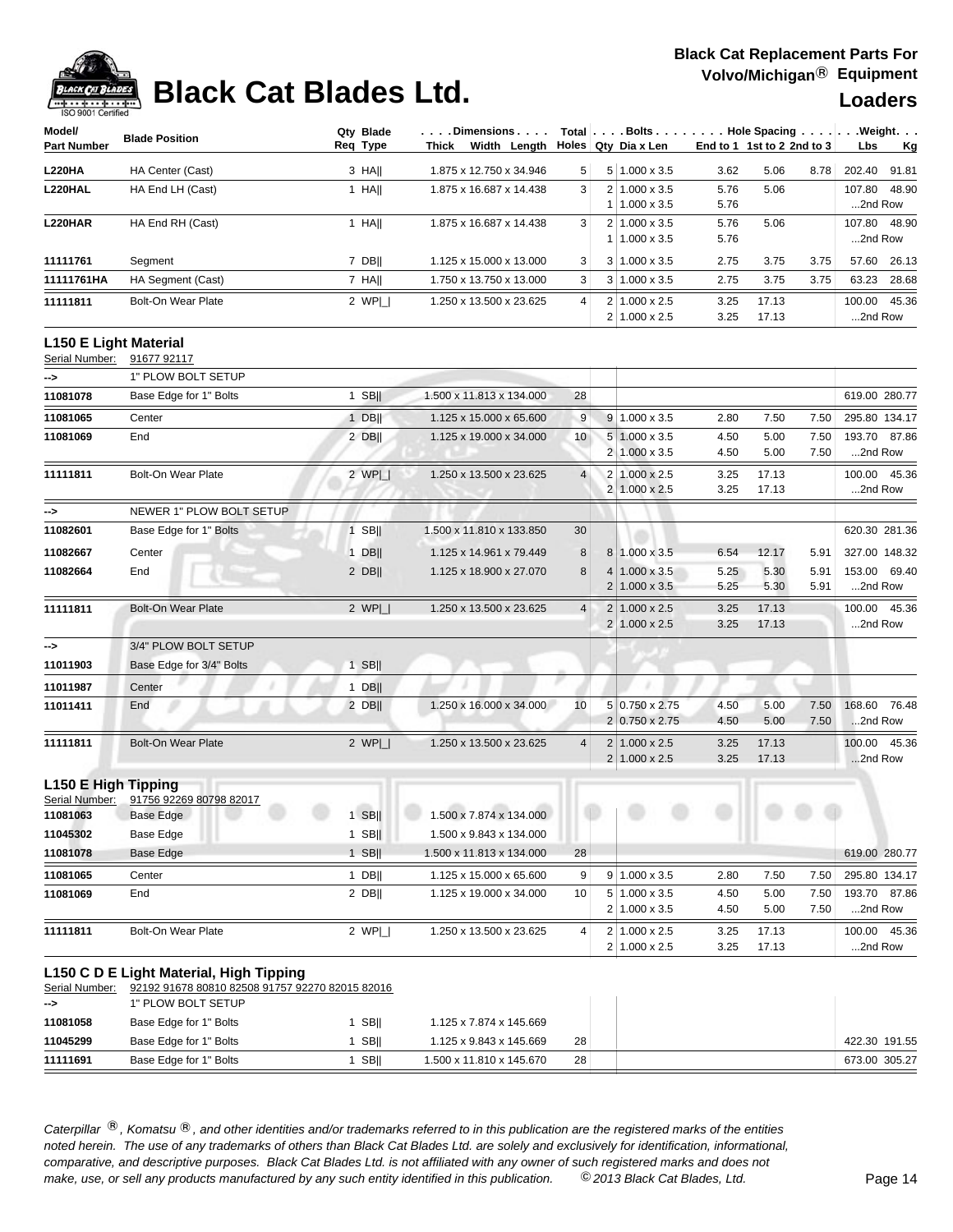

## **Black Cat Blades Ltd. Loaders Ltd. Loaders**

| Model/             |                           | Qty Blade | $\ldots$ . Dimensions. $\ldots$ .         |                 |                |                      | Total $\vert \ldots$ Bolts $\ldots \vert \ldots$ Hole Spacing $\ldots \vert \ldots$ Weight. $\ldots$ |                              |      |               |           |
|--------------------|---------------------------|-----------|-------------------------------------------|-----------------|----------------|----------------------|------------------------------------------------------------------------------------------------------|------------------------------|------|---------------|-----------|
| <b>Part Number</b> | <b>Blade Position</b>     | Req Type  | Width Length Holes Qty Dia x Len<br>Thick |                 |                |                      |                                                                                                      | End to 1 1st to 2 2nd to $3$ |      | Lbs           | <u>Kg</u> |
| 11081066           | Center                    | $1$ DB    | 1.125 x 15.000 x 77.375                   | 10 <sup>1</sup> |                | 10 1.000 x 3.5       | 4.94                                                                                                 | 7.50                         | 7.50 | 349.30 158.44 |           |
| 11081069           | End                       | 2 DBII    | 1.125 x 19.000 x 34.000                   | 10              |                | $5 1.000 \times 3.5$ | 4.50                                                                                                 | 5.00                         | 7.50 | 193.70 87.86  |           |
|                    |                           |           |                                           |                 | 2 <sub>1</sub> | $1.000 \times 3.5$   | 4.50                                                                                                 | 5.00                         | 7.50 | 2nd Row       |           |
| 11111811           | <b>Bolt-On Wear Plate</b> | 2 WPI     | 1.250 x 13.500 x 23.625                   | 4               | 2 <sup>1</sup> | $1.000 \times 2.5$   | 3.25                                                                                                 | 17.13                        |      | 100.00 45.36  |           |
|                    |                           |           |                                           |                 |                | $2 1.000 \times 2.5$ | 3.25                                                                                                 | 17.13                        |      | 2nd Row       |           |
| -->                | 3/4" PLOW BOLT SETUP      |           |                                           |                 |                |                      |                                                                                                      |                              |      |               |           |
| 11011561           | Base Edge                 | $1$ SBII  | 1.125 x 7.874 x 145.669                   |                 |                |                      |                                                                                                      |                              |      |               |           |
| 11011570           | Center                    | DB        | 1.250 x 12.000 x 77.344                   | 10 <sup>1</sup> |                | 10 0.750 x 2.75      | 4.92                                                                                                 | 7.50                         | 7.50 | 276.80 125.55 |           |
| 11011411           | End                       | 2 DBII    | 1.250 x 16.000 x 34.000                   | 10              |                | 5 0.750 x 2.75       | 4.50                                                                                                 | 5.00                         | 7.50 | 168.60 76.48  |           |
|                    |                           |           |                                           |                 |                | 2 0.750 x 2.75       | 4.50                                                                                                 | 5.00                         | 7.50 | 2nd Row       |           |
| 11111811           | <b>Bolt-On Wear Plate</b> | 2 WPI     | 1.250 x 13.500 x 23.625                   | $\overline{4}$  | 2 <sub>1</sub> | $1.000 \times 2.5$   | 3.25                                                                                                 | 17.13                        |      | 100.00 45.36  |           |
|                    |                           |           |                                           |                 |                | $2 1.000 \times 2.5$ | 3.25                                                                                                 | 17.13                        |      | 2nd Row       |           |

| 11081062 | Base Edge          | <b>SBII</b> | 1.125 x 7.874 x 157.480 |                 |                                                   |              |                |              |                            |
|----------|--------------------|-------------|-------------------------|-----------------|---------------------------------------------------|--------------|----------------|--------------|----------------------------|
| 11045301 | Base Edge          | <b>SBII</b> | 1.125 x 9.843 x 157.480 | 30              |                                                   |              |                |              | 457.20 207.38              |
| 11081067 | Center             | <b>DBII</b> | 1.125 x 15.000 x 89.250 | 12 <sup>1</sup> | 12 1.000 x 3.5                                    | 3.38         | 7.50           | 7.50         | 402.60 182.62              |
| 11081069 | End                | $2$ DBII    | 1.125 x 19.000 x 34.000 | 10 <sup>°</sup> | $5 1.000 \times 3.5$<br>$2 \mid 1.000 \times 3.5$ | 4.50<br>4.50 | 5.00<br>5.00   | 7.50<br>7.50 | 193.70 87.86<br>2nd Row    |
| 11111811 | Bolt-On Wear Plate | 2 WPI       | 1.250 x 13.500 x 23.625 | 4 <sup>1</sup>  | $1.000 \times 2.5$<br>$2 1.000 \times 2.5 $       | 3.25<br>3.25 | 17.13<br>17.13 |              | 100.00 45.36<br>$$ 2nd Row |

## **L150 - C D E General Purpose**

| Serial Number: | 93722              |             |                          |                |                            |      |       |      |               |       |
|----------------|--------------------|-------------|--------------------------|----------------|----------------------------|------|-------|------|---------------|-------|
| 11045995       | Base Edge          | <b>SBII</b> | 1.500 x 11.811 x 119.291 | 14             |                            |      |       |      | 544.00 246.75 |       |
| 11111055       | Segment            | 7 DBII      | 1.500 x 14.937 x 11.000  | 2 <sup>1</sup> | $2 \mid 1.000 \times 3.25$ | 2.56 | 5.88  | 2.56 | 65.00         | 29.48 |
| 11111811       | Bolt-On Wear Plate | 2 $WP _$    | 1.250 x 13.500 x 23.625  | $\vert$        | $2 1.000 \times 2.5 $      | 3.25 | 17.13 |      | 100.00        | 45.36 |
|                |                    |             |                          |                | $2 1.000 \times 2.5 $      | 3.25 | 17.13 |      | 2nd Row       |       |

## **L150 - C D E General Purpose**

Serial Number: 80323 80325 80327 80735 82664 80755 93699 93710 93704 93707

| 11082773 | Base Edge                 | <b>SBII</b> | 1.500 x 11.811 x 118.110 | 14             |                           |      |       |      | 544.00 246.75 |             |
|----------|---------------------------|-------------|--------------------------|----------------|---------------------------|------|-------|------|---------------|-------------|
| 11111054 | Segment                   | <b>DBII</b> | 1.500 x 14.961 x 10.630  | 2 <sup>1</sup> | 1.000                     | 2.36 | 5.91  |      |               | 62.30 28.26 |
| 11111055 | Seament                   | <b>DBII</b> | 1.500 x 14.937 x 11.000  | 2 <sup>1</sup> | $2 1.000 \times 3.25$     | 2.56 | 5.88  | 2.56 | 65.00         | 29.48       |
| 11111811 | Bolt-On Wear Plate        | 2 WPL       | 1.250 x 13.500 x 23.625  | $\overline{4}$ | $2 1.000 \times 2.5 $     | 3.25 | 17.13 |      | 100.00        | 45.36       |
|          |                           |             |                          |                | $2 \mid 1.000 \times 2.5$ | 3.25 | 17.13 |      | $$ 2nd Row    |             |
|          | $1.456$ $0.9$ $1.5$ $1.7$ |             |                          |                |                           |      |       |      |               |             |

## **L150 - C General Purpose**

|                | Live - C General Furpose                                    |                |                          |  |  |               |
|----------------|-------------------------------------------------------------|----------------|--------------------------|--|--|---------------|
| Serial Number: | 91294 91295 91753 91623 91943 92206 92207 92178 92181 92804 |                |                          |  |  |               |
| 11990976       | <b>Base Edge Without Holes</b>                              | <b>SBII</b>    | 1.500 x 12.000 x 143.701 |  |  | 697.00 316.15 |
|                | L150 - C General Purpose                                    |                |                          |  |  |               |
| Serial Number: | 92801 92800                                                 |                |                          |  |  |               |
| 11990986       | Base Edge                                                   | <b>SBII</b>    |                          |  |  |               |
|                | L150 - C Spade Nose Rock                                    |                |                          |  |  |               |
| Serial Number: | 91624 91625 92208 91296 91626 92209                         |                |                          |  |  |               |
| 11010617       | Spade Nose Base Edge Without Holes                          | SB\/           |                          |  |  |               |
|                | L150 - C D E Spade Nose Rock                                |                |                          |  |  |               |
| Serial Number: | 93889 93888 93890                                           |                |                          |  |  |               |
| 11145693       | Spade Nose Base Edge                                        | $SB \setminus$ |                          |  |  |               |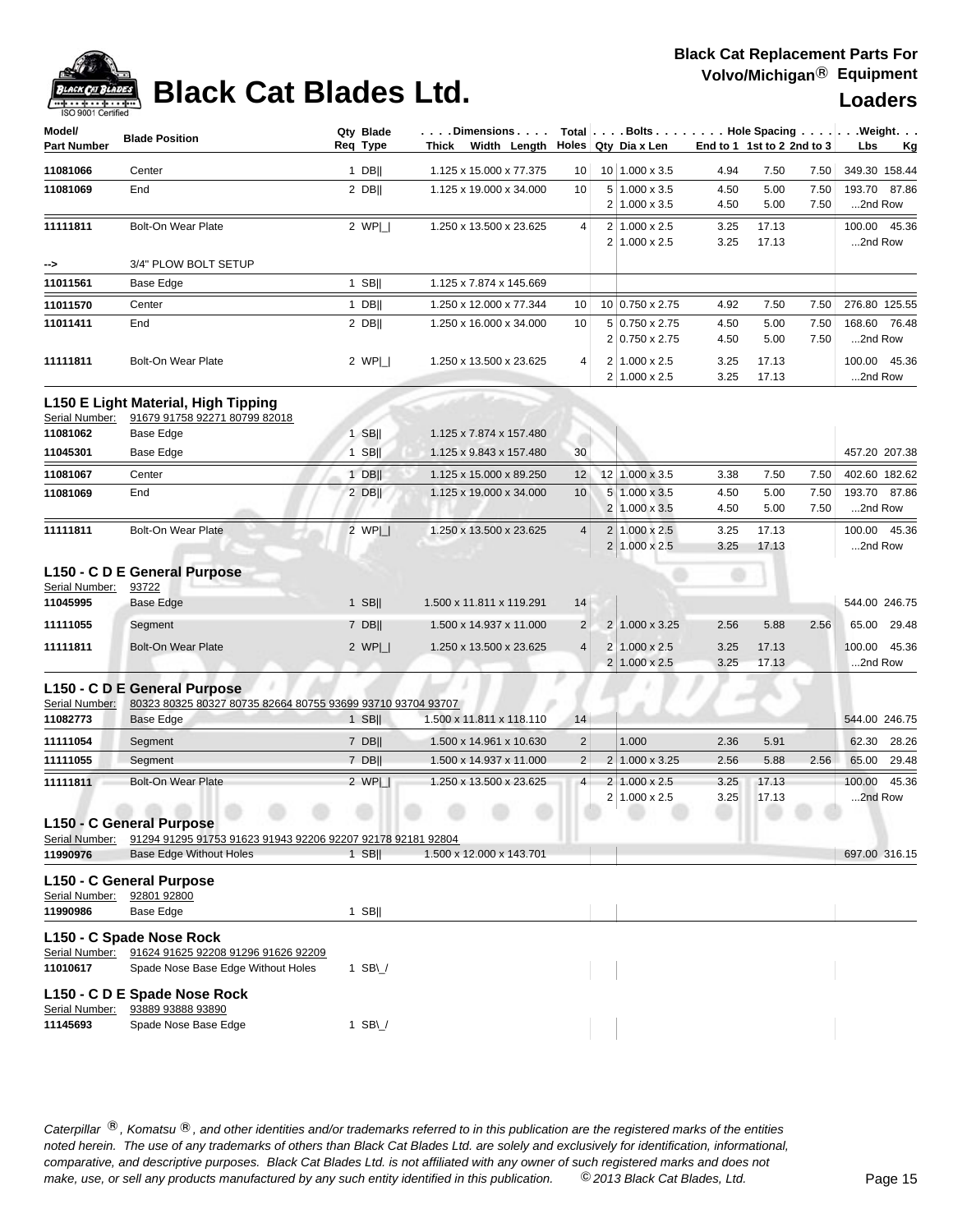

# **Black Cat Blades Ltd. Loaders Leaders Loaders**

| Model/<br>Part Number               | <b>Blade Position</b>                                                      | Qty Blade<br>Reg Type | Dimensions<br>Thick Width Length Holes Qty Dia x Len |                |                                  |              | Total   Bolts   Hole Spacing   Weight.<br>End to 1 1st to 2 2nd to 3 | Lbs<br><u>Kg</u>           |
|-------------------------------------|----------------------------------------------------------------------------|-----------------------|------------------------------------------------------|----------------|----------------------------------|--------------|----------------------------------------------------------------------|----------------------------|
| 11045826                            | Center                                                                     | 1 IRR                 |                                                      |                |                                  |              |                                                                      |                            |
| 11045827                            | End LH                                                                     | $1$ DB//              |                                                      |                |                                  |              |                                                                      |                            |
| 11045828                            | End RH                                                                     | 1 DB\\                |                                                      |                |                                  |              |                                                                      |                            |
| 11142263                            | Segment                                                                    | 7 DBII                |                                                      |                |                                  |              |                                                                      |                            |
| 11142033-10                         | <b>Bolt-On Wear Plate</b>                                                  | 2 $WP $               | 1.250 x 12.205 x 21.654                              | 4              | 2 0.750 x 2.75<br>2 0.750 x 2.75 | 3.90<br>3.90 | 13.86<br>13.86                                                       | 78.00<br>35.38<br>2nd Row  |
| Serial Number:                      | L160 General Purpose<br><b>MANY BUCKETS</b>                                |                       |                                                      |                |                                  |              |                                                                      |                            |
| 11011913                            | Base Edge                                                                  | $1$ SB                | 1.500 x 11.811 x 125.984                             | 25             |                                  |              |                                                                      | 588.20 266.80              |
| 4859279-4                           | Base Edge                                                                  | $1$ SB                | 1.500 x 10.500 x 126.000                             |                |                                  |              |                                                                      |                            |
| 11011410                            | Center                                                                     | $1$ DB                | 1.250 x 12.000 x 57.750                              | 7              | 7 0.750 x 2.75                   | 6.38         | 7.50<br>7.50                                                         | 206.80<br>93.80            |
| 11011411                            | End                                                                        | $2$ DB                | 1.250 x 16.000 x 34.000                              | 10             | 5 0.750 x 2.75<br>2 0.750 x 2.75 | 4.50<br>4.50 | 5.00<br>7.50<br>5.00<br>7.50                                         | 168.60 76.48<br>2nd Row    |
| 2561774-7                           | <b>Optional Center</b>                                                     | $1$ DB                | 1.250 x 12.000 x 57.750                              | $\overline{7}$ | 7 0.750 x 2.75                   | 6.38         | 7.50<br>7.50                                                         | 230.00 104.33              |
| 2541824                             | <b>Optional End</b>                                                        | $2$ DB                | 1.250 x 12.000 x 33.750                              | 5              | 5 0.750 x 2.75                   | 4.38         | 5.00<br>7.50                                                         | 124.00<br>56.25            |
| Serial Number:                      | L160 General Purpose, Light Material<br><b>MANY BUCKETS</b>                |                       |                                                      |                |                                  |              |                                                                      |                            |
| 11990976                            | <b>Base Edge Without Holes</b>                                             | $1$ SB                | 1.500 x 12.000 x 143.701                             |                |                                  |              |                                                                      | 697.00 316.15              |
| 4857506-2                           | Base Edge                                                                  | $1$ SB                |                                                      |                |                                  |              |                                                                      |                            |
| 4857497-4                           | Center                                                                     | 4 DB                  | 1.250 x 13.780 x 31.496                              | 3              | 3 1.000 x 3.25                   | 5.12         | 10.63<br>10.63                                                       | 141.00<br>63.96            |
| Serial Number:<br>11011903          | <b>L160 General Purpose</b><br>91717<br><b>Base Edge</b>                   | $1$ SB                |                                                      |                |                                  | ø            |                                                                      |                            |
| 11011987                            | Center                                                                     | $1$ DB                |                                                      |                |                                  |              |                                                                      |                            |
| 11011411                            | End                                                                        | $2$ DB                | 1.250 x 16.000 x 34.000                              | 10             | 5 0.750 x 2.75<br>2 0.750 x 2.75 | 4.50<br>4.50 | 5.00<br>7.50<br>5.00<br>7.50                                         | 168.60<br>76.48<br>2nd Row |
| L160 High Tipping<br>Serial Number: | 90900                                                                      |                       |                                                      |                |                                  |              |                                                                      |                            |
| 4858008-8                           | <b>Base Edge</b>                                                           | $1$ SB                | 1.000 x 8.000 x 137.795                              | 15             |                                  |              |                                                                      | 292.20 132.54              |
| 4857496-6                           | Center                                                                     | 5 DB                  | 1.000 x 13.000 x 27.008                              | 3              | 3 1.000 x 3.25                   | 4.37         | 9.13<br>9.13                                                         | 90.00<br>40.82             |
| Serial Number:                      | L160 Light Material, High Tipping<br>99358 90110                           |                       |                                                      |                |                                  |              |                                                                      |                            |
| 4858009-6                           | Base Edge                                                                  | $1$ SB                | 1.125 x 8.000 x 157.500                              |                |                                  |              |                                                                      |                            |
| 4857497-4                           | Center                                                                     | 5 DB                  | 1.250 x 13.780 x 31.496                              | 3 <sup>1</sup> | 3 1.000 x 3.25                   | 5.12         | 10.63<br>10.63                                                       | 141.00<br>63.96            |
|                                     | L160 Spade Nose Rock<br>Serial Number: 99024 99023 99832 99025 98934 91076 |                       |                                                      |                |                                  |              |                                                                      |                            |
| 11010617                            | Spade Nose Base Edge Without Holes                                         | 1 SB $\cup$           |                                                      |                |                                  |              |                                                                      |                            |
|                                     | L180 - C General Purpose                                                   |                       |                                                      |                |                                  |              |                                                                      |                            |
|                                     | Serial Number: 92176 92177                                                 |                       |                                                      |                |                                  |              |                                                                      |                            |
| 11081060                            | Base Edge                                                                  | $1$ SB                | 1.500 x 11.813 x 118.125                             | 25             |                                  |              |                                                                      | 545.90 247.62              |
| 11081064                            | Center                                                                     | $1$ DB                | 1.125 x 15.000 x 49.875                              | $\overline{7}$ | 7 1.000 x 3.5                    | 2.44         | 7.50<br>7.50                                                         | 224.90 102.01              |
| 11081069                            | End                                                                        | $2$ DB                | 1.125 x 19.000 x 34.000                              | 10             | 5 1.000 x 3.5<br>2 1.000 x 3.5   | 4.50<br>4.50 | 5.00<br>7.50<br>5.00<br>7.50                                         | 193.70 87.86<br>2nd Row    |

**L180 - C General Purpose, Light Material, High Tipping**

Serial Number: MANY BUCKETS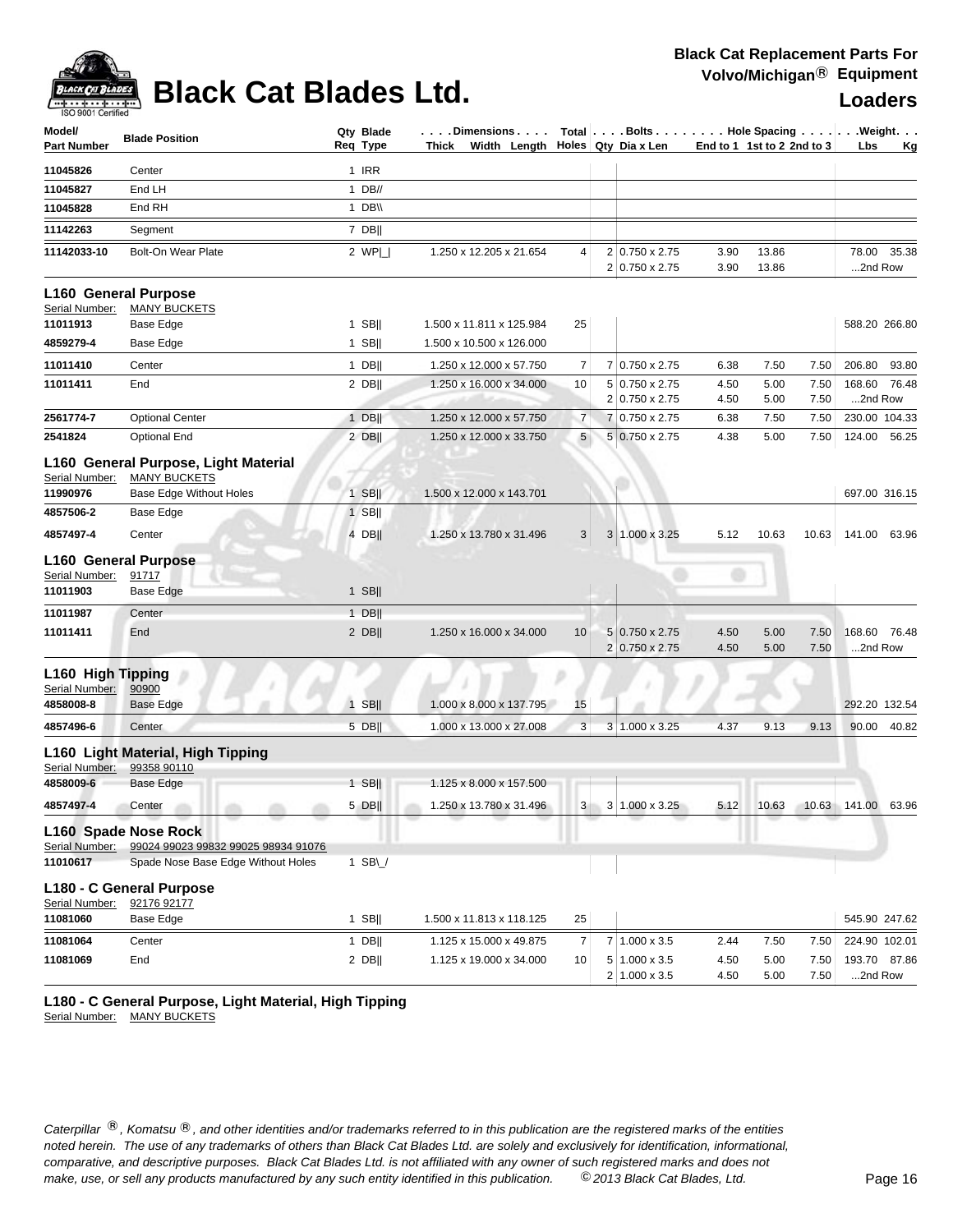

## **Black Cat Blades Ltd. Loaders Leaders Loaders**

| Model/<br><b>Part Number</b> | <b>Blade Position</b>                                                                                                                                      | Qty Blade<br>Req Type | Dimensions   $\tau$ otal $\vert \ldots$ Bolts    Hole Spacing     Weight<br>Thick Width Length Holes Qty Dia x Len |                |                |                                               |              | End to 1 1st to 2 2nd to 3 |              | Lbs                     | <u>Kg</u> |
|------------------------------|------------------------------------------------------------------------------------------------------------------------------------------------------------|-----------------------|--------------------------------------------------------------------------------------------------------------------|----------------|----------------|-----------------------------------------------|--------------|----------------------------|--------------|-------------------------|-----------|
| ->                           | 1" PLOW BOLT SETUP                                                                                                                                         |                       |                                                                                                                    |                |                |                                               |              |                            |              |                         |           |
| 11081059                     | Base Edge for 1" Bolts                                                                                                                                     | $1$ SB                | 1.125 x 7.874 x 125.984                                                                                            | 17             |                |                                               |              |                            |              | 288.80 131.00           |           |
| 11045300                     | Base Edge for 1" Bolts                                                                                                                                     | 1 SB                  | 1.125 x 9.843 x 126.000                                                                                            | 25             |                |                                               |              |                            |              | 365.60 165.83           |           |
| 11081061                     | Base Edge for 1" Bolts                                                                                                                                     | 1 SB $  $             | 1.500 x 11.810 x 126.000                                                                                           | 25             |                |                                               |              |                            |              | 582.30 264.13           |           |
| 11081068                     | Center                                                                                                                                                     | $1$ DB                | 1.125 x 15.000 x 57.750                                                                                            | 7              |                | 7 1.000 x 3.5                                 | 6.38         | 7.50                       | 7.50         | 260.90 118.34           |           |
| 11081069                     | End                                                                                                                                                        | $2$ DB                | 1.125 x 19.000 x 34.000                                                                                            | 10             |                | $5 1.000 \times 3.5$<br>$2 1.000 \times 3.5$  | 4.50<br>4.50 | 5.00<br>5.00               | 7.50<br>7.50 | 193.70 87.86<br>2nd Row |           |
| L150HAC                      | HA Center (Cast)                                                                                                                                           | 1 HA                  | 1.500 x 10.500 x 24.750                                                                                            | 3              |                | $3 1.000 \times 3.5$                          | 4.88         | 7.50                       | 7.50         | 101.90                  | 46.22     |
| <b>L150HA</b>                | HA Intermediate (Cast)                                                                                                                                     | $2$ HA                | 1.500 x 10.500 x 35.750                                                                                            | 6              |                | 6 1.000 x 3.5                                 | 2.38         | 7.50                       | 5.00         | 147.50                  | 66.90     |
| L150HAE                      | HA End (Cast)                                                                                                                                              | $2$ HA                | 1.500 x 14.440 x 14.750                                                                                            | 4              |                | $2 1.000 \times 3.5$<br>$2 1.000 \times 3.5$  | 4.88<br>4.88 | 5.00<br>5.00               |              | 79.50<br>2nd Row        | 36.06     |
| ⊸>                           | 3/4" PLOW BOLT SETUP                                                                                                                                       |                       |                                                                                                                    |                |                |                                               |              |                            |              |                         |           |
| 11011913                     | Base Edge for 3/4" Bolts                                                                                                                                   | $1$ SB                | 1.500 x 11.811 x 125.984                                                                                           | 25             |                |                                               |              |                            |              | 588.20 266.80           |           |
| 11011410                     | Center                                                                                                                                                     | $1$ DB                | 1.250 x 12.000 x 57.750                                                                                            | $\overline{7}$ |                | 7 0.750 x 2.75                                | 6.38         | 7.50                       | 7.50         | 206.80                  | 93.80     |
| 11011411                     | End                                                                                                                                                        | $2$ DB                | 1.250 x 16.000 x 34.000                                                                                            | 10             |                | 5 0.750 x 2.75<br>2 0.750 x 2.75              | 4.50<br>4.50 | 5.00<br>5.00               | 7.50<br>7.50 | 168.60<br>2nd Row       | 76.48     |
| 2561774-7                    | <b>Optional Center</b>                                                                                                                                     | $1$ DB                | 1.250 x 12.000 x 57.750                                                                                            | $\overline{7}$ |                | 7 0.750 x 2.75                                | 6.38         | 7.50                       | 7.50         | 230.00 104.33           |           |
| 2541824<br>Serial Number:    | <b>Optional End</b><br>L180 - C D E General Purpose, Light Material<br>94749 94748 94745 94746 94747 93705 93724 93735 93729 93731 93738 94744 82510 82509 | 2 DBII                | 1.250 x 12.000 x 33.750                                                                                            | 5              |                | 5 0.750 x 2.75                                | 4.38         | 5.00                       | 7.50         | 124.00                  | 56.25     |
| 11082599                     | Base Edge                                                                                                                                                  | $1$ SB                | 1.500 x 11.811 x 125.984                                                                                           | 30             |                |                                               |              |                            |              | 582.50 264.22           |           |
| 11082666                     | Center                                                                                                                                                     | $1$ DB                | 1.125 x 14.960 x 71.570                                                                                            | 8              |                | 8 1.000 x 3.5                                 | 5.75         | 10.59                      | 5.91         | 315.00 142.88           |           |
| 11082664                     | End                                                                                                                                                        | $2$ DB                | 1.125 x 18.900 x 27.070                                                                                            | 8              | 4 <sup>1</sup> | $1.000 \times 3.5$<br>$2 1.000 \times 3.5 $   | 5.25<br>5.25 | 5.30<br>5.30               | 5.91<br>5.91 | 153.00 69.40<br>2nd Row |           |
| L180HA                       | HA Center (Cast)                                                                                                                                           | $3$ HA                | 1.500 x 11.250 x 32.742                                                                                            | 4              |                | $4 1.000 \times 3.5$                          | 2.83         | 10.59                      | 5.91         | 144.80 65.68            |           |
| L180HAL                      | HA End LH (Cast)                                                                                                                                           | $1$ HA                | 1.500 x 15.187 x 13.630                                                                                            | 3              |                | $2 1.000 \times 3.5 $<br>$2 1.000 \times 3.5$ | 2.83<br>2.83 | 5.30                       |              | 77.00 34.93<br>2nd Row  |           |
| L180HAR                      | HA End RH (Cast)                                                                                                                                           | 1 HA                  | 1.500 x 15.187 x 13.630                                                                                            | 3              | 2 <sub>1</sub> | $1.000 \times 3.5$<br>$1 1.000 \times 3.5$    | 2.83<br>2.83 | 5.30                       |              | 77.00 34.93<br>2nd Row  |           |
| L180HATP                     | <b>Bolt on Top Plate Center</b>                                                                                                                            | $6$ DB                | 1.000 x 7.353 x 16.250                                                                                             | $\overline{2}$ |                | $2 1.000 \times 4.5$                          | 2.83         | 10.59                      |              | 26.40 11.97             |           |
| L180HATPL                    | Bolt on Top Plate LH                                                                                                                                       | $1$ DB                | 1.000 x 11.478 x 9.500                                                                                             | 3              |                | $2 1.000 \times 4.5$                          | 1.38         |                            |              | 22.50 10.21             |           |
|                              |                                                                                                                                                            |                       |                                                                                                                    |                |                | $1 1.000 \times 4.5$                          | 1.38         | 5.30                       |              | 2nd Row                 |           |
| L180HATPR                    | Bolt on Top Plate RH                                                                                                                                       | $1$ DB                | 1.000 x 11.478 x 9.500                                                                                             | 3              |                | $2 1.000 \times 4.5$<br>$1 1.000 \times 4.5$  | 1.38<br>1.38 | 5.30                       |              | 22.50 10.21<br>2nd Row  |           |
| 11082654                     | Segment                                                                                                                                                    | $7$ DB                | 1.375 x 14.961 x 11.811                                                                                            | $\overline{2}$ |                | 1.000                                         | 2.95         | 5.91                       | 2.95         |                         |           |
| 11111811                     | <b>Bolt-On Wear Plate</b>                                                                                                                                  | 2 $WP $               | 1.250 x 13.500 x 23.625                                                                                            | 4 <sup>1</sup> |                | $2 1.000 \times 2.5$<br>2 1.000 x 2.5         | 3.25<br>3.25 | 17.13<br>17.13             |              | 100.00 45.36<br>2nd Row |           |
| Serial Number:<br>11045996   | L180 - C D E General Purpose<br>93725 93736 93747 93730 93732 93706<br>Base Edge                                                                           | $1$ SB                | 1.500 x 11.811 x 127.165                                                                                           | 14             |                |                                               |              |                            |              | 580.00 263.08           |           |
| 11111888                     | Segment                                                                                                                                                    | $7$ DB                | 1.375 x 14.961 x 12.205                                                                                            | $\overline{c}$ |                | 1.000                                         | 3.15         | 5.91                       |              | 62.20 28.21             |           |
| 11111811                     | Bolt-On Wear Plate                                                                                                                                         | 2 $WPI$               | 1.250 x 13.500 x 23.625                                                                                            | 4              |                | 2 1.000 x 2.5<br>$2 1.000 \times 2.5 $        | 3.25<br>3.25 | 17.13<br>17.13             |              | 100.00<br>2nd Row       | 45.36     |
| Serial Number:<br>11082601   | L180 - C General Purpose, Light Material<br>92211 94940<br>Base Edge                                                                                       | $1$ SB                | 1.500 x 11.810 x 133.850                                                                                           | 30             |                |                                               |              |                            |              | 620.30 281.36           |           |
|                              |                                                                                                                                                            |                       |                                                                                                                    |                |                |                                               |              |                            |              |                         |           |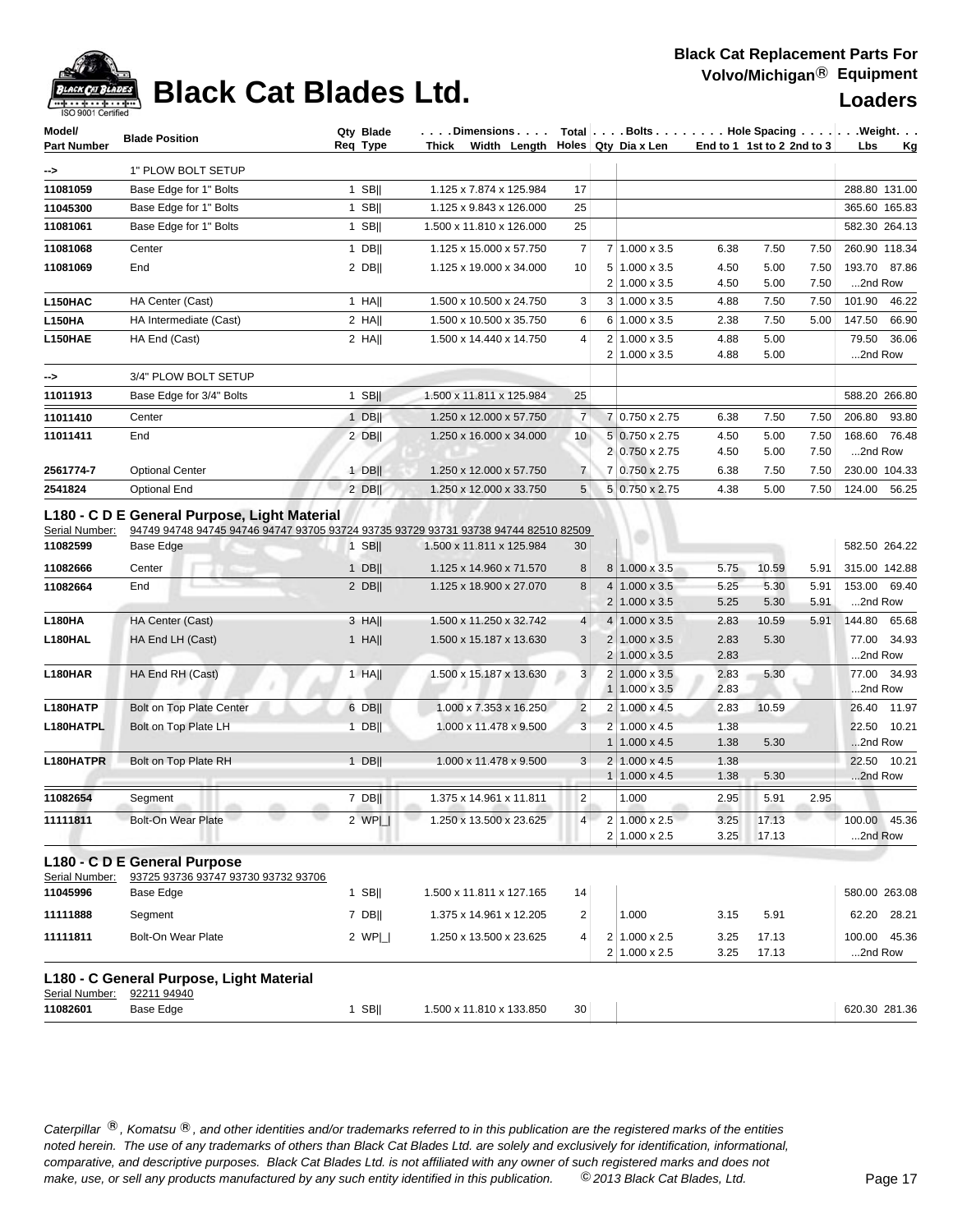## **Black Cat Blades Ltd.** Welcomichigan Black Cat Blades Ltd. **Loaders**

## **Black Cat Replacement Parts For Volvo/Michigan**® **Equipment**

| Model/<br><b>Part Number</b> | <b>Blade Position</b> | Qtv Blade<br>Req Type | . Dimensions<br>Lenαth ∣<br><b>Thick</b><br>Width |   |    | Total Bolts Hole Spacing Weight.<br>  Holes   Qty Dia x Len |      | End to 1 1st to 2 2nd to $31$ |      | <b>Lbs</b>    | Kg |
|------------------------------|-----------------------|-----------------------|---------------------------------------------------|---|----|-------------------------------------------------------------|------|-------------------------------|------|---------------|----|
| 11082667                     | Center                | DBII                  | 1.125 x 14.961 x 79.449                           | 8 |    | 8 1.000 x 3.5                                               | 6.54 | 12.17                         | 5.91 | 327.00 148.32 |    |
| 11082664                     | End                   | 2 DBII                | 1.125 x 18.900 x 27.070                           | 8 | 41 | $1.000 \times 3.5$                                          | 5.25 | 5.30                          | 5.91 | 153.00 69.40  |    |
|                              |                       |                       |                                                   |   |    | $2 1.000 \times 3.5$                                        | 5.25 | 5.30                          | 5.91 | 2nd Row       |    |
| 11111811                     | Bolt-On Wear Plate    | 2 WPI 1               | 1.250 x 13.500 x 23.625                           | 4 |    | $2 1.000 \times 2.5$                                        | 3.25 | 17.13                         |      | 100.00 45.36  |    |
|                              |                       |                       |                                                   |   |    | $2 1.000 \times 2.5$                                        | 3.25 | 17.13                         |      | 2nd Row       |    |

## **L180 - C D E General Purpose, Light Material**

| Serial Number:<br>93726 93733 93739 80137 82458 82459 |  |
|-------------------------------------------------------|--|

| 11111760       | Base Edge                 | <b>SBII</b> | 1.500 x 11.811 x 133.858 | 37             |                           |      |       |      | 618.20 280.41 |       |
|----------------|---------------------------|-------------|--------------------------|----------------|---------------------------|------|-------|------|---------------|-------|
| 11111776       | Center                    | $1$ DB      | 1.125 x 15.000 x 77.000  | 9              | $9 1.000 \times 3.5$      | 3.30 | 8.80  | 8.80 | 327.10 148.37 |       |
| 11111775       | End                       | 2 DBII      | 1.125 x 19.000 x 28.300  | 10             | $5 1.000 \times 3.5$      | 5.35 | 5.06  | 3.74 | 152.60 69.22  |       |
|                |                           |             |                          |                | $2 1.000 \times 3.5$      | 5.35 | 5.06  | 3.74 | 2nd Row       |       |
| <b>L220HA</b>  | HA Center (Cast)          | 3 HAII      | 1.875 x 12.750 x 34.946  | 5              | $5 1.000 \times 3.5$      | 3.62 | 5.06  | 8.78 | 202.40 91.81  |       |
| L220HAL        | HA End LH (Cast)          | $1$ HAII    | 1.875 x 16.687 x 14.438  | 3              | $2 \mid 1.000 \times 3.5$ | 5.76 | 5.06  |      | 107.80 48.90  |       |
|                |                           |             |                          |                | $1.000 \times 3.5$        | 5.76 |       |      | 2nd Row       |       |
| <b>L220HAR</b> | HA End RH (Cast)          | $1$ HAII    | 1.875 x 16.687 x 14.438  | 3 <sup>1</sup> | $2 \mid 1.000 \times 3.5$ | 5.76 | 5.06  |      | 107.80 48.90  |       |
|                |                           |             |                          |                | $1.000 \times 3.5$        | 5.76 |       |      | 2nd Row       |       |
| 11111761       | Segment                   | $7$ DB      | 1.125 x 15.000 x 13.000  | 3              | $3 \mid 1.000 \times 3.5$ | 2.75 | 3.75  | 3.75 | 57.60         | 26.13 |
| 11111761HA     | HA Segment (Cast)         | $7$ HA      | 1.750 x 13.750 x 13.000  | 3              | $3 1.000 \times 3.5$      | 2.75 | 3.75  | 3.75 | 63.23         | 28.68 |
| 11111811       | <b>Bolt-On Wear Plate</b> | 2 WPI 1     | 1.250 x 13.500 x 23.625  | 4 <sup>1</sup> | 2 1.000 x 2.5             | 3.25 | 17.13 |      | 100.00        | 45.36 |
|                |                           |             |                          |                | 2 1.000 x 2.5             | 3.25 | 17.13 |      | 2nd Row       |       |

## **L180 - C D E General Purpose, Light Material, High Tipping**

| Serial Number: | <b>MANY BUCKETS</b>       |             |                          |                 |                      |      |       |      |                 |
|----------------|---------------------------|-------------|--------------------------|-----------------|----------------------|------|-------|------|-----------------|
| -->            | 1" PLOW BOLT SETUP        |             |                          |                 |                      |      |       |      |                 |
| 11081063       | Base Edge for 1" Bolts    | <b>SBII</b> | 1.500 x 7.874 x 134.000  |                 |                      |      |       |      |                 |
| 11045302       | Base Edge for 1" Bolts    | 1 SBII      | 1.500 x 9.843 x 134.000  |                 |                      |      |       |      |                 |
| 11081078       | Base Edge for 1" Bolts    | $1$ SB      | 1.500 x 11.813 x 134.000 | 28              |                      |      |       |      | 619.00 280.77   |
| 11081065       | Center                    | $1$ DB      | 1.125 x 15.000 x 65.600  | 9               | $9 1.000 \times 3.5$ | 2.80 | 7.50  | 7.50 | 295.80 134.17   |
| 11081069       | End                       | $2$ DB      | 1.125 x 19.000 x 34.000  | 10 <sup>1</sup> | $5 1.000 \times 3.5$ | 4.50 | 5.00  | 7.50 | 193.70 87.86    |
|                |                           |             |                          |                 | $2 1.000 \times 3.5$ | 4.50 | 5.00  | 7.50 | 2nd Row         |
| 11111811       | <b>Bolt-On Wear Plate</b> | 2 WPI       | 1.250 x 13.500 x 23.625  | 4 <sup>1</sup>  | $1.000 \times 2.5$   | 3.25 | 17.13 |      | 45.36<br>100.00 |
|                |                           |             |                          |                 | $2 1.000 \times 2.5$ | 3.25 | 17.13 |      | 2nd Row         |
| -->            | 3/4" PLOW BOLT SETUP      |             |                          |                 |                      |      |       |      |                 |
| 11011903       | Base Edge for 3/4" Bolts  | $1$ SB      |                          |                 |                      |      |       |      |                 |
| 11011987       | Center                    | $1$ DB      |                          |                 |                      |      |       |      |                 |
| 11011411       | End                       | $2$ DB      | 1.250 x 16.000 x 34.000  | 10 <sup>1</sup> | 5 0.750 x 2.75       | 4.50 | 5.00  | 7.50 | 76.48<br>168.60 |
|                |                           |             |                          |                 | 2 0.750 x 2.75       | 4.50 | 5.00  | 7.50 | 2nd Row         |
| 11111811       | <b>Bolt-On Wear Plate</b> | 2 $WPI$     | 1.250 x 13.500 x 23.625  | $\overline{4}$  | $1.000 \times 2.5$   | 3.25 | 17.13 |      | 45.36<br>100.00 |
|                |                           |             |                          |                 | $2 1.000 \times 2.5$ | 3.25 | 17.13 |      | 2nd Row         |

## **L180 - C D E Light Material, High Tipping**

Serial Number: 92192 82508 91678 82015 82016 91757 92270

| $\rightarrow$ | 1" PLOW BOLT SETUP     |        |                          |                 |                           |      |      |                   |               |
|---------------|------------------------|--------|--------------------------|-----------------|---------------------------|------|------|-------------------|---------------|
| 11081058      | Base Edge for 1" Bolts | SBII   | 1.125 x 7.874 x 145.669  |                 |                           |      |      |                   |               |
| 11045299      | Base Edge for 1" Bolts | SBII   | 1.125 x 9.843 x 145.669  | 28              |                           |      |      |                   | 422.30 191.55 |
| 11111691      | Base Edge for 1" Bolts | SBII   | 1.500 x 11.810 x 145.670 | 28              |                           |      |      |                   | 673.00 305.27 |
| 11081066      | Center                 | DBII   | 1.125 x 15.000 x 77.375  | 10              | $10$   1.000 x 3.5        | 4.94 | 7.50 | 7.50              | 349.30 158.44 |
| 11081069      | End                    | 2 DBII | 1.125 x 19.000 x 34.000  | 10 <sub>1</sub> | $5 1.000 \times 3.5$      | 4.50 | 5.00 | 7.50 <sub>1</sub> | 193.70 87.86  |
|               |                        |        |                          |                 | $2 \mid 1.000 \times 3.5$ | 4.50 | 5.00 | 7.50 <sub>1</sub> | 2nd Row       |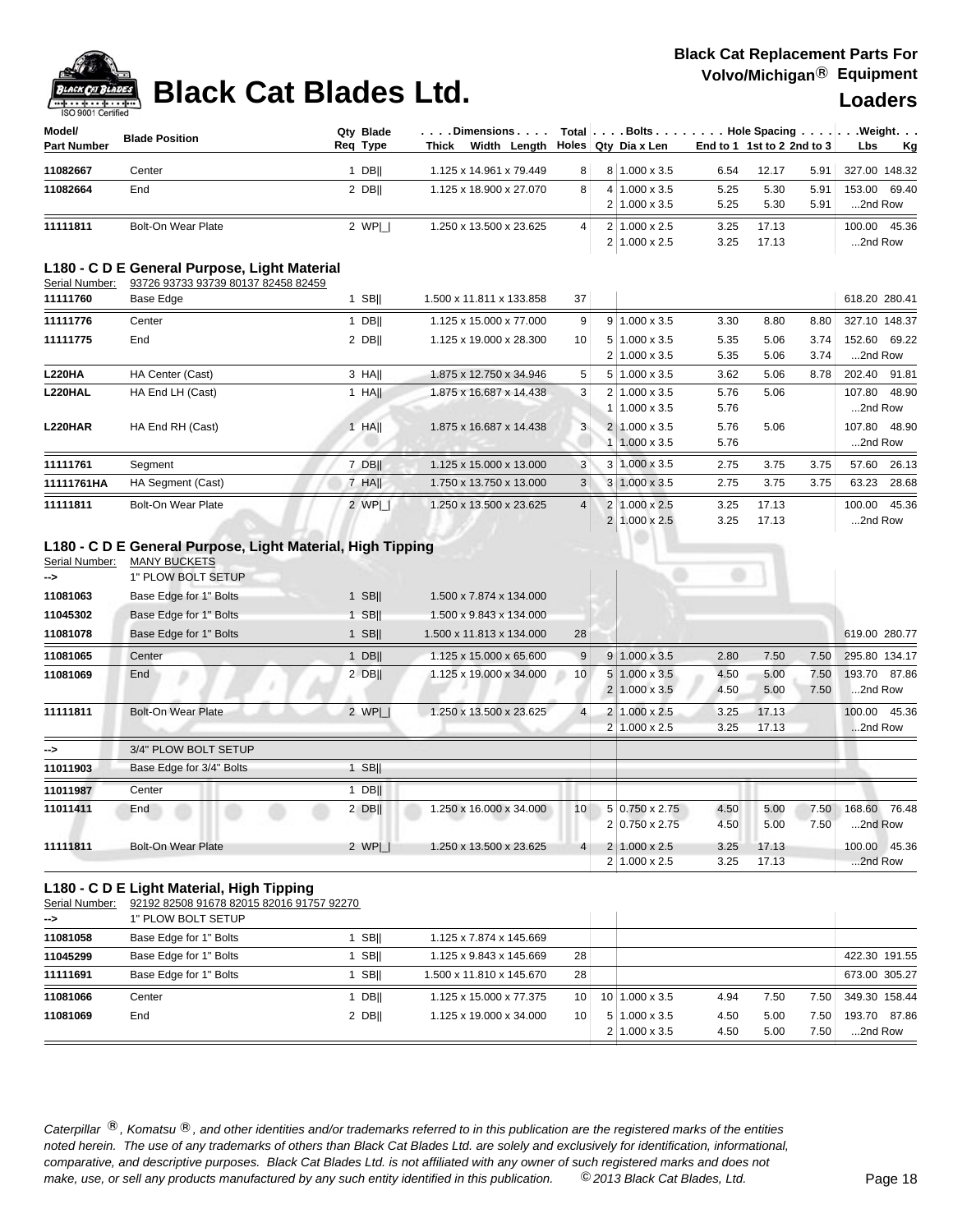

## **Black Cat Blades Ltd.** Welcomichigan Black Cat Blades Ltd. **Loaders**

| Model/<br><b>Part Number</b> | <b>Blade Position</b>                     | Qtv Blade<br>Reg Type | $\ldots$ . Dimensions. $\ldots$ .<br>Width Length<br>Thick |                 | Total $\vert \ldots$ Bolts $\ldots \vert \ldots$ Hole Spacing $\ldots \vert$<br>⊦ Holes ∣ Qtγ Dia x Len |              | End to 1 1st to 2 2nd to 3 |              | <b>Lbs</b>              | . Weight.<br>Kg |
|------------------------------|-------------------------------------------|-----------------------|------------------------------------------------------------|-----------------|---------------------------------------------------------------------------------------------------------|--------------|----------------------------|--------------|-------------------------|-----------------|
| 11111811                     | <b>Bolt-On Wear Plate</b>                 | 2 WPI I               | 1.250 x 13.500 x 23.625                                    | 4 <sup>1</sup>  | 2 1.000 x 2.5<br>$2 1.000 \times 2.5$                                                                   | 3.25<br>3.25 | 17.13<br>17.13             |              | 100.00 45.36<br>2nd Row |                 |
| $\rightarrow$                | 3/4" PLOW BOLT SETUP                      |                       |                                                            |                 |                                                                                                         |              |                            |              |                         |                 |
| 11011561                     | Base Edge                                 | <b>SBII</b>           | 1.125 x 7.874 x 145.669                                    |                 |                                                                                                         |              |                            |              |                         |                 |
| 11011570                     | Center                                    | $1$ DB                | 1.250 x 12.000 x 77.344                                    | 10 <sup>1</sup> | $10 0.750 \times 2.75$                                                                                  | 4.92         | 7.50                       | 7.50         | 276.80 125.55           |                 |
| 11011411                     | End                                       | 2 DBII                | 1.250 x 16.000 x 34.000                                    | 10 <sup>1</sup> | 5 0.750 x 2.75<br>2 0.750 x 2.75                                                                        | 4.50<br>4.50 | 5.00<br>5.00               | 7.50<br>7.50 | 168.60 76.48<br>2nd Row |                 |
| 11111811                     | <b>Bolt-On Wear Plate</b>                 | 2 WPI I               | 1.250 x 13.500 x 23.625                                    | $\vert$         | $2 1.000 \times 2.5$<br>$2 1.000 \times 2.5$                                                            | 3.25<br>3.25 | 17.13<br>17.13             |              | 100.00 45.36<br>2nd Row |                 |
|                              | L180 - C D E Light Material, High Tipping |                       |                                                            |                 |                                                                                                         |              |                            |              |                         |                 |

Serial Number: 91679 80707 91758 92271 80799 82018

| 11081062 | Base Edge          | <b>SBII</b> | 1.125 x 7.874 x 157.480 |                 |                |                           |      |       |      |                 |
|----------|--------------------|-------------|-------------------------|-----------------|----------------|---------------------------|------|-------|------|-----------------|
| 11045301 | Base Edge          | <b>SBII</b> | 1.125 x 9.843 x 157.480 | 30 <sup>1</sup> |                |                           |      |       |      | 457.20 207.38   |
| 11081067 | Center             | <b>DBII</b> | 1.125 x 15.000 x 89.250 | 12              | 12             | $1.000 \times 3.5$        | 3.38 | 7.50  | 7.50 | 402.60 182.62   |
| 11081069 | End                | 2 DBII      | 1.125 x 19.000 x 34.000 | 10 <sup>1</sup> |                | $5 1.000 \times 3.5$      | 4.50 | 5.00  | 7.50 | 87.86<br>193.70 |
|          |                    |             |                         |                 | 2 <sub>1</sub> | $1.000 \times 3.5$        | 4.50 | 5.00  | 7.50 | 2nd Row         |
| 11111811 | Bolt-On Wear Plate | 2 WPI 1     | 1.250 x 13.500 x 23.625 | $\overline{4}$  |                | $2 \mid 1.000 \times 2.5$ | 3.25 | 17.13 |      | 45.36<br>100.00 |
|          |                    |             |                         |                 |                | 2 1.000 x 2.5             | 3.25 | 17.13 |      | 2nd Row         |
|          |                    |             |                         |                 |                |                           |      |       |      |                 |

### **L180 - C D General Purpose**

## Serial Number: 92178 92181 91943 91612 91613 91973 92538 92184 91615

| 11990976               | <b>Base Edge Without Holes</b>               | <b>SBII</b>    | 1.500 x 12.000 x 143.701 |                 |                       |      |       |      | 697.00 316.15   |
|------------------------|----------------------------------------------|----------------|--------------------------|-----------------|-----------------------|------|-------|------|-----------------|
|                        | L180 - C General Purpose                     |                |                          |                 |                       |      |       |      |                 |
| Serial Number:         | 92799                                        |                |                          |                 |                       |      |       |      |                 |
| 11990986               | <b>Base Edge</b>                             | <b>SBII</b>    |                          |                 |                       |      |       |      |                 |
|                        | L180 - C Spade Nose Rock                     |                |                          |                 |                       |      |       |      |                 |
|                        | Serial Number: 91616 91617 94774 91619 91618 |                |                          |                 |                       |      |       |      |                 |
| 11010617               | Spade Nose Base Edge Without Holes           | 1 SB $\sqrt{}$ |                          |                 |                       |      |       |      |                 |
|                        | L180 - C D E Spade Nose Rock                 |                |                          |                 |                       |      |       |      |                 |
| Serial Number:         | 93742 93741 93745                            |                |                          |                 |                       |      |       |      |                 |
| 11045586               | Spade Nose Base Edge                         | SB\/           | 1.500 x 23.228 x 127.165 | 18 <sub>1</sub> |                       |      |       |      | 960.20 435.54   |
| 11111889               | Center                                       | <b>IRR</b>     | 1.250 x 14.961 x 39.764  | $\overline{4}$  | 1.000                 | 6.40 | 10.53 | 5.91 | 88.00<br>194.00 |
| 11045618               | End LH                                       | $DB$ //        | 1.250 x 14.961 x 49.055  | 6               | 1.000                 | 8.15 | 5.12  | 5.91 | 233.00 105.69   |
| 11045619               | End RH                                       | 1 $DB \vee$    | 1.250 x 14.961 x 49.055  | 6               | 1.000                 | 7.48 | 5.12  | 5.91 | 234.00 106.14   |
| 11111811               | <b>Bolt-On Wear Plate</b>                    | 2 WPL          | 1.250 x 13.500 x 23.625  | 4               | $1.000 \times 2.5$    | 3.25 | 17.13 |      | 45.36<br>100.00 |
|                        |                                              |                |                          |                 | $2 1.000 \times 2.5 $ | 3.25 | 17.13 |      | 2nd Row         |
| I 220 F Light Material |                                              |                |                          |                 |                       |      |       |      |                 |

## **L220 E Light Material**

| Serial Number: | 82510            |        |                          |                 |                       |      |       |      |                 |
|----------------|------------------|--------|--------------------------|-----------------|-----------------------|------|-------|------|-----------------|
| 11082599       | Base Edge        | SBII   | 1.500 x 11.811 x 125.984 | 30 <sup>1</sup> |                       |      |       |      | 582.50 264.22   |
| 11082666       | Center           | DBII   | 1.125 x 14.960 x 71.570  | 8               | $8 1.000 \times 3.5$  | 5.75 | 10.59 | 5.91 | 315.00 142.88   |
| 11082664       | End              | 2 DBII | 1.125 x 18.900 x 27.070  | 8 <sup>1</sup>  | $4 1.000 \times 3.5$  | 5.25 | 5.30  | 5.91 | 153.00 69.40    |
|                |                  |        |                          |                 | $2 1.000 \times 3.5 $ | 5.25 | 5.30  | 5.91 | 2nd Row         |
| <b>L180HA</b>  | HA Center (Cast) | 3 HAII | 1.500 x 11.250 x 32.742  | $\vert$         | $4 1.000 \times 3.5$  | 2.83 | 10.59 | 5.91 | 65.68<br>144.80 |
| L180HAL        | HA End LH (Cast) | HAII   | 1.500 x 15.187 x 13.630  | 3 <sup>1</sup>  | $2 1.000 \times 3.5$  | 2.83 | 5.30  |      | 77.00 34.93     |
|                |                  |        |                          |                 | $2 1.000 \times 3.5$  | 2.83 |       |      | 2nd Row         |
| L180HAR        | HA End RH (Cast) | 1 HA   | 1.500 x 15.187 x 13.630  | 3 <sup>1</sup>  | $2 1.000 \times 3.5 $ | 2.83 | 5.30  |      | 77.00 34.93     |
|                |                  |        |                          |                 | $1.000 \times 3.5$    | 2.83 |       |      | 2nd Row         |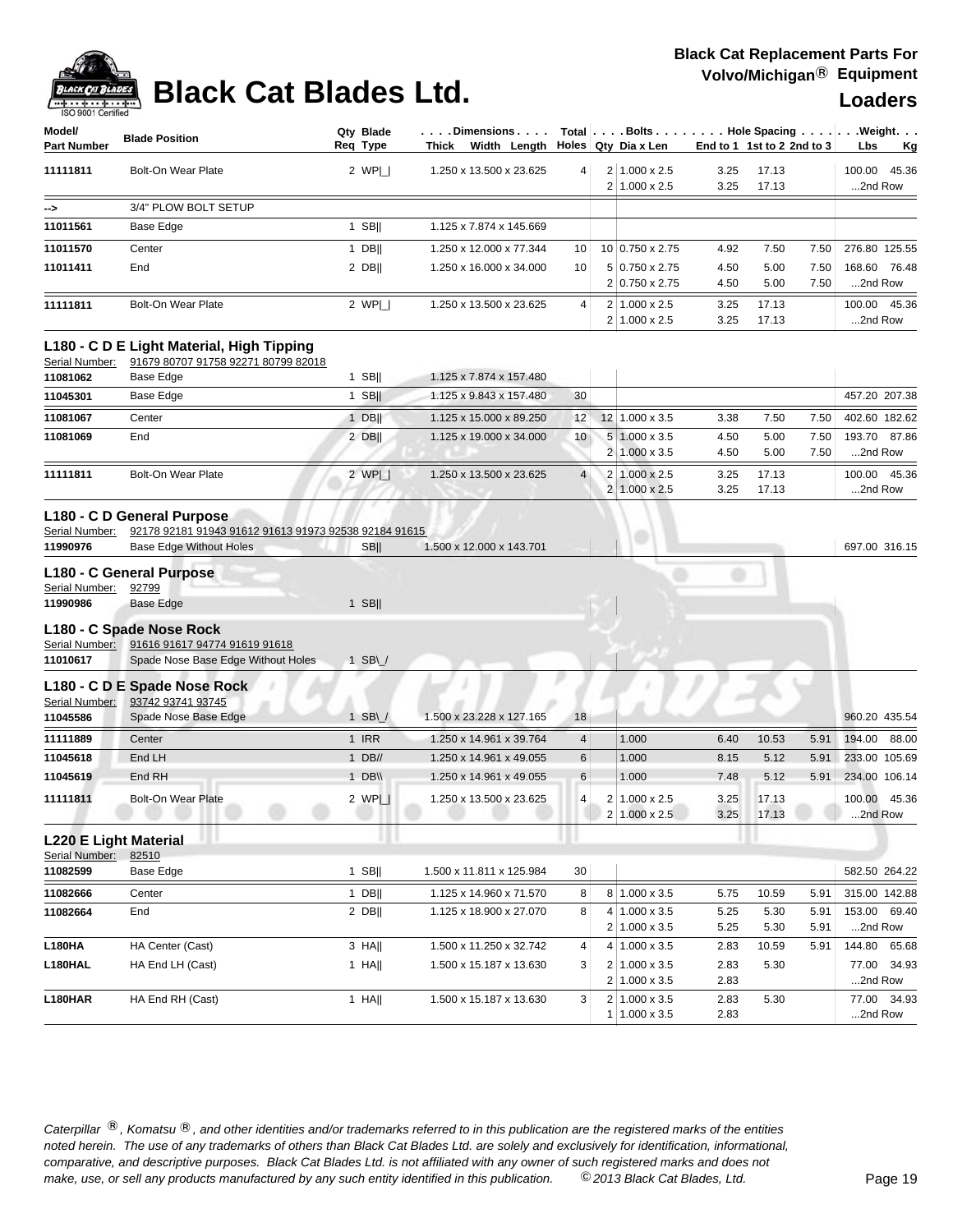

## **Black Cat Blades Ltd.** Welcomichigan Black Cat Blades Ltd. **Loaders**

| Model/             |                          | Qty Blade | . Dimensions            |                |                       |      | Total $\vert \ldots$ . Bolts $\ldots \vert \ldots$ . Hole Spacing $\ldots \vert$ | $\ldots$ . Weight. $\ldots$ |
|--------------------|--------------------------|-----------|-------------------------|----------------|-----------------------|------|----------------------------------------------------------------------------------|-----------------------------|
| <b>Part Number</b> | <b>Blade Position</b>    | Reg Type  | Thick<br>Width Length   |                | Holes   Qty Dia x Len |      | End to 1 1st to 2 2nd to 3                                                       | Kg<br>Lbs                   |
| L180HATP           | Bolt on Top Plate Center | $6$ DB    | 1.000 x 7.353 x 16.250  | 2 <sup>1</sup> | 2 1.000 x 4.5         | 2.83 | 10.59                                                                            | 11.97<br>26.40              |
| L180HATPL          | Bolt on Top Plate LH     | DBII      | 1.000 x 11.478 x 9.500  | 3              | $2 1.000 \times 4.5$  | 1.38 |                                                                                  | 22.50 10.21                 |
|                    |                          |           |                         |                | $1.000 \times 4.5$    | 1.38 | 5.30                                                                             | 2nd Row                     |
| L180HATPR          | Bolt on Top Plate RH     | DBII      | 1.000 x 11.478 x 9.500  | 3              | $2 1.000 \times 4.5$  | 1.38 |                                                                                  | 22.50 10.21                 |
|                    |                          |           |                         |                | $1.000 \times 4.5$    | 1.38 | 5.30                                                                             | 2nd Row                     |
| 11082654           | Segment                  | DBII      | 1.375 x 14.961 x 11.811 | 2 <sup>1</sup> | 1.000                 | 2.95 | 2.95<br>5.91                                                                     |                             |
| 11111811           | Bolt-On Wear Plate       | 2 WPL     | 1.250 x 13.500 x 23.625 | $\vert$        | $2 1.000 \times 2.5 $ | 3.25 | 17.13                                                                            | 45.36<br>100.00             |
|                    |                          |           |                         |                | $2 1.000 \times 2.5 $ | 3.25 | 17.13                                                                            | 2nd Row                     |

### **L220 D E General Purpose**

Serial Number: 93985 93453 93454 93972 93974 93456 94979 80055 80218 80738 80749 82458

| 11111760      | Base Edge                        | <b>SBII</b>   | 1.500 x 11.811 x 133.858 | 37             |                |                       |      |       |      | 618.20 280.41 |       |
|---------------|----------------------------------|---------------|--------------------------|----------------|----------------|-----------------------|------|-------|------|---------------|-------|
| 11142595      | Base Edge with Countersunk Holes | <b>SBII</b>   | 1.500 x 11.811 x 133.858 | 37             |                |                       |      |       |      | 619.00 280.77 |       |
| 11111776      | Center                           | <b>DBII</b>   | 1.125 x 15.000 x 77.000  | 9              | 9              | $1.000 \times 3.5$    | 3.30 | 8.80  | 8.80 | 327.10 148.37 |       |
| 11111775      | End                              | 2 DBII        | 1.125 x 19.000 x 28.300  | 10             | 5              | $1.000 \times 3.5$    | 5.35 | 5.06  | 3.74 | 152.60 69.22  |       |
|               |                                  |               |                          |                | 2 <sup>1</sup> | $1.000 \times 3.5$    | 5.35 | 5.06  | 3.74 | 2nd Row       |       |
| <b>L220HA</b> | HA Center (Cast)                 | 3 HAII        | 1.875 x 12.750 x 34.946  | 5              | 5              | $1.000 \times 3.5$    | 3.62 | 5.06  | 8.78 | 202.40        | 91.81 |
| L220HAL       | HA End LH (Cast)                 | $1$ HA        | 1.875 x 16.687 x 14.438  | 3              |                | $1.000 \times 3.5$    | 5.76 | 5.06  |      | 107.80        | 48.90 |
|               |                                  |               |                          |                |                | 1 1.000 x 3.5         | 5.76 |       |      | 2nd Row       |       |
| L220HAR       | HA End RH (Cast)                 | $1$ HA        | 1.875 x 16.687 x 14.438  | 3              |                | $1.000 \times 3.5$    | 5.76 | 5.06  |      | 107.80        | 48.90 |
|               |                                  |               |                          |                |                | $1.000 \times 3.5$    | 5.76 |       |      | 2nd Row       |       |
| 11111761      | Segment                          | 7 DB          | 1.125 x 15.000 x 13.000  | 3              | 3              | $1.000 \times 3.5$    | 2.75 | 3.75  | 3.75 | 57.60         | 26.13 |
| 11111761HA    | HA Segment (Cast)                | 7 HAII        | 1.750 x 13.750 x 13.000  | 3              |                | $1.000 \times 3.5$    | 2.75 | 3.75  | 3.75 | 63.23         | 28.68 |
| 11111026      | <b>Wider Segment</b>             | 7 DB          |                          |                |                |                       |      |       |      |               |       |
| 11417476      | <b>Wider Segment</b>             | 7 DB          | 1.375 x 14.961 x 12.656  | 3              |                | 1.000                 | 2.56 | 3.74  | 3.74 | 66.50         | 30.16 |
| 11111282      | <b>Bolt-On Wear Plate</b>        | $2$ WP $\Box$ |                          |                |                |                       |      |       |      |               |       |
| 11156580      | <b>Bolt-On Wear Plate</b>        | 2 $SB$ $\Box$ | 1.000 x 15.236 x 22.441  | $\overline{4}$ |                | 1.000                 | 3.15 | 16.14 |      | 88.70         | 40.23 |
|               |                                  |               |                          |                |                | 1.000                 | 3.15 | 16.14 |      | 2nd Row       |       |
| 11111811      | <b>Bolt-On Wear Plate</b>        | 2 $WPI$       | 1.250 x 13.500 x 23.625  | $\overline{4}$ | $\overline{2}$ | $1.000 \times 2.5$    | 3.25 | 17.13 |      | 100.00        | 45.36 |
|               |                                  |               |                          |                |                | $2 1.000 \times 2.5 $ | 3.25 | 17.13 |      | 2nd Row       |       |

### **L220 D E High Tipping**

| Serial Number: | 91756 93451 80798 80797   |             |                         |                           |                 |                           |      |       |      |               |       |
|----------------|---------------------------|-------------|-------------------------|---------------------------|-----------------|---------------------------|------|-------|------|---------------|-------|
| 11081063       | Base Edge                 | <b>SBII</b> | 1.500 x 7.874 x 134.000 |                           |                 |                           |      |       |      |               |       |
| 11045302       | <b>Base Edge</b>          |             | SBII                    | 1.500 x 9.843 x 134.000   |                 |                           |      |       |      |               |       |
| 11081065       | Center                    |             | <b>DBII</b>             | 1.125 x 15.000 x 65.600   | 9               | $9 \mid 1.000 \times 3.5$ | 2.80 | 7.50  | 7.50 | 295.80 134.17 |       |
| 11081069       | End                       |             | 2 DBII                  | 1.125 x 19.000 x 34.000 l | 10 <sup>1</sup> | $5 \mid 1.000 \times 3.5$ | 4.50 | 5.00  | 7.50 | 193.70 87.86  |       |
|                |                           |             |                         |                           |                 | $2 \mid 1.000 \times 3.5$ | 4.50 | 5.00  | 7.50 | 2nd Row       |       |
| 11111811       | <b>Bolt-On Wear Plate</b> |             | 2 WPL                   | 1.250 x 13.500 x 23.625   | $\overline{4}$  | $2 \mid 1.000 \times 2.5$ | 3.25 | 17.13 |      | 100.00        | 45.36 |
|                |                           |             |                         |                           |                 | $2 1.000 \times 2.5$      | 3.25 | 17.13 |      | 2nd Row       |       |

### **L220 D E Light Material, High Tipping**

| Serial Number: | 93416 93450 93663 93449 82508 82507 82506 82505 80799 |             |                          |                 |                       |      |       |      |                 |
|----------------|-------------------------------------------------------|-------------|--------------------------|-----------------|-----------------------|------|-------|------|-----------------|
| 11045299       | Base Edge                                             | <b>SBII</b> | 1.125 x 9.843 x 145.669  | 28              |                       |      |       |      | 422.30 191.55   |
| 11111691       | Base Edge                                             | <b>SBII</b> | 1.500 x 11.810 x 145.670 | 28              |                       |      |       |      | 673.00 305.27   |
| 11081066       | Center                                                | <b>DBII</b> | 1.125 x 15.000 x 77.375  | 10 <sup>1</sup> | $10 1.000 \times 3.5$ | 4.94 | 7.50  | 7.50 | 349.30 158.44   |
| 11081069       | End                                                   | $2$ DB      | 1.125 x 19.000 x 34.000  | 10 <sup>1</sup> | $5 1.000 \times 3.5$  | 4.50 | 5.00  | 7.50 | 87.86<br>193.70 |
|                |                                                       |             |                          |                 | $2 1.000 \times 3.5$  | 4.50 | 5.00  | 7.50 | 2nd Row         |
| 11111282       | Bolt-On Wear Plate                                    | 2 $WPI$     |                          |                 |                       |      |       |      |                 |
| 11156580       | Bolt-On Wear Plate                                    | $2$ SB $  $ | 1.000 x 15.236 x 22.441  | 4               | 1.000                 | 3.15 | 16.14 |      | 40.23<br>88.70  |
|                |                                                       |             |                          |                 | 1.000                 | 3.15 | 16.14 |      | 2nd Row         |

## **L220 D E Light Material**

Serial Number: 91679 80707 91758 80799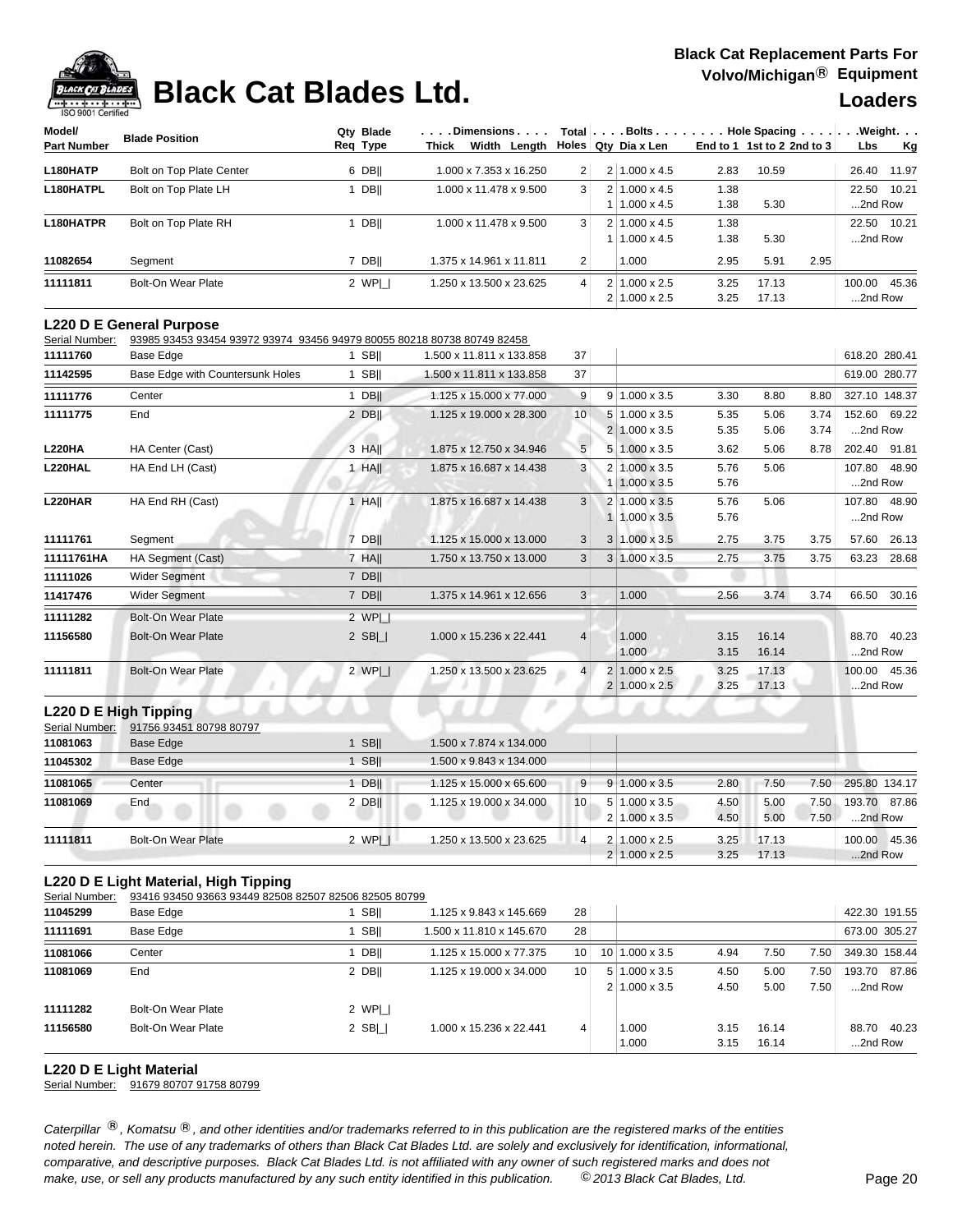

## **Black Cat Blades Ltd. Loaders Leaders Loaders**

| Model/<br>Part Number              | <b>Blade Position</b>                                                                | Qty Blade<br>Reg Type | . Dimensions<br>Thick Width Length |                |   | Total Bolts Hole Spacing Weight.<br>Holes Qty Dia x Len |              | End to 1 1st to 2 2nd to 3 |       | Lbs               | <u>Kg</u> |
|------------------------------------|--------------------------------------------------------------------------------------|-----------------------|------------------------------------|----------------|---|---------------------------------------------------------|--------------|----------------------------|-------|-------------------|-----------|
| 11081062                           | Base Edge                                                                            | $1$ SB                | 1.125 x 7.874 x 157.480            |                |   |                                                         |              |                            |       |                   |           |
| 11045301                           | Base Edge                                                                            | $1$ SB                | 1.125 x 9.843 x 157.480            | 30             |   |                                                         |              |                            |       | 457.20 207.38     |           |
| 11081067                           | Center                                                                               | $1$ DB                | 1.125 x 15.000 x 89.250            | 12             |   | 12 1.000 x 3.5                                          | 3.38         | 7.50                       | 7.50  | 402.60 182.62     |           |
| 11081069                           | End                                                                                  | $2$ DB                | 1.125 x 19.000 x 34.000            | 10             |   | $5 1.000 \times 3.5$                                    | 4.50         | 5.00                       | 7.50  | 193.70 87.86      |           |
|                                    |                                                                                      |                       |                                    |                |   | $2 1.000 \times 3.5$                                    | 4.50         | 5.00                       | 7.50  | 2nd Row           |           |
| 11111282                           | <b>Bolt-On Wear Plate</b>                                                            | 2 $WPI$               |                                    |                |   |                                                         |              |                            |       |                   |           |
| 11111811                           | <b>Bolt-On Wear Plate</b>                                                            | 2 $WPI$               | 1.250 x 13.500 x 23.625            | 4              |   | $2 1.000 \times 2.5$<br>$2 1.000 \times 2.5$            | 3.25<br>3.25 | 17.13<br>17.13             |       | 100.00<br>2nd Row | 45.36     |
| Serial Number:                     | <b>L220 General Purpose</b><br>93452 93455 93457 93973 93980 93459 94977 94978 80219 |                       |                                    |                |   |                                                         |              |                            |       |                   |           |
| 11142594                           | Base Edge                                                                            | $1$ SB                |                                    |                |   |                                                         |              |                            |       |                   |           |
| 11111026                           | Segment                                                                              | $7$ DB                |                                    |                |   |                                                         |              |                            |       |                   |           |
| 11111811                           | <b>Bolt-On Wear Plate</b>                                                            | 2 $WP $               | 1.250 x 13.500 x 23.625            | $\overline{4}$ |   | $2 1.000 \times 2.5$                                    | 3.25         | 17.13                      |       | 100.00            | 45.36     |
|                                    |                                                                                      |                       |                                    |                | 2 | $1.000 \times 2.5$                                      | 3.25         | 17.13                      |       | 2nd Row           |           |
|                                    | L220 D E Spade Nose Rock                                                             |                       |                                    |                |   |                                                         |              |                            |       |                   |           |
| Serial Number:<br>11142596         | 93458 94976 80540 80981 82888<br>Spade Nose Base Edge                                | $1$ SB $\cup$         | 1.500 x 24.410 x 135.039           | 25             |   |                                                         |              |                            |       | 1288.00 584.23    |           |
| 11111762                           | Center                                                                               | 1 IRR                 | 1.250 x 19.685 x 43.071            | 14             |   | 1.000                                                   | 7.76         | 10.04                      | 3.74  | 266.00 120.66     |           |
| 11111011                           | End LH                                                                               | $1$ DB//              | 1.250 x 14.961 x 51.496            | 8              |   | 1.000                                                   | 4.58         | 7.68                       | 3.74  | 232.00 105.23     |           |
| 11111012                           | End RH                                                                               | $1$ DB\\              | 1.250 x 14.961 x 51.496            | 8              |   | 1.000                                                   | 4.58         | 7.68                       | 3.74  | 232.00 105.23     |           |
| 11111761                           | Segment                                                                              | 7 DB                  | 1.125 x 15.000 x 13.000            | 3              |   | $3 1.000 \times 3.5$                                    | 2.75         | 3.75                       | 3.75  | 57.60             | 26.13     |
| 11111761HA                         | HA Segment (Cast)                                                                    | 7 HA                  | 1.750 x 13.750 x 13.000            | 3              | 3 | $1.000 \times 3.5$                                      | 2.75         | 3.75                       | 3.75  | 63.23             | 28.68     |
| 11417476                           | <b>Wider Segment</b>                                                                 | $7$ DB                | 1.375 x 14.961 x 12.656            | 3              |   | 1.000                                                   | 2.56         | 3.74                       | 3.74  | 66.50             | 30.16     |
| 11156580                           | <b>Bolt-On Wear Plate</b>                                                            | 2 $SB$                | 1.000 x 15.236 x 22.441            | $\overline{4}$ |   | 1.000                                                   | 3.15         | 16.14                      |       | 88.70             | 40.23     |
|                                    |                                                                                      |                       |                                    |                |   | 1.000                                                   | 3.15         | 16.14                      |       | 2nd Row           |           |
| Serial Number:<br><b>L250GBASE</b> | <b>L250 G General Purpose</b><br>Base Edge                                           | $1$ SB                | 1.500 x 11.811 x 140.945           | 23             |   |                                                         |              |                            |       | 638.10 289.44     |           |
| 15155526                           | Center                                                                               | $1$ DB                | 1.125 x 14.961 x 81.811            | 9              |   | 1.000                                                   | 3.74         | 9.29                       | 9.29  | 368.50 167.15     |           |
| 15155527                           | End                                                                                  | 2 DB                  | 1.125 x 18.898 x 29.449            | 10             |   | 1.000                                                   | 5.43         | 5.35                       | 3.94  | 165.90 75.25      |           |
|                                    |                                                                                      |                       |                                    |                |   | 1.000                                                   | 5.43         | 5.35                       | 3.94  | 2nd Row           |           |
| Serial Number:                     | L330 C D E General Purpose<br>94895 94599 93485 93489 92929 92931 92925 92926 94772  |                       |                                    |                |   |                                                         |              |                            |       |                   |           |
| 11082431                           | Base Edge                                                                            | $1$ SB                | 2.500 x 14.578 x 156.299           | 21             |   |                                                         |              |                            |       | 1483.00 672.68    |           |
| 11082587                           | <b>Base Edge Without Holes</b>                                                       | $1$ SB                | 2.500 x 14.567 x 156.299           |                |   |                                                         |              |                            |       | 1483.00 672.68    |           |
| 11082433                           | Center                                                                               | 1 DB                  | 1.500 x 16.929 x 55.984            | $\overline{7}$ |   | $9 1.250 \times 4.125$                                  | 6.77         | 4.13                       | 12.95 | 370.30 167.97     |           |
| 11082434                           | End                                                                                  | $2$ DB                | 1.500 x 16.929 x 49.803            | 6              |   | 6 1.250 x 4.125                                         | 10.16        | 4.13                       | 4.13  | 329.70 149.55     |           |
| 11082433FHA                        | Half Arrow Center (Fabricated)                                                       | 1 HA                  | 1.750 x 13.000 x 55.960            | 7              |   | 7 1.250 x 4.125                                         | 6.77         | 4.13                       | 12.95 | 351.00 159.21     |           |
| 11082434FHA                        | HA End (Fabricated)                                                                  | $2$ HA                | 1.750 x 13.000 x 49.790            | 6              |   | 6 1.250 x 4.125                                         | 10.16        | 4.13                       | 4.13  | 313.00 141.97     |           |
| 11082443                           | Segment                                                                              | $7$ DB                | 1.625 x 16.929 x 13.386            | 3              |   | $3 1.250 \times 4.125$                                  | 2.56         | 4.13                       | 4.13  | 83.00             | 37.65     |
| 11111134                           | <b>HD Segment</b>                                                                    | 7 DB                  | 2.000 x 16.929 x 13.386            | 3              | 3 | 1.250 x 4.125                                           | 2.56         | 4.13                       | 4.13  | 111.20            | 50.44     |
| 11082617                           | Half Arrow Protector Segment (Cast)                                                  | $7$ HA                | 2.000 x 16.500 x 13.375            | 3              |   | $3 1.250 \times 4.125$                                  | 2.55         | 4.13                       | 4.13  | 98.50             | 44.68     |
| 11111250                           | Bolt-On Wear Plate                                                                   | 2 $WPI$               |                                    |                |   |                                                         |              |                            |       |                   |           |
| Serial Number:<br>11045477         | L330 C D E Light Material<br>80271 94773<br>Base Edge                                | $1$ SB                | 2.500 x 14.480 x 177.170           | 24             |   |                                                         |              |                            |       | 1586.70 719.72    |           |
|                                    |                                                                                      |                       |                                    |                |   |                                                         |              |                            |       |                   |           |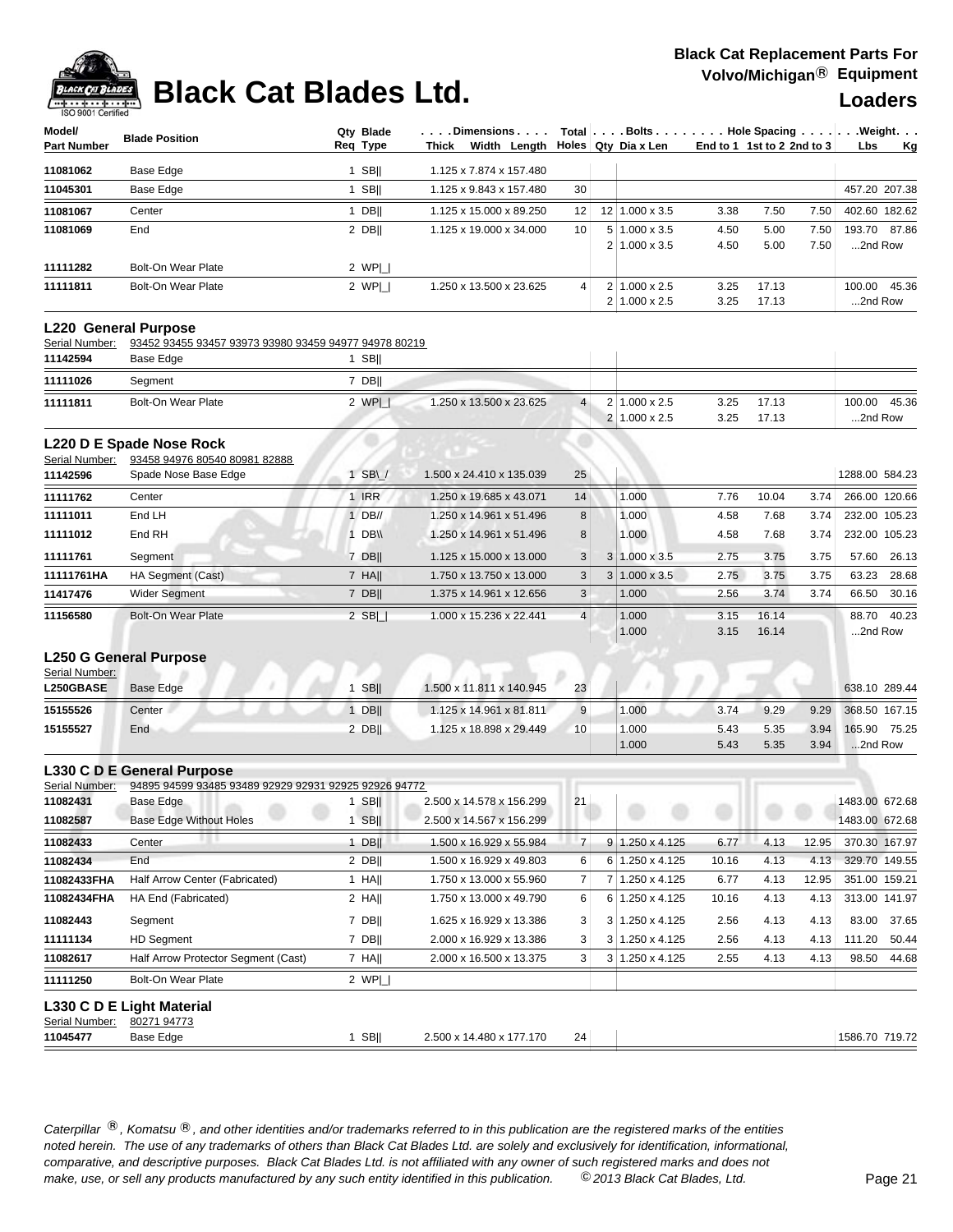## **Black Cat Replacement Parts For Volvo/Michigan**® **Equipment**

| Model/<br><b>Part Number</b> | <b>Blade Position</b>                             | Qty Blade<br>Reg Type | . Dimensions<br>Width Length<br>Thick |    |   | Total $\vert \ldots$ Bolts $\ldots \vert \ldots$ Hole Spacing $\ldots \vert \ldots$ Weight. $\ldots$<br>Holes Qty Dia x Len | End to 1 1st to 2 2nd to 3 |              |                | Lbs                      | Κg            |
|------------------------------|---------------------------------------------------|-----------------------|---------------------------------------|----|---|-----------------------------------------------------------------------------------------------------------------------------|----------------------------|--------------|----------------|--------------------------|---------------|
| 11045478                     | Center                                            | $1$ DB                | 1.500 x 16.930 x 77.205               | 10 |   | 10 1.250 x 4.125                                                                                                            | 6.77                       | 4.13         | 12.95          | 510.20 231.42            |               |
| 11082434                     | End                                               | $2$ DB                | 1.500 x 16.929 x 49.803               | 6  |   | 6 1.250 x 4.125                                                                                                             | 10.16                      | 4.13         | 4.13           | 329.70 149.55            |               |
| 11111250                     | <b>Bolt-On Wear Plate</b>                         | 2 $WPI$               |                                       |    |   |                                                                                                                             |                            |              |                |                          |               |
|                              | L330 C Spade Nose Rock                            |                       |                                       |    |   |                                                                                                                             |                            |              |                |                          |               |
| Serial Number:               | 92927 92923 92928 92919                           |                       |                                       |    |   |                                                                                                                             |                            |              |                |                          |               |
| 11082432                     | Spade Nose Base Edge Without Holes                | 1 SB $\cup$           |                                       |    |   |                                                                                                                             |                            |              |                |                          |               |
| 11082435                     | Center                                            | 1 IRR                 | 1.500 x 23.622 x 52.835               | 14 |   | 1.250<br>1.250                                                                                                              | 6.01<br>6.01               | 4.08<br>4.08 | 12.20<br>12.19 | 473.00 214.55<br>2nd Row |               |
| 11082436                     | End LH                                            | $1$ DB//              | 1.500 x 16.929 x 55.000               | 6  |   | 1.250                                                                                                                       | 12.56                      | 4.13         | 4.13           |                          | 339.00 153.77 |
| 11082437                     | End RH                                            | 1 DB\\                | 1.500 x 16.929 x 55.000               | 6  |   | 1.250                                                                                                                       | 12.56                      | 4.13         | 4.13           |                          | 370.00 167.83 |
| 11082443                     | Segment                                           | 7 DB                  | 1.625 x 16.929 x 13.386               | 3  |   | 3 1.250 x 4.125                                                                                                             | 2.56                       | 4.13         | 4.13           | 83.00                    | 37.65         |
| 11111134                     | <b>HD Segment</b>                                 | 7 DB                  | 2.000 x 16.929 x 13.386               | 3  |   | 3 1.250 x 4.125                                                                                                             | 2.56                       | 4.13         | 4.13           | 111.20                   | 50.44         |
| 11082617                     | Half Arrow Protector Segment (Cast)               | $7$ HA                | 2.000 x 16.500 x 13.375               | 3  |   | 3 1.250 x 4.125                                                                                                             | 2.55                       | 4.13         | 4.13           | 98.50                    | 44.68         |
|                              | L330 C D E Spade Nose Rock                        |                       |                                       |    |   |                                                                                                                             |                            |              |                |                          |               |
| Serial Number:               | 93487 93488 93496 93497 80129 80167               |                       |                                       |    |   |                                                                                                                             |                            |              |                |                          |               |
| 11111126                     | Spade Nose Base Edge                              | $1$ SB\               | 2.500 x 31.100 x 156.300              | 25 |   |                                                                                                                             |                            |              |                | 3166.001436.07           |               |
| 11111135                     | Center                                            | 1 IRR                 | 1.625 x 23.622 x 48.780               | 14 |   | 1.250                                                                                                                       | 999.00                     | 4.13         | 4.13           | 421.00 190.96            |               |
| 11111136                     | End LH                                            | 1 DB//                | 1.625 x 16.929 x 60.000               | 10 |   | 1.250                                                                                                                       | 5.08                       | 5.59         | 4.13           | 372.00 168.74            |               |
| 11111137                     | End RH                                            | $1$ DB\\              | 1.625 x 16.929 x 60.000               | 10 |   | 1.250                                                                                                                       | 5.08                       | 5.59         | 4.13           | 400.00 181.44            |               |
| 11082443                     | Segment                                           | 7 DB                  | 1.625 x 16.929 x 13.386               | 3  |   | 3 1.250 x 4.125                                                                                                             | 2.56                       | 4.13         | 4.13           | 83.00                    | 37.65         |
| 11111134                     | <b>HD Segment</b>                                 | 7 DB                  | 2.000 x 16.929 x 13.386               | 3  | 3 | 1.250 x 4.125                                                                                                               | 2.56                       | 4.13         | 4.13           | 111.20                   | 50.44         |
| 11082617                     | Half Arrow Protector Segment (Cast)               | 7 HA                  | 2.000 x 16.500 x 13.375               | 3  | 3 | 1.250 x 4.125                                                                                                               | 2.55                       | 4.13         | 4.13           | 98.50                    | 44.68         |
| 11111250                     | <b>Bolt-On Wear Plate</b>                         | 2 $WPI_{-}$           |                                       |    |   |                                                                                                                             |                            |              |                |                          |               |
| Serial Number:               | L330 C D E Spade Nose Rock                        |                       |                                       |    |   |                                                                                                                             |                            |              |                |                          |               |
| 11111127                     | 80130 80168<br>Spade Nose Base Edge Without Holes | $1$ SB\               | 2.500 x 31.100 x 156.300              |    |   |                                                                                                                             |                            |              |                | 3166.001436.07           |               |
| 11111250                     | <b>Bolt-On Wear Plate</b>                         | 2 $WPI_{-}$           |                                       |    |   |                                                                                                                             |                            |              |                |                          |               |
|                              | 35 45 55 65 75 85 General Purpose                 |                       |                                       |    |   |                                                                                                                             |                            |              |                |                          |               |
| Serial Number:               | 87" BUCKET                                        |                       |                                       |    |   |                                                                                                                             |                            |              |                |                          |               |
| 2514814                      | <b>Base Edge</b>                                  | $1$ SB                | 0.750 x 8.000 x 87.000                | 12 |   |                                                                                                                             |                            |              |                |                          |               |
| 2519491                      | Center                                            | $1$ DB                | 0.750 x 8.000 x 48.844                | 4  |   | $4 0.500 \times 2$                                                                                                          | 7.41                       | 11.34        | 11.34          | 76.00                    | 34.47         |
| 2519492                      | End                                               | $2$ DB                | 0.750 x 8.000 x 19.063                | 4  |   | $4 0.500 \times 2$                                                                                                          | 3.81                       | 3.81         |                | 30.00                    | 13.61         |
|                              | 35 45 55 65 75 85 General Purpose                 |                       |                                       |    |   |                                                                                                                             |                            |              |                |                          |               |
| Serial Number:<br>2512596    | 93.5" BUCKET<br>Base Edge                         | 1 SB $\parallel$      | 1.000 x 9.000 x 93.500                |    |   |                                                                                                                             |                            |              |                |                          |               |
| 2518690                      | Center                                            | $1$ DB                | 0.750 x 8.000 x 52.250                | 4  |   | $4 0.625 \times 2.25$                                                                                                       | 8.00                       | 12.00        | 12.25          | 82.00                    | 37.19         |
| 2518689                      | End                                               | <b>DB  </b>           | 0.750 x 8.000 x 20.500                | 4  |   | 4 0.625 x 2.25                                                                                                              | 4.16                       | 4.06         | 4.06           | 32.00                    | 14.51         |
|                              | 35 45 55 65 75 85 General Purpose                 |                       |                                       |    |   |                                                                                                                             |                            |              |                |                          |               |
| Serial Number:               | 93.75" BUCKET                                     |                       |                                       |    |   |                                                                                                                             |                            |              |                |                          |               |
| 2511381                      | Base Edge                                         | $1$ SB                | 1.000 x 8.000 x 93.750                |    |   |                                                                                                                             |                            |              |                |                          |               |
| 2511386                      | Center                                            | $1$ DB                | 1.000 x 8.000 x 48.875                |    |   | $11 \times 2.25$                                                                                                            |                            |              |                |                          |               |
| 2511384                      | End RH                                            | $1$ DB                | 1.000 x 8.000 x 22.563                | 4  |   | 4 0.875 x 2.25                                                                                                              | 5.88                       | 5.50         | 3.88           | 47.00                    | 21.32         |
| 2511385                      | End LH                                            | $1$ DB                | 1.000 x 8.000 x 22.563                | 4  |   | 4 0.875 x 2.25                                                                                                              | 5.88                       | 5.50         | 3.88           | 50.00                    | 22.68         |
|                              | 35 45 55 65 75 85 General Purpose                 |                       |                                       |    |   |                                                                                                                             |                            |              |                |                          |               |
| Serial Number:               | 97" BUCKET                                        |                       |                                       |    |   |                                                                                                                             |                            |              |                |                          |               |
| 2525352                      | Base Edge                                         | $1$ SB                | 1.000 x 9.000 x 97.000                | 20 |   |                                                                                                                             |                            |              |                |                          | 227.00 102.97 |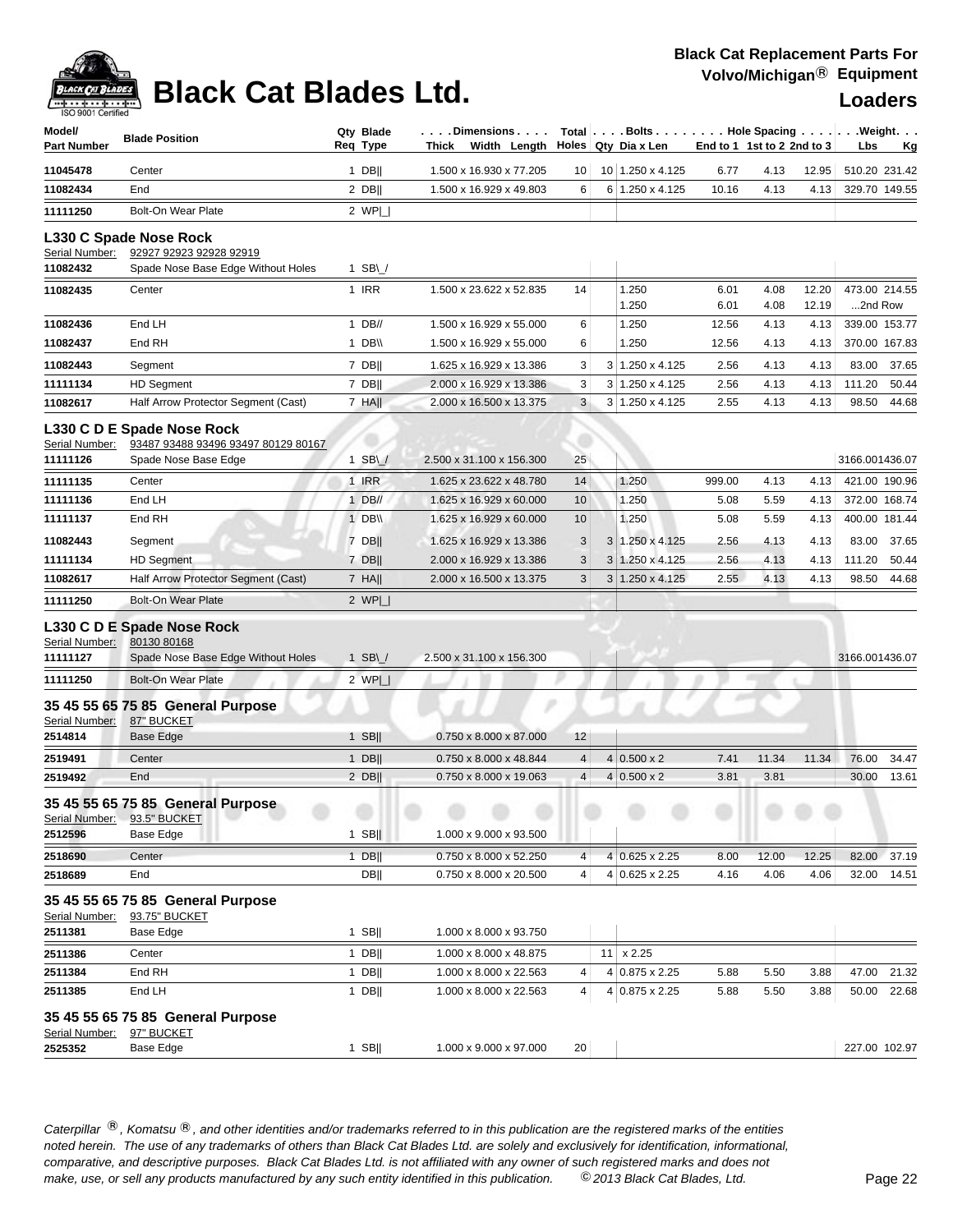| Model/<br><b>Part Number</b>         | <b>Blade Position</b>                                                   | Qty Blade<br>Req Type | . Dimensions<br>Thick Width Length                   |                       |  | Holes Qty Dia x Len   | Total   Bolts   Hole Spacing   Weight.<br>End to 1 1st to 2 2nd to 3 |       | Lbs<br><u>Kg</u> |        |                                |
|--------------------------------------|-------------------------------------------------------------------------|-----------------------|------------------------------------------------------|-----------------------|--|-----------------------|----------------------------------------------------------------------|-------|------------------|--------|--------------------------------|
| 2528832                              | HD Base Edge                                                            | $1$ SB                | 1.250 x 9.000 x 97.000                               | 20                    |  |                       |                                                                      |       |                  |        | 284.00 128.82                  |
| 2525441                              | Center                                                                  | $1$ DB                | 0.750 x 8.000 x 55.750                               | 4                     |  | 4 0.625 x 2.25        | 8.75                                                                 | 12.75 | 12.75            | 88.00  | 39.92                          |
| 2525440                              | End                                                                     | 2 DB                  | 0.750 x 8.000 x 20.500                               | 4                     |  | 4 0.625 x 2.25        | 3.88                                                                 | 4.25  | 4.25             |        | 32.00 14.51                    |
| Serial Number:<br>2511382            | 35 45 55 65 75 85 General Purpose<br>97.75" BUCKET<br>Base Edge         | $1$ SB                | 1.000 x 8.000 x 97.750                               | 20                    |  |                       |                                                                      |       |                  |        |                                |
| 2511387                              | Center                                                                  | $1$ DB                | 1.000 x 8.000 x 52.875                               | 12                    |  | 12 0.875 x 2.25       | 1.94                                                                 | 3.88  | 3.88             | 110.00 | 49.90                          |
| 2511384                              | End RH                                                                  | $1$ DB                | 1.000 x 8.000 x 22.563                               | 4                     |  | 4 0.875 x 2.25        | 5.88                                                                 | 5.50  | 3.88             | 47.00  | 21.32                          |
| 2511385                              | End LH                                                                  | $1$ DB                | 1.000 x 8.000 x 22.563                               | 4                     |  | 4 0.875 x 2.25        | 5.88                                                                 | 5.50  | 3.88             | 50.00  | 22.68                          |
| Serial Number:<br>2518572            | 35 45 55 65 75 85 General Purpose<br>99.75" BUCKET<br>Base Edge         | $1$ SB                | 1.000 x 9.000 x 99.750                               |                       |  |                       |                                                                      |       |                  |        |                                |
| 2519888                              | Center                                                                  | $1$ DB                | 0.750 x 8.000 x 55.938                               | $\overline{4}$        |  | 4 0.625 x 2.25        | 8.47                                                                 | 13.00 | 13.00            | 86.00  | 39.01                          |
| 2519887                              | End                                                                     | $2$ DB                | 0.750 x 8.000 x 21.844                               | $\overline{4}$        |  | 4 0.625 x 2.25        | 4.41                                                                 | 4.34  | 4.34             | 34.00  | 15.42                          |
| Serial Number:<br>2553946            | 35 45 55 65 75 85 General Purpose<br>102" BUCKET<br><b>Base Edge</b>    | $1$ SB                | 1.250 x 9.000 x 102.000                              | 12                    |  |                       |                                                                      |       |                  |        | 300.00 136.08                  |
| 2553943                              | Center                                                                  | $1$ DB                | 0.750 x 8.000 x 50.750                               | 4                     |  | 4 0.625 x 2.5         | 6.25                                                                 | 12.75 | 12.75            | 80.00  | 36.29                          |
| 2553942                              | End                                                                     | $2$ DB                | 0.750 x 8.000 x 25.438                               | 4                     |  | $4 0.625 \times 2.5 $ | 6.34                                                                 | 4.25  | 4.25             | 41.00  | 18.60                          |
| Serial Number:<br>2526421            | 35 45 55 65 75 85 General Purpose<br>104" BUCKET<br>Base Edge           | $1$ SB                | 1.375 x 10.000 x 104.000                             | 15                    |  |                       |                                                                      |       |                  |        | 372.00 168.74                  |
| 2526419                              | Center                                                                  | $1$ DB                | 1.000 x 10.000 x 54.750                              | $\boldsymbol{9}$<br>3 |  | $9 0.750 \times 3$    | 3.50                                                                 | 4.00  | 6.63             | 140.00 | 63.50                          |
| 2526416<br>Serial Number:<br>2511383 | End<br>35 45 55 65 75 85 General Purpose<br>105.75" BUCKET<br>Base Edge | $2$ DB  <br>$1$ SB    | 1.000 x 10.000 x 24.500<br>1.000 x 8.000 x 105.750   | 11                    |  | $3 0.750 \times 3$    | 5.63                                                                 | 6.63  | 6.63             | 63.00  | 28.58                          |
| 2511390                              | Center                                                                  | $1$ DB                | 1.375 x 8.000 x 50.875                               | 12                    |  | $0.875 \times 2.25$   |                                                                      |       |                  |        |                                |
| 2511388                              | End RH                                                                  | $1$ DB                | 1.375 x 8.000 x 27.500                               | 5                     |  | $0.875 \times 2.25$   |                                                                      |       |                  |        |                                |
| 2511389                              | End LH                                                                  | $1$ DB                | 1.375 x 8.000 x 27.500                               | 5                     |  | $0.875 \times 2.25$   |                                                                      |       |                  |        |                                |
| Serial Number:<br>2526420            | <b>125 B General Purpose</b><br>120" BUCKET<br>Base Edge                | $1$ SB                | 1.750 x 10.500 x 120.000                             | 19                    |  |                       |                                                                      |       |                  |        | 575.00 260.82                  |
| 2526423                              | Center                                                                  | 1 DB                  | 1.250 x 10.000 x 59.750                              | 9                     |  | $9 0.750 \times 3.5$  | 2.88                                                                 | 4.50  | 7.50             | 198.00 | 89.81                          |
| 2526417                              | End                                                                     | $2$ DB                | 1.250 x 10.000 x 30.000                              | 5                     |  | $5 0.750 \times 3.5$  | 4.50                                                                 | 3.00  | 7.50             |        | 96.00 43.54                    |
| 2541821                              | Heavy Duty Wider Center                                                 | $1$ DB                | 1.375 x 13.000 x 59.813                              | 9                     |  | $9 0.750 \times 3.5$  | 2.91                                                                 | 4.50  | 7.50             |        | 261.00 118.39                  |
| 2541823                              | Heavy Duty Wider End                                                    | $2$ DB                | 1.375 x 13.000 x 30.000                              | 5                     |  | $5 0.750 \times 3.5$  | 4.50                                                                 | 3.00  | 7.50             | 131.00 | 59.42                          |
| Serial Number:<br>2557266<br>2526422 | 125 C General Purpose<br>124" BUCKET<br>Base Edge<br>Base Edge          | 1 SB $  $<br>$1$ SB   | 1.500 x 10.500 x 124.000<br>1.750 x 10.500 x 124.000 | 25<br>17              |  |                       |                                                                      |       |                  |        | 509.00 230.88<br>594.00 269.43 |
| 2526418                              | Center                                                                  | $1$ DB                | 1.250 x 10.000 x 55.750                              | 7                     |  | $7 0.750 \times 3$    | 5.38                                                                 | 7.50  |                  | 177.00 | 80.29                          |
| 2526415                              | End                                                                     | 2 DBII                | 1.250 x 10.000 x 34.000                              | 5                     |  | $5 0.750 \times 3$    | 4.50                                                                 | 5.00  | 7.50             | 108.00 | 48.99                          |
| 2541822                              | Heavy Duty Wider Center                                                 | $1$ DB                | 1.250 x 12.000 x 55.750                              | 7                     |  | $7 0.750 \times 3$    | 5.38                                                                 | 7.50  |                  | 204.00 | 92.53                          |
| 2541824                              | Heavy Duty Wider End                                                    | $2$ DB                | 1.250 x 12.000 x 33.750                              | 5                     |  | $5 0.750 \times 3$    | 4.38                                                                 | 5.00  | 7.50             | 124.00 | 56.25                          |

### **175 B General Purpose**

Serial Number: 124" BUCKET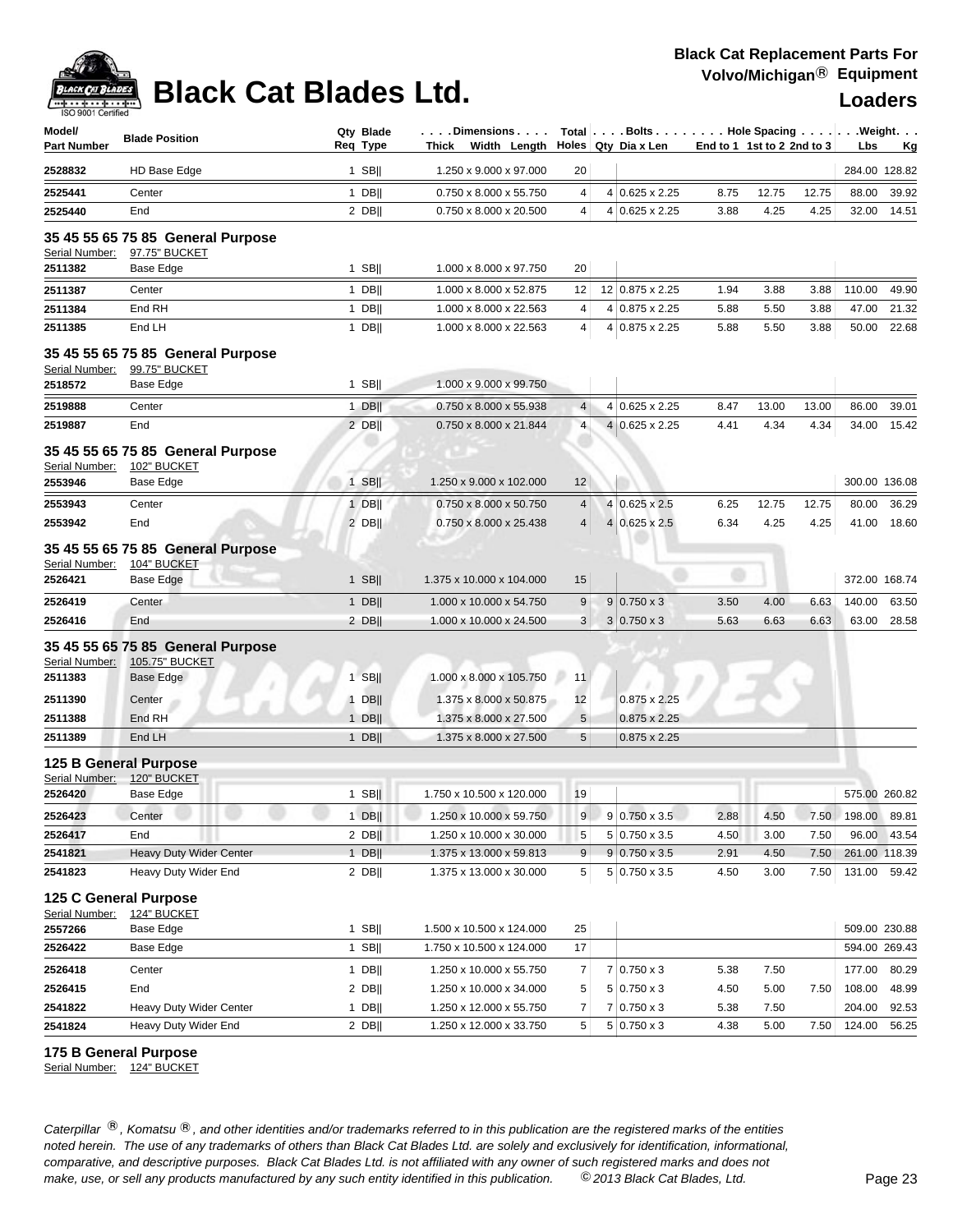

| Model/<br><b>Part Number</b> | <b>Blade Position</b>   | Qty Blade<br>Req Type | . Dimensions<br>Width Length<br>Thick |                  | Total Bolts Hole Spacing Weight.<br>Holes Qty Dia x Len | End to 1 1st to 2 2nd to 3 |      |      | Lbs           | Kg    |
|------------------------------|-------------------------|-----------------------|---------------------------------------|------------------|---------------------------------------------------------|----------------------------|------|------|---------------|-------|
| 2557266                      | Base Edge               | $1$ SB                | 1.500 x 10.500 x 124.000              | 25               |                                                         |                            |      |      | 509.00 230.88 |       |
| 2526422                      | Base Edge               | $1$ SB                | 1.750 x 10.500 x 124.000              | 17               |                                                         |                            |      |      | 594.00 269.43 |       |
| 2526418                      | Center                  | $1$ DB                | 1.250 x 10.000 x 55.750               | $\overline{7}$   | $7 0.750 \times 3$                                      | 5.38                       | 7.50 |      | 177.00        | 80.29 |
| 2526415                      | End                     | 2 DB                  | 1.250 x 10.000 x 34.000               | 5                | $5 0.750 \times 3$                                      | 4.50                       | 5.00 | 7.50 | 108.00        | 48.99 |
| 2541822                      | Heavy Duty Wider Center | $1$ DB                | 1.250 x 12.000 x 55.750               | $\overline{7}$   | $7 0.750 \times 3$                                      | 5.38                       | 7.50 |      | 204.00        | 92.53 |
| 2541824                      | Heavy Duty Wider End    | 2 DB                  | 1.250 x 12.000 x 33.750               | 5                | $5 0.750 \times 3$                                      | 4.38                       | 5.00 | 7.50 | 124.00        | 56.25 |
|                              | 175 C General Purpose   |                       |                                       |                  |                                                         |                            |      |      |               |       |
| Serial Number:               | 130" BUCKET             |                       |                                       |                  |                                                         |                            |      |      |               |       |
| 2555849                      | Base Edge               | $1$ SB                | 1.750 x 10.500 x 130.000              |                  |                                                         |                            |      |      |               |       |
| 2555850                      | Center                  | $1$ DB                | 1.375 x 13.000 x 59.438               | $\overline{7}$   | 7 0.750 x 3.25                                          | 6.00                       | 7.91 |      | 259.00 117.48 |       |
| 2555851                      | End                     | 2 DB                  | 1.375 x 13.000 x 35.188               | 5                | 5 0.750 x 3.25                                          | 4.50                       | 5.19 | 7.91 | 169.40        | 76.84 |
|                              | 4300 B General Purpose  |                       |                                       |                  |                                                         |                            |      |      |               |       |
| Serial Number:               | 95.5" BUCKET            |                       |                                       |                  |                                                         |                            |      |      |               |       |
| 11010394                     | Base Edge               | $1$ SB                | 1.000 x 8.000 x 95.669                | 25               |                                                         |                            |      |      | 199.50        | 90.49 |
| 11011412                     | Center                  | $1$ DB                | 0.750 x 11.000 x 54.252               | 9                | $9 0.625 \times 2.5$                                    | 1.93                       | 6.30 | 6.30 | 115.80        | 52.53 |
| 11011413                     | End                     | 2 DB                  | 0.750 x 14.449 x 20.511               | 8                | $4 0.625 \times 2.5$                                    | 4.17                       | 4.06 | 4.06 | 58.10         | 26.35 |
|                              |                         |                       |                                       |                  | 2 0.625 x 2.5                                           | 4.71                       | 4.06 | 4.06 | 2nd Row       |       |
| 2561771-3                    | <b>Optional Center</b>  | $1$ DB                | 0.750 x 8.000 x 54.252                | 9                | $9 0.625 \times 2.5$                                    | 1.93                       | 6.30 | 6.30 | 84.10         | 38.15 |
| 2518689                      | <b>Optional End</b>     | $2$ DB                | 0.750 x 8.000 x 20.500                | $\overline{4}$   | 4 0.625 x 2.5                                           | 4.16                       | 4.06 | 4.06 | 32.00         | 14.51 |
|                              | 4300 B General Purpose  |                       |                                       |                  |                                                         |                            |      |      |               |       |
| Serial Number:               | 98.5" BUCKET            |                       |                                       |                  |                                                         |                            |      |      |               |       |
| 11011438                     | <b>Base Edge</b>        | $1$ SB                | 1.000 x 8.000 x 98.422                | 25               |                                                         |                            |      |      | 206.70        | 93.76 |
| 11012887                     | Center                  | $1$ DB                | 0.750 x 11.024 x 57.008               | $\boldsymbol{9}$ | $9 0.625 \times 2.5$                                    | 3.31                       | 6.30 | 6.30 | 121.80        | 55.25 |
| 11011413                     | End                     | $2$ DB                | 0.750 x 14.449 x 20.511               | 8                | $4 0.625 \times 2.5$                                    | 4.17                       | 4.06 | 4.06 | 58.10         | 26.35 |
|                              |                         |                       |                                       |                  | 2 0.625 x 2.5                                           | 4.71                       | 4.06 | 4.06 | 2nd Row       |       |
| 11011439                     | <b>Optional Center</b>  | 1 DB                  | 0.750 x 10.000 x 57.008               | 9                | $9 0.625 \times 2.5$                                    | 3.31                       | 6.30 | 6.30 | 111.10        | 50.39 |
| 11011414                     | <b>Optional End</b>     | 2 DB                  | 0.750 x 10.000 x 20.512               | $\overline{4}$   | $4 0.625 \times 2.5$                                    | 4.17                       | 4.06 | 4.06 | 39.90         | 18.10 |
|                              | 4300 B General Purpose  |                       |                                       |                  |                                                         |                            |      |      |               |       |
| Serial Number:               | 100.25" BUCKET          |                       |                                       |                  |                                                         |                            |      |      |               |       |
| 11082121                     | <b>Base Edge</b>        | 1 SBII                |                                       |                  |                                                         |                            |      |      |               |       |
| 11081625                     | Center                  | $1$ DB                | 0.750 x 11.000 x 58.980               | 9                | $9 0.625 \times 2.5$                                    | 4.29                       | 6.30 | 6.30 | 119.00        | 53.98 |
| 11011413                     | End                     | 2 DB                  | 0.750 x 14.449 x 20.511               | 8                | $4 0.625 \times 2.5$                                    | 4.17                       | 4.06 | 4.06 | 58.10         | 26.35 |
|                              |                         |                       |                                       |                  | $2 0.625 \times 2.5$                                    | 4.71                       | 4.06 | 4.06 | 2nd Row       |       |
| 4300 B                       |                         |                       |                                       |                  |                                                         |                            |      |      |               |       |
| Serial Number:               | 134.5" BUCKET           |                       |                                       |                  |                                                         |                            |      |      |               |       |
| 11012803                     | Base Edge               | $1$ SB                |                                       |                  |                                                         |                            |      |      |               |       |
| 11012832-9                   | Center                  | $1$ DB                | 0.750 x 11.020 x 62.910               | 10               | $10 0.625 \times 2.5$                                   | 3.11                       | 6.30 | 6.30 | 131.70        | 59.74 |
| 11011413                     | End                     | 2 DB                  | 0.750 x 14.449 x 20.511               | 8                | $4 0.625 \times 2.5$                                    | 4.17                       | 4.06 | 4.06 | 58.10         | 26.35 |
|                              |                         |                       |                                       |                  | 2 0.625 x 2.5                                           | 4.71                       | 4.06 | 4.06 | 2nd Row       |       |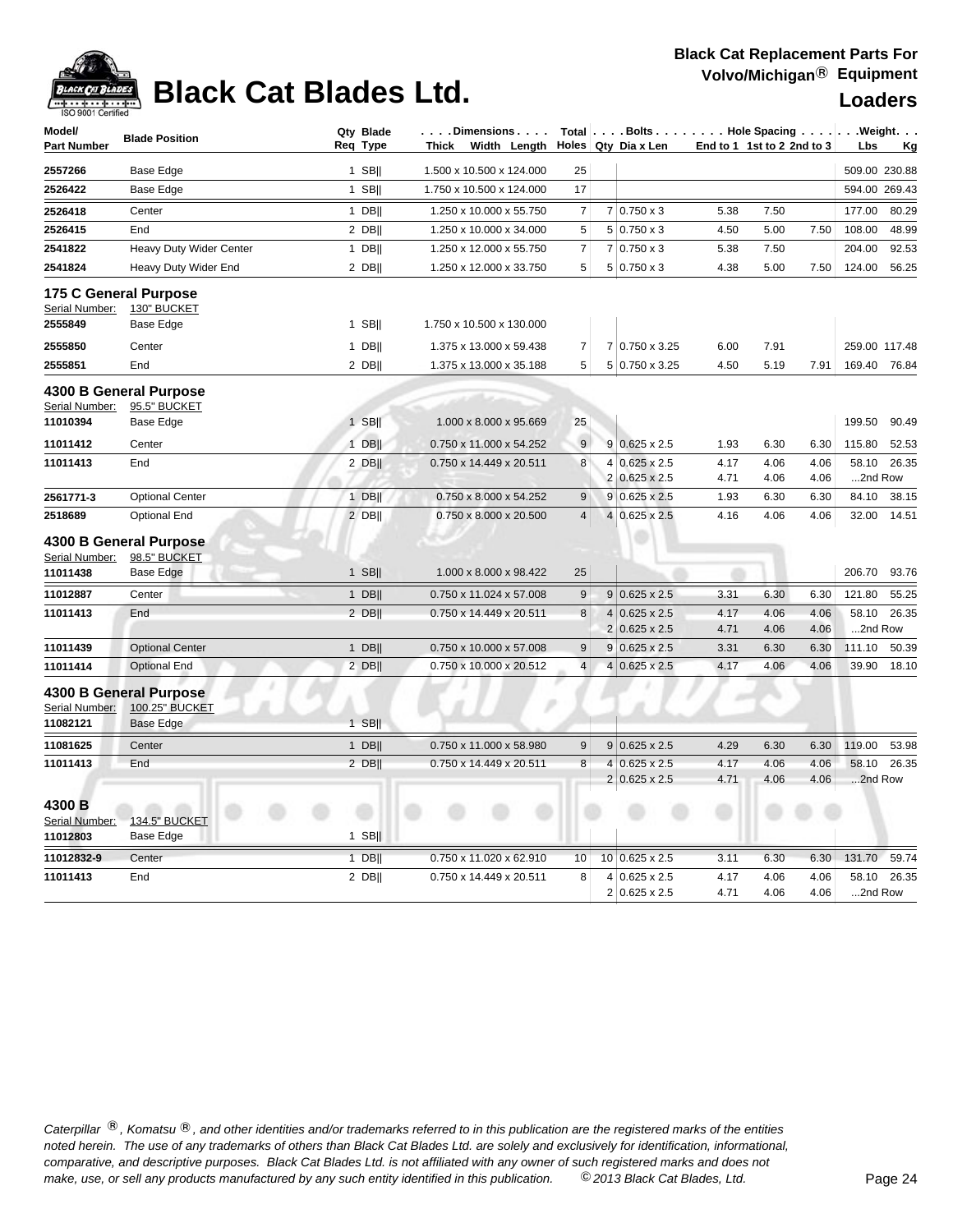|                              | <b>Black Cat Blades Ltd.</b><br><b>BLACK CAT BLADES</b><br>ISO 9001 Certified |                       |                                                               |    |                                  |              |                            |                | $\frac{1}{2}$<br><b>Loader Backhoes</b> |           |  |  |  |  |
|------------------------------|-------------------------------------------------------------------------------|-----------------------|---------------------------------------------------------------|----|----------------------------------|--------------|----------------------------|----------------|-----------------------------------------|-----------|--|--|--|--|
| Model/<br><b>Part Number</b> | <b>Blade Position</b>                                                         | Qty Blade<br>Reg Type | Dimensions   Total   Bolts    Hole Spacing    Weight<br>Thick |    | Width Length Holes Qty Dia x Len |              | End to 1 1st to 2 2nd to 3 |                | <b>Lbs</b>                              | <b>Kg</b> |  |  |  |  |
| Serial Number:<br>11881240   | <b>BL60 BL70 92.5" Bucket</b><br>11891194 11891265 11891264<br>Base Edge      | <b>SBII</b>           |                                                               |    |                                  |              |                            |                |                                         |           |  |  |  |  |
| 11883780                     | One Piece bolt on                                                             | <b>DBII</b>           | 0.750 x 8.000 x 92.520                                        | 16 | 0.750<br>0.750                   | 3.54<br>3.54 | 12.21<br>12.21             | 12.21<br>12.21 | 143.40 65.05<br>2nd Row                 |           |  |  |  |  |



Caterpillar ®, Komatsu ®, and other identities and/or trademarks referred to in this publication are the registered marks of the entities *noted herein. The use of any trademarks of others than Black Cat Blades Ltd. are solely and exclusively for identification, informational, make, use, or sell any products manufactured by any such entity identified in this publication. comparative, and descriptive purposes. Black Cat Blades Ltd. is not affiliated with any owner of such registered marks and does not* ©*2013 Black Cat Blades, Ltd.* Page 1

**Black Cat Replacement Parts For Volvo/Michigan**® **Equipment**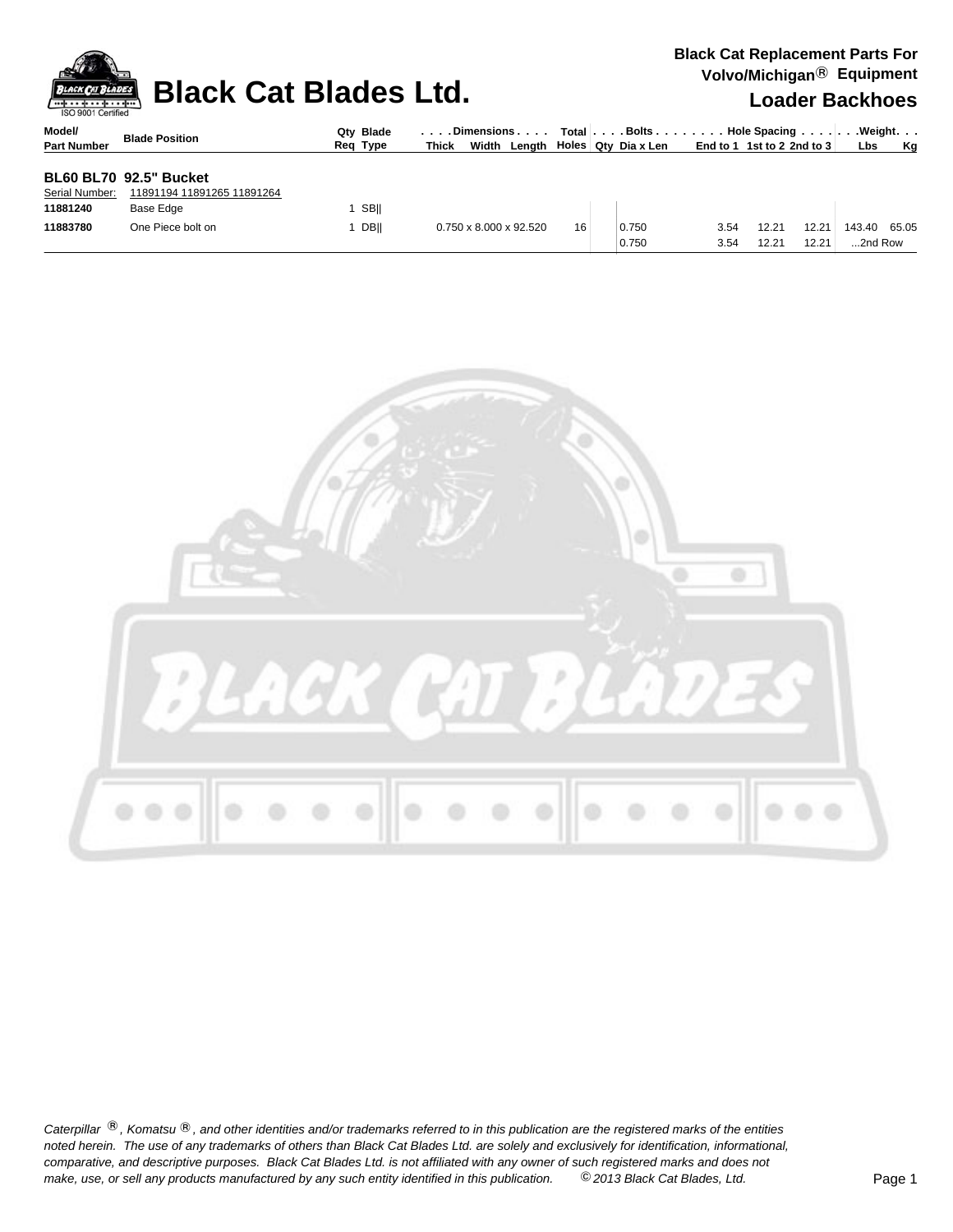| <b>BLACK CAT BLADES</b>                     | <b>Black Cat Blades Ltd.</b>                                                                |                       |                        |                |       | voivoimoingan – $=$ q¤p $$ o $$                                                                                                                                                                                                    | <b>Skid Steers</b> |
|---------------------------------------------|---------------------------------------------------------------------------------------------|-----------------------|------------------------|----------------|-------|------------------------------------------------------------------------------------------------------------------------------------------------------------------------------------------------------------------------------------|--------------------|
| ISO 9001 Certified<br>Model/<br>Part Number | <b>Blade Position</b>                                                                       | Qty Blade<br>Reg Type |                        |                |       | $\vert \ldots$ . Dimensions $\ldots \vert$ Total $\vert \ldots$ . Bolts $\ldots \vert \ldots \vert$ . Hole Spacing $\ldots \vert \ldots \vert$ . Weight.<br>Thick Width Length   Holes $Qty$ Diax Len   End to 1 1st to 2 2nd to 3 | Lbs<br>Kg          |
|                                             | MC60 MC70 MC80 MC90 MC110 72" BUCKETS                                                       |                       |                        |                |       |                                                                                                                                                                                                                                    |                    |
| Serial Number:                              | 11842854 11842900                                                                           |                       |                        |                |       |                                                                                                                                                                                                                                    |                    |
| 11842898                                    | Base Edge Without Holes                                                                     | $1$ SB                |                        |                |       |                                                                                                                                                                                                                                    |                    |
|                                             | MC60 MC70 MC80 MC90 MC110 72" BUCKETS<br>Serial Number: 11842719 11842730 11842747 11842748 |                       |                        |                |       |                                                                                                                                                                                                                                    |                    |
| 11842726                                    | Base Edge                                                                                   | $1$ SB                | 0.625 x 6.000 x 74.000 | 7              |       |                                                                                                                                                                                                                                    | 70.00 31.75        |
| 11842762                                    | One Piece bolt on                                                                           | $1$ DB                |                        |                |       |                                                                                                                                                                                                                                    |                    |
| D8147                                       | One Piece bolt on                                                                           | $1$ DB                | 0.625 x 6.000 x 74.000 | $\overline{7}$ | 0.625 | 5.50<br>10.50<br>10.50                                                                                                                                                                                                             | 71.00 32.21        |
| Serial Number:                              | MC60 MC70 MC80 MC90 MC110 80" BUCKETS<br>11842763 11842776 11842776 11842789                |                       |                        |                |       |                                                                                                                                                                                                                                    |                    |
| 11842770                                    | Base Edge                                                                                   | $1$ SB                |                        |                |       |                                                                                                                                                                                                                                    |                    |
| 11842791                                    | One Piece bolt on                                                                           | $1$ DB                |                        | 8              |       |                                                                                                                                                                                                                                    |                    |
|                                             |                                                                                             |                       |                        |                |       |                                                                                                                                                                                                                                    |                    |
|                                             |                                                                                             |                       |                        |                |       |                                                                                                                                                                                                                                    |                    |
|                                             |                                                                                             |                       |                        |                |       |                                                                                                                                                                                                                                    |                    |

Caterpillar ®, Komatsu ®, and other identities and/or trademarks referred to in this publication are the registered marks of the entities *noted herein. The use of any trademarks of others than Black Cat Blades Ltd. are solely and exclusively for identification, informational, make, use, or sell any products manufactured by any such entity identified in this publication. comparative, and descriptive purposes. Black Cat Blades Ltd. is not affiliated with any owner of such registered marks and does not* ©*2013 Black Cat Blades, Ltd.* Page 1

**Black Cat Replacement Parts For Volvo/Michigan**® **Equipment**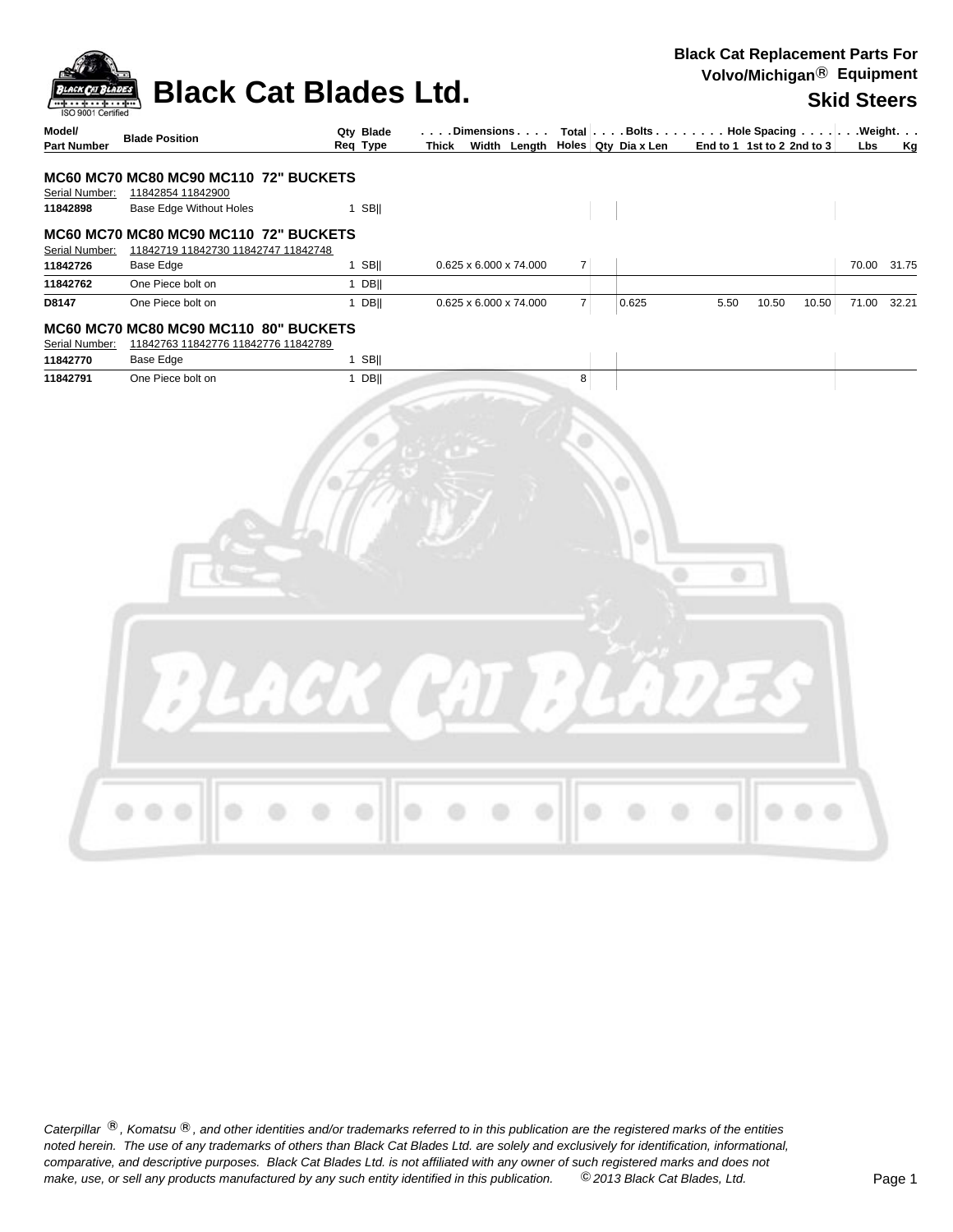

## **Black Cat Blades Ltd. Subdivisions Secraper**

| Model/<br><b>Part Number</b> | <b>Blade Position</b>                      | Qty Blade<br>Req Type | . Dimensions<br>Thick Width Length Holes Qty Dia x Len |                 |                          | End to 1 1st to 2 2nd to 3 |      |      | Total   Bolts   Hole Spacing   Weight.<br>Lbs<br>Кg |
|------------------------------|--------------------------------------------|-----------------------|--------------------------------------------------------|-----------------|--------------------------|----------------------------|------|------|-----------------------------------------------------|
| 110                          |                                            |                       |                                                        |                 |                          |                            |      |      |                                                     |
| Serial Number:<br>581714     | Center                                     | 4 DB                  | 1.000 x 14.000 x 20.938                                |                 | $5 0.750 \times 3$       |                            |      |      |                                                     |
|                              |                                            |                       |                                                        | 5               |                          |                            |      |      |                                                     |
| 593347                       | <b>RH/LH Router Bit</b>                    | 2 IRR                 | 0.750 x 14.000 x 17.500                                | 7               | $7 0.688 \times 2$       |                            |      |      |                                                     |
| 590093                       | <b>RH/LH Router Bit</b>                    | 2 IRR                 | 0.625 x 6.000 x 16.000                                 | 4               | $3 0.688 \times 2.5$     |                            |      |      |                                                     |
| 110W                         |                                            |                       |                                                        |                 |                          |                            |      |      |                                                     |
| Serial Number:<br>581715     | Center                                     | 4 DB                  | 1.000 x 14.000 x 25.438                                | 6               | $6 0.750 \times 3$       | 2.09                       | 4.25 | 4.25 | 89.00 40.37                                         |
| 593347                       | <b>RH/LH Router Bit</b>                    | 2 IRR                 | 0.750 x 14.000 x 17.500                                | $\overline{7}$  | $7 0.688 \times 2$       |                            |      |      |                                                     |
| 590093                       | RH/LH Router Bit                           | 2 IRR                 | 0.625 x 6.000 x 16.000                                 | 4               | $3 0.688 \times 2.5$     |                            |      |      |                                                     |
| 110-9                        |                                            |                       |                                                        |                 |                          |                            |      |      |                                                     |
| Serial Number:               |                                            |                       |                                                        |                 |                          |                            |      |      |                                                     |
| 1550010                      | Center                                     | $2$ DB                | 0.750 x 10.000 x 29.875                                | 12              | 12 0.750 x 2.5           | 2.44                       | 5.00 | 5.00 | 57.00 25.85                                         |
|                              |                                            |                       |                                                        |                 | $0.750 \times 0$         | 2.44                       | 5.00 | 5.00 | 2nd Row                                             |
| 1550011                      | End                                        | $2$ DB                | 0.750 x 10.000 x 14.875                                | 6               | $6 0.750 \times 2.5$     | 2.44                       | 5.00 | 5.00 | 29.00 13.15                                         |
|                              |                                            |                       |                                                        |                 | $0.750 \times 0$         | 2.44                       | 5.00 | 5.00 | 2nd Row                                             |
| 1573685FAB                   | RH/LH Router Bit                           | 2 IRR                 | 0.875 x 8.000 x 15.000                                 | 3 <sup>1</sup>  | 3 0.750 x 2.5            | 4.25                       | 3.25 | 3.25 | 28.80 13.06                                         |
| Serial Number:               | 110-11 B Elevating Scraper                 |                       |                                                        |                 |                          |                            |      |      |                                                     |
| 1576032                      | Center                                     | 2 DB                  | 1.000 x 13.000 x 29.875                                | 18              | 18 0.750 x 3             | 2.50                       | 5.00 | 5.00 | 97.10 44.04                                         |
|                              |                                            |                       |                                                        |                 | $0.750 \times 0$         | 2.50                       | 5.00 | 5.00 | 2nd Row                                             |
| 1574483                      | End                                        | $2$ DB                | 1.000 x 12.000 x 14.750                                | 9               | $9 0.750 \times 3$       | 2.44                       | 5.00 | 5.00 | 46.00 20.87                                         |
|                              |                                            |                       |                                                        |                 | $0.750 \times 0$         | 2.44                       | 5.00 | 5.00 | 2nd Row                                             |
| 1573685FAB                   | <b>RH/LH Router Bit</b>                    | 2 IRR                 | 0.875 x 8.000 x 15.000                                 | 3               | $3 0.750 \times 2.5$     | 4.25                       | 3.25 | 3.25 | 28.80 13.06                                         |
|                              | 110-11 110-12 Series III Elevating Scraper |                       |                                                        |                 |                          |                            |      |      |                                                     |
| Serial Number:<br>1576032    | Center                                     | $2$ DB                | 1.000 x 13.000 x 29.875                                | 18              | 18 0.750 x 3             | 2.50                       | 5.00 | 5.00 | 97.10 44.04                                         |
|                              |                                            |                       |                                                        |                 | $0.750 \times 0$         | 2.50                       | 5.00 | 5.00 | 2nd Row                                             |
| 1574483                      | End                                        | 2 DB                  | 1.000 x 12.000 x 14.750                                | 9               | $9 0.750 \times 3$       | 2.44                       | 5.00 | 5.00 | 46.00 20.87                                         |
|                              |                                            |                       |                                                        |                 | $0.750 \times 0$         | 2.44                       | 5.00 | 5.00 | 2nd Row                                             |
| 1553747                      | <b>RH/LH Router Bit</b>                    | 2 IRR                 | 0.750 x 4.000 x 16.000                                 | 4               | 4 0.688 x 2.75           |                            |      |      |                                                     |
|                              | 110-14 Elevating Scraper                   |                       |                                                        |                 |                          |                            |      |      |                                                     |
| Serial Number:<br>1574827    | Drop Center                                | $1$ DB                | 1.000 x 17.000 x 59.750                                | 60              | 24 0.750 x 3             | 2.38                       | 5.00 | 5.00 | 266.40 120.84                                       |
|                              | a a a<br>m<br>m                            | m<br>m                | m<br>÷                                                 |                 | $0.750 \times 0$         | 2.38                       | 5.00 | 5.00 | 2nd Row                                             |
| 1576032                      | Level Cut Center                           | $2$ DB                | 1.000 x 13.000 x 29.875                                | 18 <sup>1</sup> | $12 \mid 0.750 \times 3$ | 2.50                       | 5.00 | 5.00 | 97.10 44.04                                         |
|                              |                                            |                       |                                                        |                 | $0.750 \times 0$         | 2.50                       | 5.00 | 5.00 | 2nd Row                                             |
| 1574828                      | End                                        | $2$ DB                | 1.000 x 12.000 x 23.438                                | 15              | $10 0.750 \times 3$      | 1.00                       | 5.00 | 5.00 | 74.00 33.57                                         |
|                              |                                            |                       |                                                        |                 | $0.750 \times 0$         | 1.00                       | 5.00 | 5.00 | 2nd Row                                             |
| 1554804                      | RH/LH Router Bit                           | 2 IRR                 | 0.500 x 10.000 x 22.750                                | 4               | 4 0.688 x 2.75           |                            |      |      |                                                     |
| 110-15                       |                                            |                       |                                                        |                 |                          |                            |      |      |                                                     |
| Serial Number:<br>1574827    | Center                                     | $1$ DB                | 1.000 x 17.000 x 59.750                                | 60              | 24 0.750 x 3             | 2.38                       | 5.00 | 5.00 | 266.40 120.84                                       |
|                              |                                            |                       |                                                        |                 | $0.750 \times 0$         | 2.38                       | 5.00 | 5.00 | 2nd Row                                             |
| 1574828                      | End                                        | $2$ DB                | 1.000 x 12.000 x 23.438                                | 15              | 15 0.750 x 3             | 1.00                       | 5.00 | 5.00 | 74.00 33.57                                         |
|                              |                                            |                       |                                                        |                 | $0.750 \times 0$         | 1.00                       | 5.00 | 5.00 | 2nd Row                                             |
| 1573685FAB                   | <b>RH/LH Router Bit</b>                    | 2 IRR                 | 0.875 x 8.000 x 15.000                                 | 3 <sup>1</sup>  | 3 0.750 x 2.75           | 4.25                       | 3.25 | 3.25 | 28.80 13.06                                         |

**110-H Series III Elevating Scraper**

Serial Number: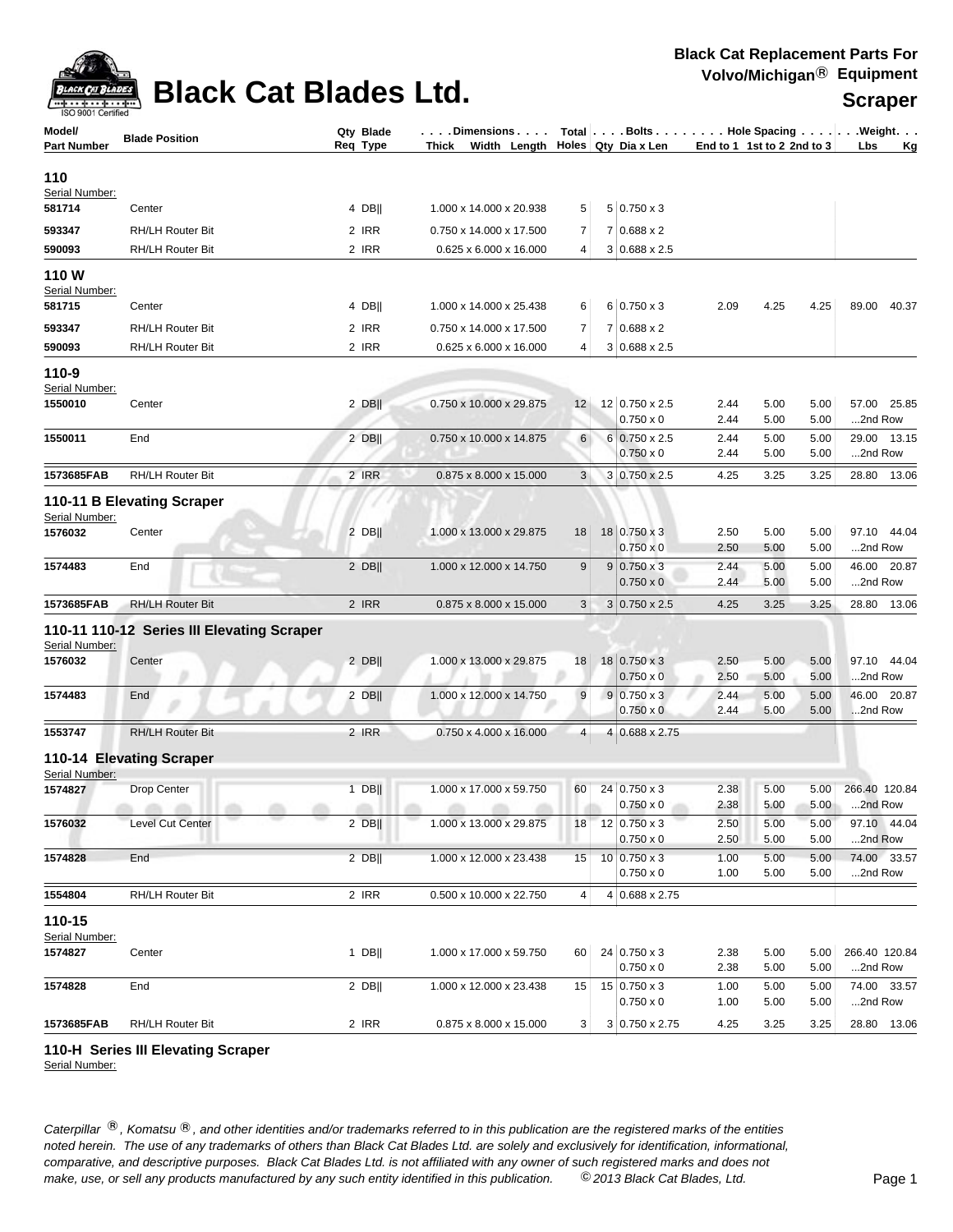

# **Black Cat Blades Ltd. Substitution Black Cat Blades Ltd. Scraper**

| Model/<br><b>Part Number</b> | <b>Blade Position</b>                   |        | Qty Blade<br>Req Type | $\ldots$ . Dimensions $\ldots$ .<br>Thick Width Length |                | Holes Qty Dia x Len                      |              | End to 1 1st to 2 2nd to 3 |              | $Total   \ldots$ Bolts $\ldots   \ldots$ . Hole Spacing $\ldots   \ldots$ . Weight. $\ldots$<br>Lbs<br><u>Kg</u> |
|------------------------------|-----------------------------------------|--------|-----------------------|--------------------------------------------------------|----------------|------------------------------------------|--------------|----------------------------|--------------|------------------------------------------------------------------------------------------------------------------|
| 1576032                      | Center                                  |        | $2$ DB                | 1.000 x 13.000 x 29.875                                | 18             | 18 0.750 x 3<br>$0.750 \times 0$         | 2.50<br>2.50 | 5.00<br>5.00               | 5.00<br>5.00 | 97.10 44.04<br>2nd Row                                                                                           |
| 1574483                      | End                                     |        | $2$ DB                | 1.000 x 12.000 x 14.750                                | 9              | $9 0.750 \times 3$<br>$0.750 \times 0$   | 2.44<br>2.44 | 5.00<br>5.00               | 5.00<br>5.00 | 46.00 20.87<br>2nd Row                                                                                           |
| 1553747                      | RH/LH Router Bit                        |        | 2 IRR                 | 0.750 x 4.000 x 16.000                                 | 4              | 4 0.688 x 2.75                           |              |                            |              |                                                                                                                  |
| Serial Number:               | 110-HT Elevating Scraper                |        |                       |                                                        |                |                                          |              |                            |              |                                                                                                                  |
| 1574827                      | Drop Center                             |        | $1$ DB                | 1.000 x 17.000 x 59.750                                | 60             | 24 0.750 x 3<br>$0.750 \times 0$         | 2.38<br>2.38 | 5.00<br>5.00               | 5.00<br>5.00 | 266.40 120.84<br>2nd Row                                                                                         |
| 1576032                      | Level Cut Center                        |        | $2$ DB                | 1.000 x 13.000 x 29.875                                | 18             | 12 0.750 x 3<br>$0.750 \times 0$         | 2.50<br>2.50 | 5.00<br>5.00               | 5.00<br>5.00 | 97.10 44.04<br>2nd Row                                                                                           |
| 1574828                      | End                                     |        | $2$ DB                | 1.000 x 12.000 x 23.438                                | 15             | $10 0.750 \times 3$<br>$0.750 \times 0$  | 1.00<br>1.00 | 5.00<br>5.00               | 5.00<br>5.00 | 74.00 33.57<br>2nd Row                                                                                           |
| 1554804                      | RH/LH Router Bit                        |        | 2 IRR                 | 0.500 x 10.000 x 22.750                                | $\overline{4}$ | 4 0.688 x 2.75                           |              |                            |              |                                                                                                                  |
| Serial Number:               | <b>110-HTB Elevating Scraper</b>        |        |                       |                                                        |                |                                          |              |                            |              |                                                                                                                  |
| 1574827                      | Drop Center                             |        | $1$ DB                | 1.000 x 17.000 x 59.750                                | 60             | 24 0.750 x 3<br>$0.750 \times 0$         | 2.38<br>2.38 | 5.00<br>5.00               | 5.00<br>5.00 | 266.40 120.84<br>2nd Row                                                                                         |
| 1576032                      | Level Cut Center                        |        | $2$ DB                | 1.000 x 13.000 x 29.875                                | 18             | 12   0.750 x 3<br>$0.750 \times 0$       | 2.50<br>2.50 | 5.00<br>5.00               | 5.00<br>5.00 | 97.10 44.04<br>2nd Row                                                                                           |
| 1574828                      | End                                     |        | $2$ DB                | 1.000 x 12.000 x 23.438                                | 15             | $10 0.750 \times 3$<br>$0.750 \times 0$  | 1.00<br>1.00 | 5.00<br>5.00               | 5.00<br>5.00 | 74.00 33.57<br>2nd Row                                                                                           |
| 1573685FAB                   | <b>RH/LH Router Bit</b>                 |        | 2 IRR                 | 0.875 x 8.000 x 15.000                                 | 3 <sup>1</sup> | 0.750                                    | 4.25         | 3.25                       | 3.25         | 28.80 13.06                                                                                                      |
| 114E<br>Serial Number:       |                                         |        |                       |                                                        |                |                                          |              |                            |              |                                                                                                                  |
| 1576032                      | Center                                  |        | $2$ DB                | 1.000 x 13.000 x 29.875                                | 18             | 12 0.750 x 3<br>$0.750 \times 0$         | 2.50<br>2.50 | 5.00<br>5.00               | 5.00<br>5.00 | 97.10 44.04<br>2nd Row                                                                                           |
| 1574483                      | End                                     |        | $2$ DB                | 1.000 x 12.000 x 14.750                                | 9              | $6 0.750 \times 3$<br>$0.750 \times 0$   | 2.44<br>2.44 | 5.00<br>5.00               | 5.00<br>5.00 | 46.00 20.87<br>2nd Row                                                                                           |
| 1554804                      | <b>RH/LH Router Bit</b>                 |        | 2 IRR                 | 0.500 x 10.000 x 22.750                                | $\overline{4}$ | $4 0.688 \times 2.75$                    |              |                            |              |                                                                                                                  |
| 192<br>Serial Number:        |                                         |        |                       |                                                        |                |                                          |              |                            |              |                                                                                                                  |
| 1550010                      | Center                                  |        | $2$ DB                | 0.750 x 10.000 x 29.875                                | 12             | 12 0.750 x 2.5<br>$0.750 \times 0$       | 2.44<br>2.44 | 5.00<br>5.00               | 5.00<br>5.00 | 57.00 25.85<br>2nd Row                                                                                           |
| 1550011                      | End<br>$\alpha$ $\alpha$<br>$\sim$<br>m | m<br>m | $2$ DB  <br>all in    | 0.750 x 10.000 x 14.875<br>m<br>allow.                 | 6              | $6 0.750 \times 2.5$<br>$0.750 \times 0$ | 2.44<br>2.44 | 5.00<br>5.00               | 5.00<br>5.00 | 29.00 13.15<br>2nd Row                                                                                           |
| 1573685FAB                   | <b>RH/LH Router Bit</b>                 |        | 2 IRR                 | 0.875 x 8.000 x 15.000                                 | 3              | $3 0.750 \times 2.5$                     | 4.25         | 3.25                       | 3.25         | 28.80<br>13.06                                                                                                   |
| 210<br>Serial Number:        |                                         |        |                       |                                                        |                |                                          |              |                            |              |                                                                                                                  |
| 581716                       | Center                                  |        | 4 DB                  | 1.000 x 16.000 x 28.375                                | $\overline{7}$ | $7 0.875 \times 3$                       | 2.20         | 4.00                       | 4.00         | 115.00<br>52.16                                                                                                  |
| 1528486                      | <b>Heavy Duty Center</b>                |        | 4 DB                  | 1.250 x 16.000 x 28.406                                | $\overline{7}$ | $7 0.875 \times 3$                       | 2.19         | 4.00                       | 4.00         | 150.30<br>68.17                                                                                                  |
| 593348                       | RH/LH Router Bit                        |        | 2 IRR                 | 0.750 x 14.000 x 24.250                                | $\overline{7}$ | 7 0.813 x 2.5                            |              |                            |              |                                                                                                                  |
| 591349                       | RH/LH Router Bit                        |        | 2 IRR                 | 0.750 x 6.000 x 22.000                                 | 4              | $4 0.813 \times 2.5$                     |              |                            |              |                                                                                                                  |
| Serial Number:               | 210 H HB Elevating Scraper              |        |                       |                                                        |                |                                          |              |                            |              |                                                                                                                  |
| 1576032                      | Center                                  |        | $4$ DB                | 1.000 x 13.000 x 29.875                                | 18             | 12   0.750 x 3<br>$0.750 \times 0$       | 2.50<br>2.50 | 5.00<br>5.00               | 5.00<br>5.00 | 97.10 44.04<br>2nd Row                                                                                           |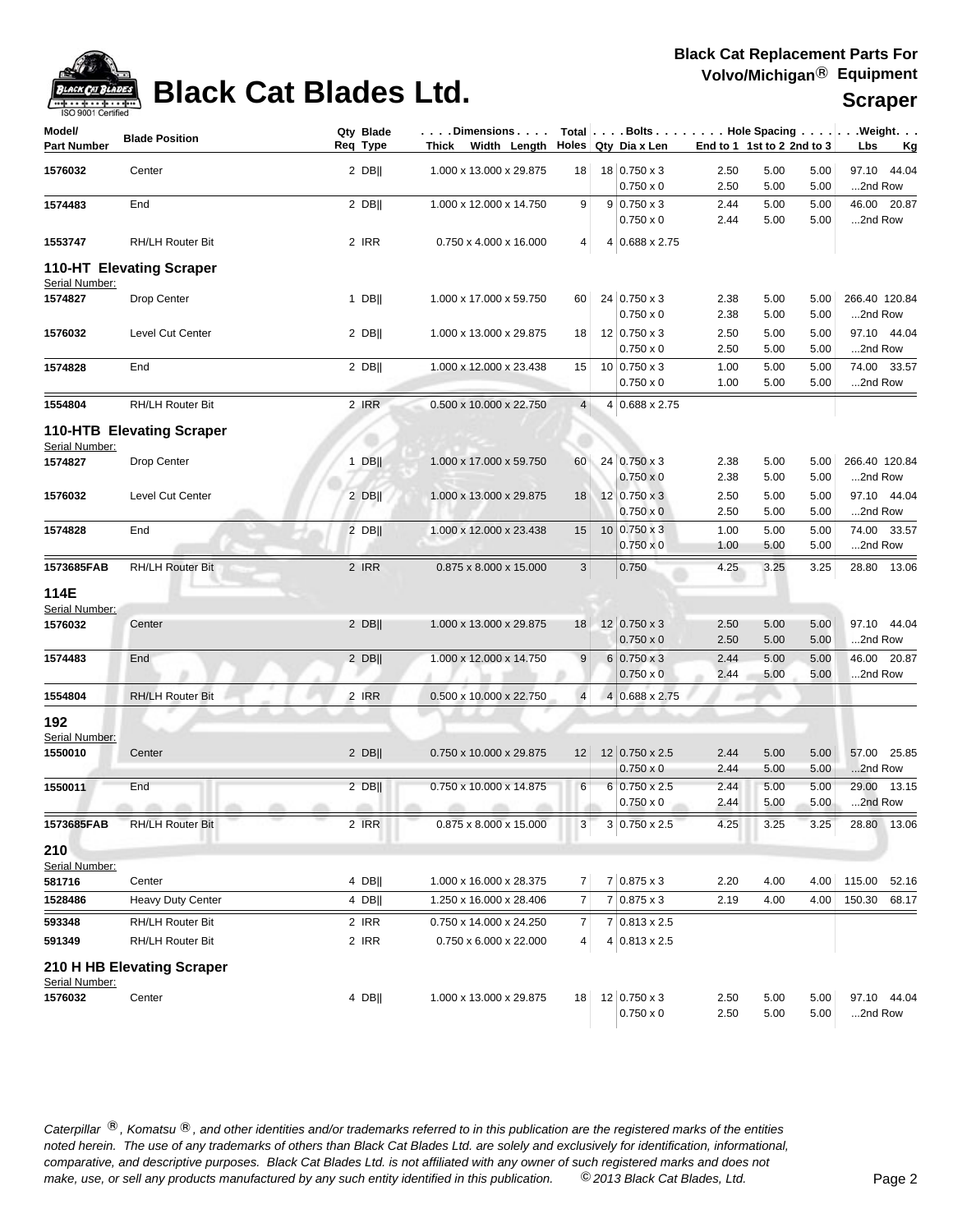

# **Black Cat Blades Ltd. Substitution Black Cat Blades Ltd. Scraper**

| Model/<br>Part Number       | <b>Blade Position</b>   | Qty Blade<br>Req Type | . Dimensions<br>Thick Width Length |                 | Holes Qty Dia x Len                |              | End to 1 1st to 2 2nd to 3 |              | Total Bolts Hole Spacing Weight.<br>Lbs<br><u>Kg</u> |
|-----------------------------|-------------------------|-----------------------|------------------------------------|-----------------|------------------------------------|--------------|----------------------------|--------------|------------------------------------------------------|
|                             |                         |                       |                                    |                 |                                    |              |                            |              |                                                      |
| 1574827                     | Drop Center             | 1 DB                  | 1.000 x 17.000 x 59.750            | 60              | 24 0.750 x 3                       | 2.38         | 5.00                       | 5.00         | 266.40 120.84                                        |
|                             |                         |                       |                                    |                 | $0.750 \times 0$                   | 2.38         | 5.00                       | 5.00         | 2nd Row                                              |
| 1576032                     | End                     | $2$ DB                | 1.000 x 13.000 x 29.875            | 18              | 12   0.750 x 3<br>$0.750 \times 0$ | 2.50<br>2.50 | 5.00<br>5.00               | 5.00<br>5.00 | 97.10 44.04<br>2nd Row                               |
| 1555313                     | RH/LH Router Bit        | 2 IRR                 | 0.750 x 10.500 x 15.500            | 4 <sup>1</sup>  | 4 0.813 x 2.75                     |              |                            |              |                                                      |
|                             |                         |                       |                                    |                 |                                    |              |                            |              |                                                      |
| 216 S-7                     |                         |                       |                                    |                 |                                    |              |                            |              |                                                      |
| Serial Number:<br>1576032   | Center                  | $2$ DB                | 1.000 x 13.000 x 29.875            | 18              | $6 0.750 \times 3$                 | 2.50         | 5.00                       | 5.00         | 97.10 44.04                                          |
|                             |                         |                       |                                    |                 | $6 0.750 \times 3$                 | 2.50         | 5.00                       | 5.00         | 2nd Row                                              |
| 1574483                     | End                     | $2$ DB                | 1.000 x 12.000 x 14.750            | 9 <sup>1</sup>  | $3 0.750 \times 3$                 | 2.44         | 5.00                       | 5.00         | 46.00 20.87                                          |
|                             |                         |                       |                                    |                 | $3 0.750 \times 3$                 | 2.44         | 5.00                       | 5.00         | 2nd Row                                              |
| 1554023                     | RH/LH Router Bit        | 2 IRR                 | 0.750 x 6.000 x 15.500             | $\vert 4 \vert$ | 4 0.750 x 2.75                     | 3.25         | 3.00                       | 3.00         | 19.00<br>8.62                                        |
|                             |                         |                       |                                    |                 |                                    |              |                            |              |                                                      |
| 222 223<br>Serial Number:   |                         |                       |                                    |                 |                                    |              |                            |              |                                                      |
| 1576032                     | Center                  | 4 DB                  | 1.000 x 13.000 x 29.875            | 18              | $6 0.750 \times 3$                 | 2.50         | 5.00                       | 5.00         | 97.10 44.04                                          |
|                             |                         |                       |                                    |                 | $6 0.750 \times 3$                 | 2.50         | 5.00                       | 5.00         | 2nd Row                                              |
| 1554023                     | RH/LH Router Bit        | 2 IRR                 | 0.750 x 6.000 x 15.500             | $\overline{4}$  | 4 0.750 x 2.75                     | 3.25         | 3.00                       | 3.00         | 19.00<br>8.62                                        |
|                             |                         |                       |                                    |                 |                                    |              |                            |              |                                                      |
| 292 - B C<br>Serial Number: |                         |                       |                                    |                 |                                    |              |                            |              |                                                      |
| 1576032                     | Center                  | $2$ DB                | 1.000 x 13.000 x 29.875            | 18              | $6 0.750 \times 3$                 | 2.50         | 5.00                       | 5.00         | 97.10 44.04                                          |
|                             |                         |                       |                                    |                 | $6 0.750 \times 3$                 | 2.50         | 5.00                       | 5.00         | 2nd Row                                              |
| 1574483                     | End                     | $2$ DB                | 1.000 x 12.000 x 14.750            | 9               | $3 0.750 \times 3$                 | 2.44         | 5.00                       | 5.00         | 46.00 20.87                                          |
|                             |                         |                       |                                    |                 | $3 0.750 \times 3$                 | 2.44         | 5.00                       | 5.00         | 2nd Row                                              |
| 1554804                     | <b>RH/LH Router Bit</b> | 2 IRR                 | 0.500 x 10.000 x 22.750            | 4 <sup>1</sup>  | 4 0.688 x 2.75                     |              |                            |              |                                                      |
|                             | 292 E Elevating Scraper |                       |                                    |                 |                                    |              |                            |              |                                                      |
| Serial Number:              |                         |                       |                                    |                 |                                    |              |                            |              |                                                      |
| 1576032                     | Center                  | $2$ DB                | 1.000 x 13.000 x 29.875            | 18              | $6 0.750 \times 3$                 | 2.50         | 5.00                       | 5.00         | 97.10 44.04                                          |
|                             |                         |                       |                                    |                 | $6 0.750 \times 3$                 | 2.50         | 5.00                       | 5.00         | 2nd Row                                              |
| 1574483                     | End                     | $2$ DB                | 1.000 x 12.000 x 14.750            | 9               | $3 0.750 \times 3$                 | 2.44         | 5.00                       | 5.00         | 46.00 20.87                                          |
|                             |                         |                       |                                    |                 | $3 0.750 \times 3$                 | 2.44         | 5.00                       | 5.00         | 2nd Row                                              |
| 1573685                     | <b>Router Bit</b>       | 2 IRR                 | 1.250 x 8.000 x 15.000             | 3 <sup>1</sup>  | $3 0.813 \times 2.75$              |              |                            |              |                                                      |
| 294                         |                         |                       |                                    |                 |                                    |              |                            |              |                                                      |
| Serial Number:              |                         |                       |                                    |                 |                                    |              |                            |              |                                                      |
| 1576032                     | Center                  | $2$ DB                | 1.000 x 13.000 x 29.875            | 18              | $6 0.750 \times 3$                 | 2.50         | 5.00                       | 5.00         | 97.10 44.04                                          |
|                             |                         |                       |                                    |                 | $6 0.750 \times 3$                 | 2.50         | 5.00                       | 5.00         | 2nd Row                                              |
| 1574827                     | Drop Center             | $2$ DB                | 1.000 x 17.000 x 59.750            | 60              | $6 0.750 \times 3$                 | 2.38         | 5.00                       | 5.00         | 266.40 120.84                                        |
|                             |                         |                       |                                    |                 | $6 0.750 \times 3$                 | 2.38         | 5.00                       | 5.00         | 2nd Row                                              |
| 1574828                     | End                     | $2$ DB                | 1.000 x 12.000 x 23.438            | 15              | $5 0.750 \times 3$                 | 1.00         | 5.00                       | 5.00         | 74.00 33.57                                          |
|                             |                         |                       |                                    |                 | $5 0.750 \times 3$                 | 1.00         | 5.00                       | 5.00         | 2nd Row                                              |
| 1554804                     | RH/LH Router Bit        | 2 IRR                 | 0.500 x 10.000 x 22.750            | 4               | 4 0.688 x 2.75                     |              |                            |              |                                                      |
| 310                         |                         |                       |                                    |                 |                                    |              |                            |              |                                                      |
| Serial Number:              |                         |                       |                                    |                 |                                    |              |                            |              |                                                      |
| 585971                      | Center                  | $4$ DB                | 1.250 x 16.000 x 29.969            | 7               | 7 1.000 x 3.5                      | 2.03         | 4.31                       | 4.31         | 158.00 71.67                                         |
| 593125                      | RH/LH Router Bit        | 2 IRR                 | 1.000 x 18.000 x 35.750            | 9 <sup>°</sup>  | $9 0.938 \times 3$                 |              |                            |              |                                                      |
|                             | 310 H Elevating Scraper |                       |                                    |                 |                                    |              |                            |              |                                                      |
| Serial Number:              |                         |                       |                                    |                 |                                    |              |                            |              |                                                      |
| 1555038                     | Center                  | $4$ DB                | 1.250 x 14.000 x 32.875            | 18              | 6 1.000 x 3.25                     | 2.69         | 5.50                       | 5.50         | 150.00 68.04                                         |
|                             |                         |                       |                                    |                 | 6 1.000 x 3.25                     | 2.69         | 5.50                       | 5.50         | 2nd Row                                              |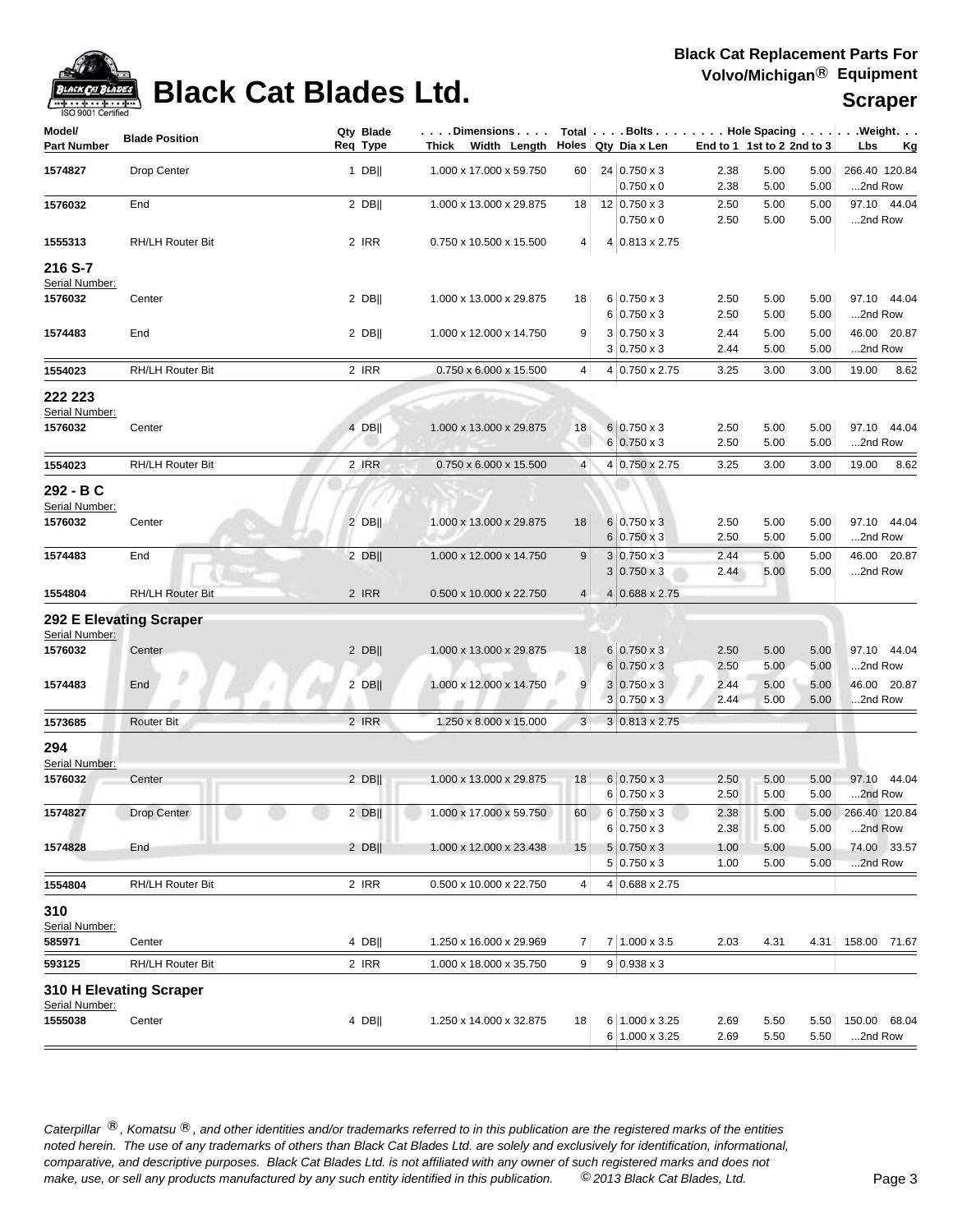

# **Black Cat Blades Ltd. Substitution Black Cat Blades Ltd. Scraper**

| Model/                   | <b>Blade Position</b>    | Qty Blade | Dimensions   Total   Bolts    Hole Spacing     Weight |                |                       |                            |      |      |                  |
|--------------------------|--------------------------|-----------|-------------------------------------------------------|----------------|-----------------------|----------------------------|------|------|------------------|
| Part Number              |                          | Req Type  | Thick Width Length $\vert$ Holes Qty Dia x Len        |                |                       | End to 1 1st to 2 2nd to 3 |      |      | Lbs<br><u>Kg</u> |
| 1562728                  | Drop Center              | 1 DB $  $ | 1.250 x 19.000 x 65.875                               | 24             | 6 1.000 x 3.25        |                            |      |      |                  |
| 1555038                  | End                      | $2$ DB    | 1.250 x 14.000 x 32.875                               | 18             | 6 1.000 x 3.25        | 2.69                       | 5.50 | 5.50 | 150.00 68.04     |
|                          |                          |           |                                                       |                | 6 1.000 x 3.25        | 2.69                       | 5.50 | 5.50 | 2nd Row          |
| 1571729                  | RH/LH Router Bit         | 2 IRR     | 1.250 x 8.000 x 17.375                                | 5              | $5 1.063 \times 3$    |                            |      |      |                  |
| 1554944                  | RH/LH Router Bit         | 2 IRR     | 0.750 x 8.500 x 15.000                                | 4              | $4 0.813 \times 3$    |                            |      |      |                  |
| 392                      |                          |           |                                                       |                |                       |                            |      |      |                  |
| Serial Number:           |                          |           |                                                       |                |                       |                            |      |      |                  |
| 1574827                  | Center                   | $1$ DB    | 1.000 x 17.000 x 59.750                               | 60             | 12   0.750 x 3        | 2.38                       | 5.00 | 5.00 | 266.40 120.84    |
|                          |                          |           |                                                       |                | 12   0.750 x 3        | 2.38                       | 5.00 | 5.00 | 2nd Row          |
| 1574828                  | End                      | $2$ DB    | 1.000 x 12.000 x 23.438                               | 15             | $5 \, 0.750 \times 3$ | 1.00                       | 5.00 | 5.00 | 74.00 33.57      |
|                          |                          |           |                                                       |                | $5 0.750 \times 3$    | 1.00                       | 5.00 | 5.00 | 2nd Row          |
| 1573685                  | Router Bit               | 2 IRR     | 1.250 x 8.000 x 15.000                                | 3              | 3 0.813 x 2.75        |                            |      |      |                  |
| 410                      |                          |           |                                                       |                |                       |                            |      |      |                  |
| Serial Number:           |                          |           |                                                       |                |                       |                            |      |      |                  |
| 581718                   | Center                   | 4 DB      | 1.250 x 16.000 x 33.688                               | 8              | 8 1.000 x 3.5         |                            |      |      |                  |
| 593125                   | <b>RH/LH Router Bit</b>  | 2 IRR     | 1.000 x 18.000 x 35.750                               | 9              | $5 0.938 \times 3$    |                            |      |      |                  |
| 558533                   | RH/LH Router Bit         | 2 IRR     | 1.000 x 10.000 x 19.250                               | 6              | $5 0.938 \times 3$    |                            |      |      |                  |
| 590830                   | RH/LH Router Bit         | 2 IRR     | $0.750 \times 6.000 \times 28.000$                    | 5              | $5 0.938 \times 3$    |                            |      |      |                  |
| 410 IV<br>Serial Number: |                          |           |                                                       |                |                       |                            |      |      |                  |
| 1509325                  | <b>Heavy Duty Center</b> | $1$ DB    | 1.500 x 16.000 x 68.250                               | 11             | $11$   1.250 x 4      |                            |      |      |                  |
| 1509324                  | HD End                   | $2$ DB    | 1.500 x 16.000 x 33.125                               | 6              | $6 1.250 \times 4$    |                            |      |      |                  |
| 1530876                  | Router Bit               | 2 IRR     | 1.250 x 13.000 x 20.000                               | $\overline{7}$ | 0.938                 |                            |      |      |                  |
|                          |                          |           |                                                       |                |                       |                            |      |      |                  |
| 840<br>Serial Number:    |                          |           |                                                       |                |                       |                            |      |      |                  |
| 1550010                  | Center                   | $2$ DB    | 0.750 x 10.000 x 29.875                               | 12             | 6 0.750 x 2.75        | 2.44                       | 5.00 | 5.00 | 57.00 25.85      |
|                          |                          |           |                                                       |                | $6 0.750 \times 2.75$ | 2.44                       | 5.00 | 5.00 | 2nd Row          |
| 1550011                  | End                      | $2$ DB    | 0.750 x 10.000 x 14.875                               | 6              | $3 0.750 \times 2.75$ | 2.44                       | 5.00 | 5.00 | 29.00 13.15      |
|                          |                          |           |                                                       |                | $3 0.750 \times 2.75$ | 2.44                       | 5.00 | 5.00 | 2nd Row          |
| 1553486                  | <b>RH/LH Router Bit</b>  | 2 IRR     | $0.500 \times 6.000 \times 16.000$                    | 4 <sup>1</sup> | $4 0.500 \times 2$    |                            |      |      |                  |
| HF6                      |                          |           |                                                       |                |                       |                            |      |      |                  |
| Serial Number:           |                          |           |                                                       |                |                       |                            |      |      |                  |
| 1550010                  | Center                   | $2$ DB    | 0.750 x 10.000 x 29.875                               | 12             | 6 0.750 x 2.75        | 2.44                       | 5.00 | 5.00 | 57.00 25.85      |
|                          |                          |           |                                                       |                | 6 0.750 x 2.75        | 2.44                       | 5.00 | 5.00 | 2nd Row          |
| 1550011                  | End                      | 2 DB      | 0.750 x 10.000 x 14.875                               | 6              | 3 0.750 x 2.75        | 2.44                       | 5.00 | 5.00 | 29.00 13.15      |
|                          |                          |           |                                                       |                | 3 0.750 x 2.75        | 2.44                       | 5.00 | 5.00 | 2nd Row          |
| 1553486                  | <b>RH/LH Router Bit</b>  | 2 IRR     | $0.500 \times 6.000 \times 16.000$                    | $\overline{4}$ | 0.500                 |                            |      |      |                  |
| 282<br>Serial Number:    |                          |           |                                                       |                |                       |                            |      |      |                  |
| 1576032                  | Center                   | $2$ DB    | 1.000 x 13.000 x 29.875                               | 18             | $6 0.750 \times 3$    | 2.50                       | 5.00 | 5.00 | 97.10 44.04      |
|                          |                          |           |                                                       |                | $6 0.750 \times 3$    | 2.50                       | 5.00 | 5.00 | 2nd Row          |
| 1574483                  | End                      | $2$ DB    | 1.000 x 12.000 x 14.750                               | 9              | $3 0.750 \times 3$    | 2.44                       | 5.00 | 5.00 | 46.00 20.87      |
|                          |                          |           |                                                       |                | $3 0.750 \times 3$    | 2.44                       | 5.00 | 5.00 | 2nd Row          |
| 1553747                  | RH/LH Router Bit         | 2 IRR     | $0.750 \times 4.000 \times 16.000$                    | 4              | 4 0.688 x 2.75        |                            |      |      |                  |